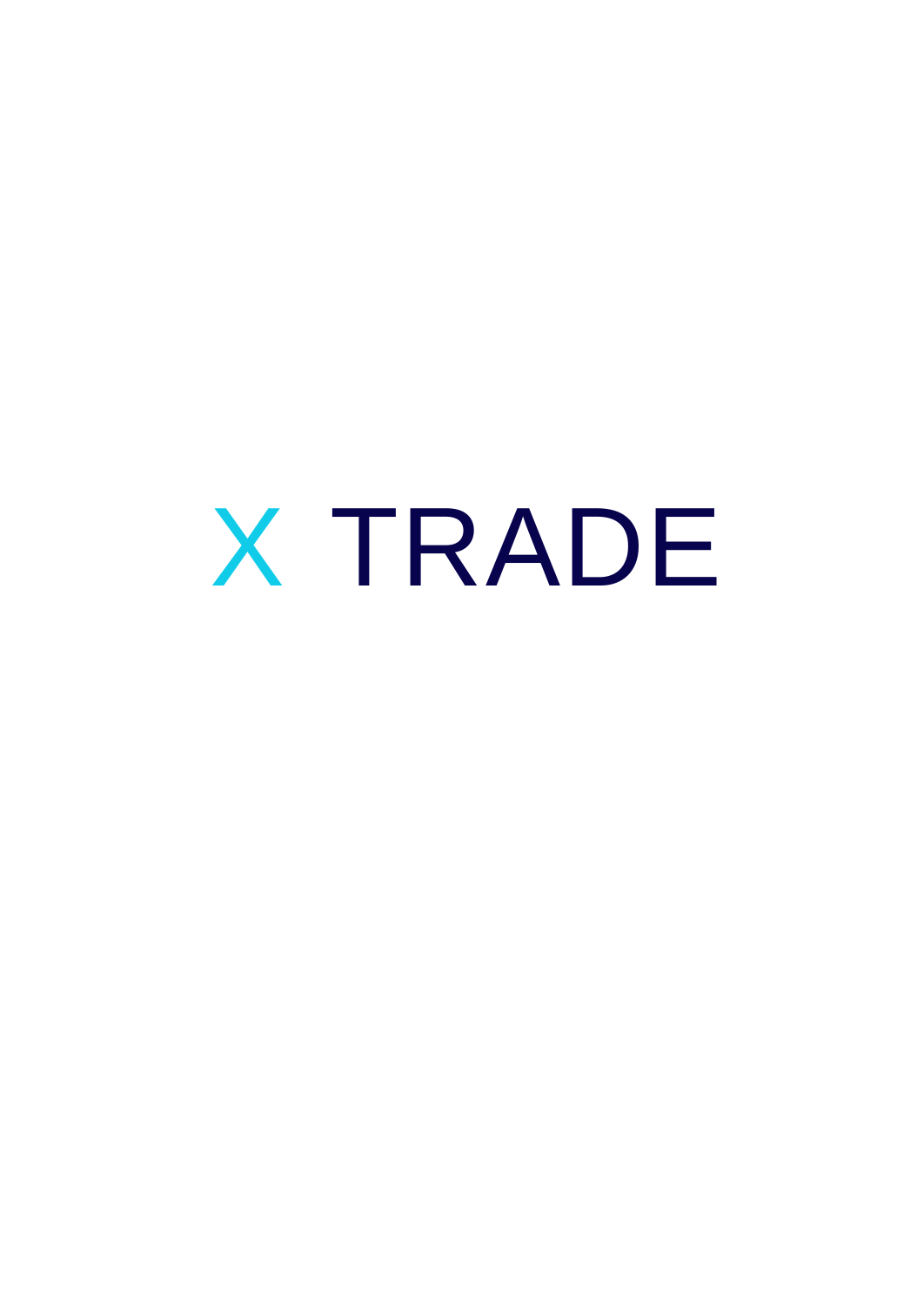## **1. Introduction**

1.1. This Agreement is entered by and between Xtrade.AU Pty Ltd ACN 140 899 476 AFSL 343628, with registered address Suite 3, 135 Macquarie Street, Sydney, NSW 2000 (hereinafter called the "Company" or "we" or "us"), on the one part, and the Client ("Client" or "you" or "user"), on the other part (together, "the Parties").

If you decide to download our software to use the trading demonstration then your obligations hereunder contained within this Client Agreement (to the extent relevant) apply to you as well even if you do not enter any transactions with us at all.

1.2. This Client Agreement together with any Appendices added thereto and the following documents, as amended from time to time: "Conflicts of Interest Policy", "Summary of Best Interest and Order Execution Policy" and "Risk Disclosure and Warnings Notice" (together, the "Agreement") set out the terms upon which the Company will offer Services to the Client and also include important information which we are required as a holder of an Australian Financial Services Licence ("AFSL") to provide to our prospective Clients. By registering as a user, you are consenting to the terms and conditions of all the above-mentioned documents and it means that in the event that you are accepted by us as our Client you shall be bound by these terms and conditions. For this reason, you are advised to read all the above mentioned documents which form the Agreement and any other letters or notices sent by the Company carefully, as well as the various documents found on our Website such as the "Privacy Policy" "Counterparty Hedging Policy", "Terms and Conditions for the use of the Website" and "TMD (Target Market Determination) document" and make sure that you understand and agree with them.

1.3. The Company is authorised and regulated by the Australian Securities and Investments Commission ("ASIC") to provide advice, dealing and marketmaking services in derivatives and foreign exchange contracts, pursuant to AFSL 343628. Xtrade Au Pty Ltd

1.4. The Agreement overrides any other agreements, arrangements, express or implied statements made by the Company or any Introducer(s).

1.5. The Agreement shall be binding upon and shall inure to the benefit of the Parties and their permitted successors and assigns.

# **PART ONE – THE PLATFORM**

## **2. Restrictions on the Users**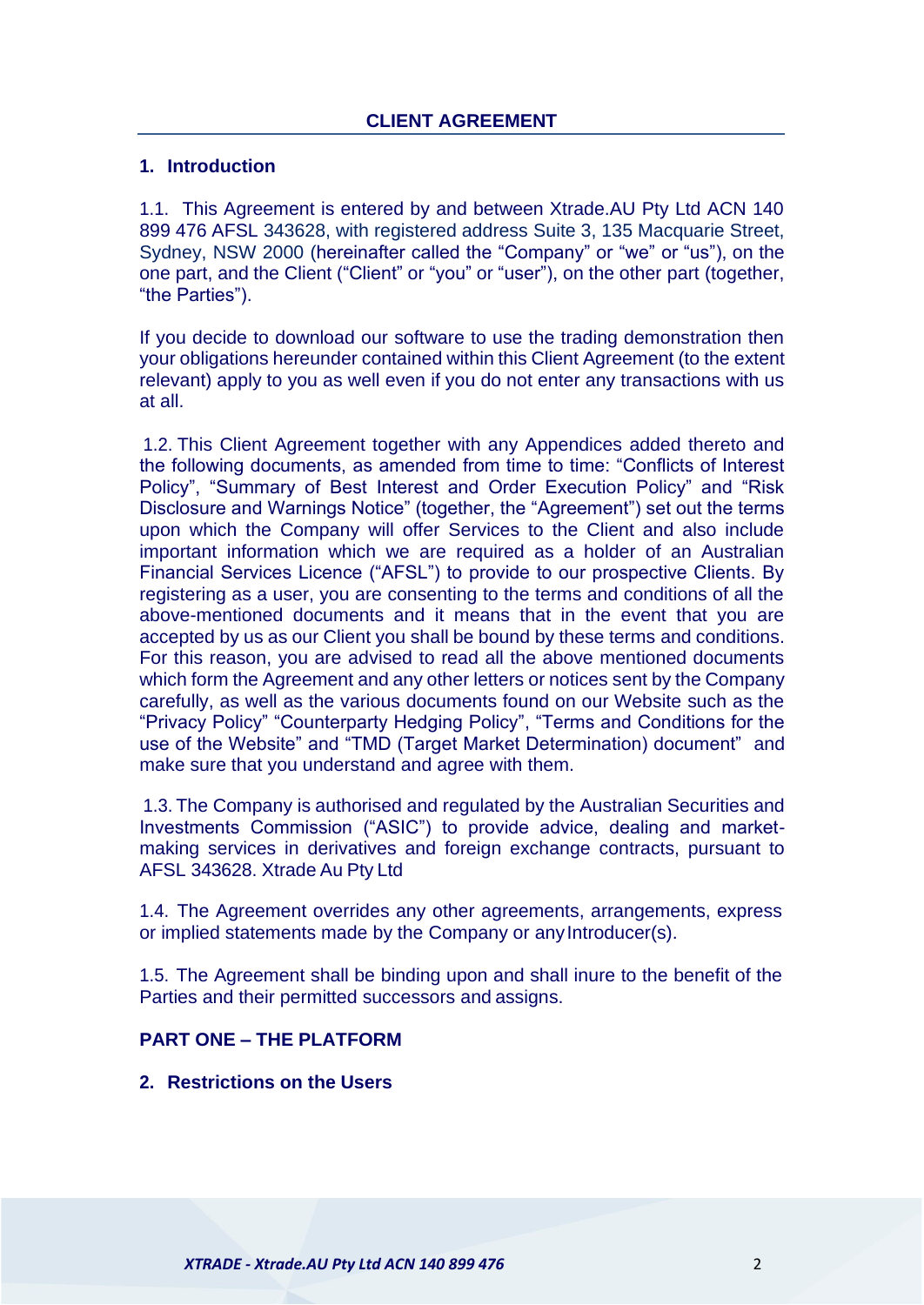2.1. Without prejudice to the Company's right to refuse to provide Services hereunder or make its Platform available to any person, the Platform is not intended for use by a person:

# *XTRADE - Xtrade.AU Pty Ltd ACN 140 899 476* 3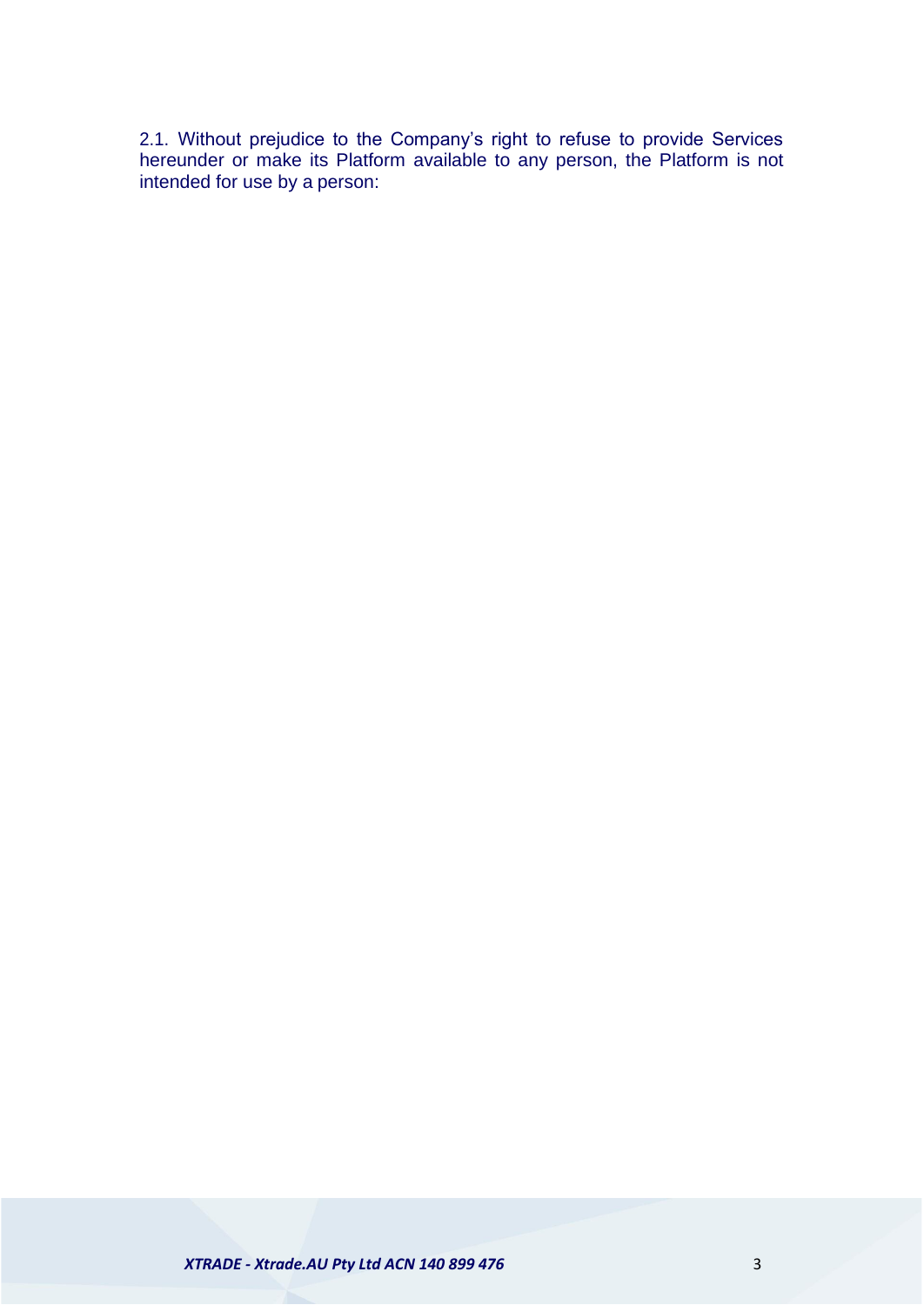- (a) who is under the age of 18 years old or is not of legal competence or of sound mind;
- (b) who resides in any country where such use would be contrary to local law or regulation or religion. The Platform and our Service hereunder are not intended to persons residing in any country where CFD trading activity or other such services would be contrary to local law or regulation or religion. It is your responsibility to comply with any local law or regulation to which you are subject to;
- (c) who is a citizen or resident of the United States of America;
- (d) who is an employee, director, associate, agent, affiliate, relative, or otherwise connected to the Company or any affiliate thereto.

#### **3. License and Provision of Platform**

3.1. Subject to the Client's obligations under the Agreement being fulfilled, the Company hereby grants the Client a limited licence, which is personal, nontransferable, non-exclusive and fully recoverable, to use the Platform(s) (including the use the Website and any associated downloadable software available on our Website from time to time), solely for personal use and benefit in order to place Orders in a particular Financial Product(s) in accordance with the terms of this Agreement. Should the Agreement be terminated for any reason, the licence will automatically be revoked and the Platform software must no longer be used by the Client.

3.2. If any third-party software is included within the Platform, then such thirdparty software shall be provided subject to the terms of this Agreement. The Client shall fully comply with the terms of any third-party software licences that the Company may provide them with from time to time.

3.3. The Company reserves any and all rights to the Platform not expressly granted to the Client by this Agreement. Rights to the Platform are licensed to the Client by the Company and not sold. All rights to the Platform shall remain the property of the Company.

3.4. The Company has the right to shut down the Platform(s) at any time for maintenance purposes without prior notice to the Client. This will be done only on weekends, unless not convenient or in urgent cases. In these cases, the Platform(s) will be inaccessible.

3.5. From time to time, acting reasonably, the Company shall have the right to add to, modify, or remove any of the Platform or parts of it without liability under this Agreement. In such a case, it shall use reasonable endeavours to replace any part of the Platform with an equivalent where practicable.

## **4. Intellectual Property**

*XTRADE - Xtrade.AU Pty Ltd ACN 140 899 476* 4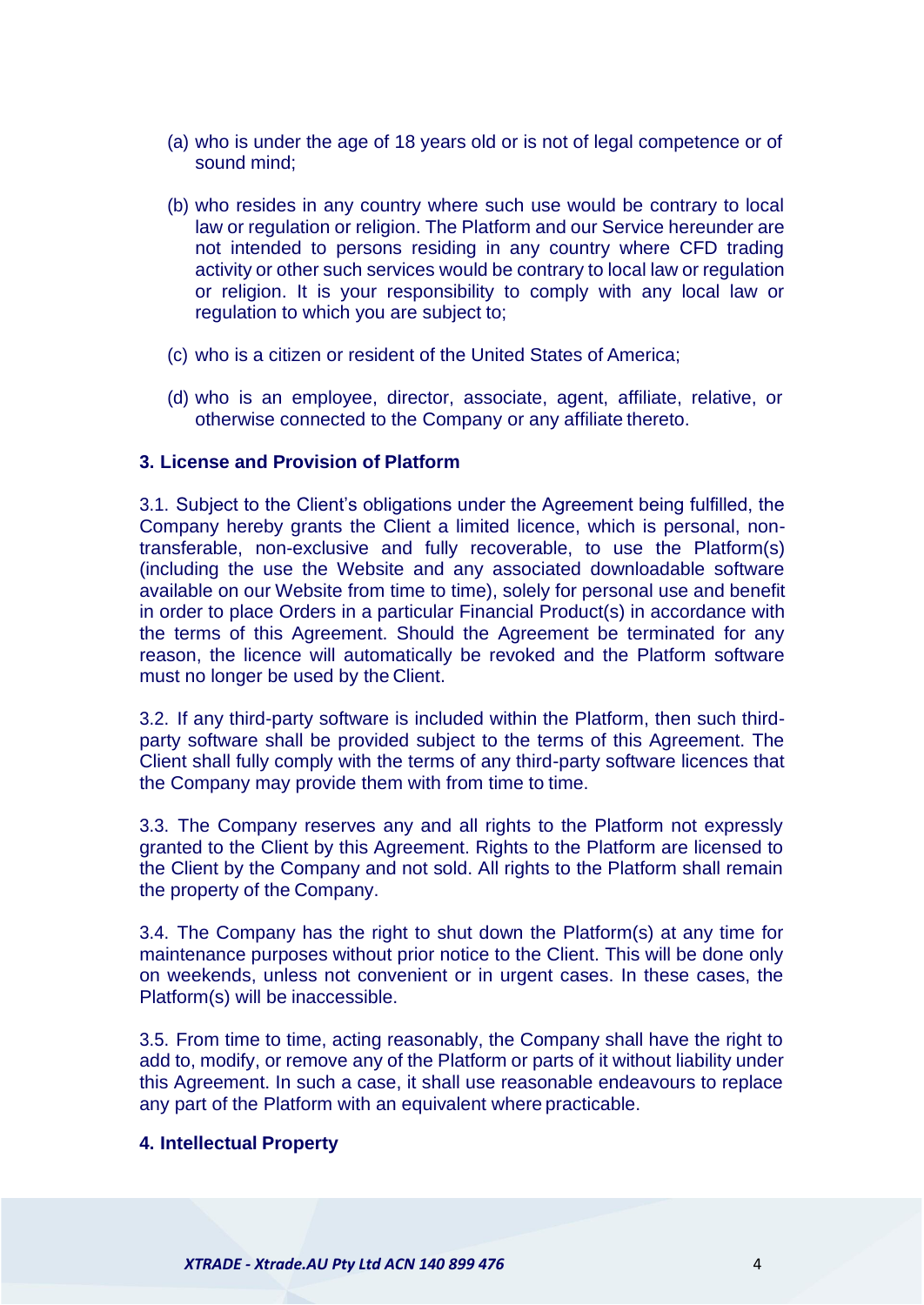4.1. The Platform(s), all copyrights, trademarks, patents, service marks, trade names, software code, icons, logos, characters, layouts, trade secrets, buttons, color scheme, graphics and data names are the sole and exclusive Intellectual Property (IP) of the Company or of third parties and are protected by local and international intellectual property laws and treaties. This Agreement does not convey an interest in or to the Platform(s) but only a right to use the Platform(s) according to the terms of this Agreement. Nothing in this Agreement constitutes a waiver of the Company's IP rights.

4.2. Under no circumstances shall the Client obscure or remove any copyright, trademark or any other notices from any of the Company's IP or Website or Platform(s).

4.3. It is understood that the Company may offer its Services under different trademarks and websites. The Company owns all the images displayed on its websites, the Platform(s) and downloadable software and material. The Client may not use these images in any way other than the manner which the Company provides them for.

4.4. The Client is permitted to store and print the information made available to them through the Company's Website or Platform(s) including documents, policies, text, graphics, video, audio, software code, user interface design or logos. The Client is not permitted to alter, modify, publish, transmit, distribute, otherwise reproduce commercially exploit that information, in whole or in part, in any format to any third party without the Company's express written consent.

#### **5. Use of the Platform**

5.1. The Clients agrees that they:

- (a) may only use the Platform for so long as they are authorised to do so under the terms of the licence granted hereunder;
- (b) will use the Platform only for lawful purposes;
- (c) may not use the Platform for any purpose other than for the purpose for which it has been provided under this Client Agreement;
- (d) is responsible for all transactions effected on their Client Account via the Platform and the use of the Platform (including the Access Data); and
- (e) will logout from the Platform should their access terminal be left unattended, to prevent unauthorised access to their Client Account.

5.2. It is absolutely prohibited for the Client to take any of the following actions in relation to the Platform(s):

- (a) Use any software, which applies artificial intelligence analysis to the Company's systems and/or Platform(s).
- (b) Intercept, monitor, damage or modify any communication which is not intended for them.
- (c) Use any type of spider, virus, worm, Trojan-horse, time bomb orany other codes or instructions that are designed to distort, delete,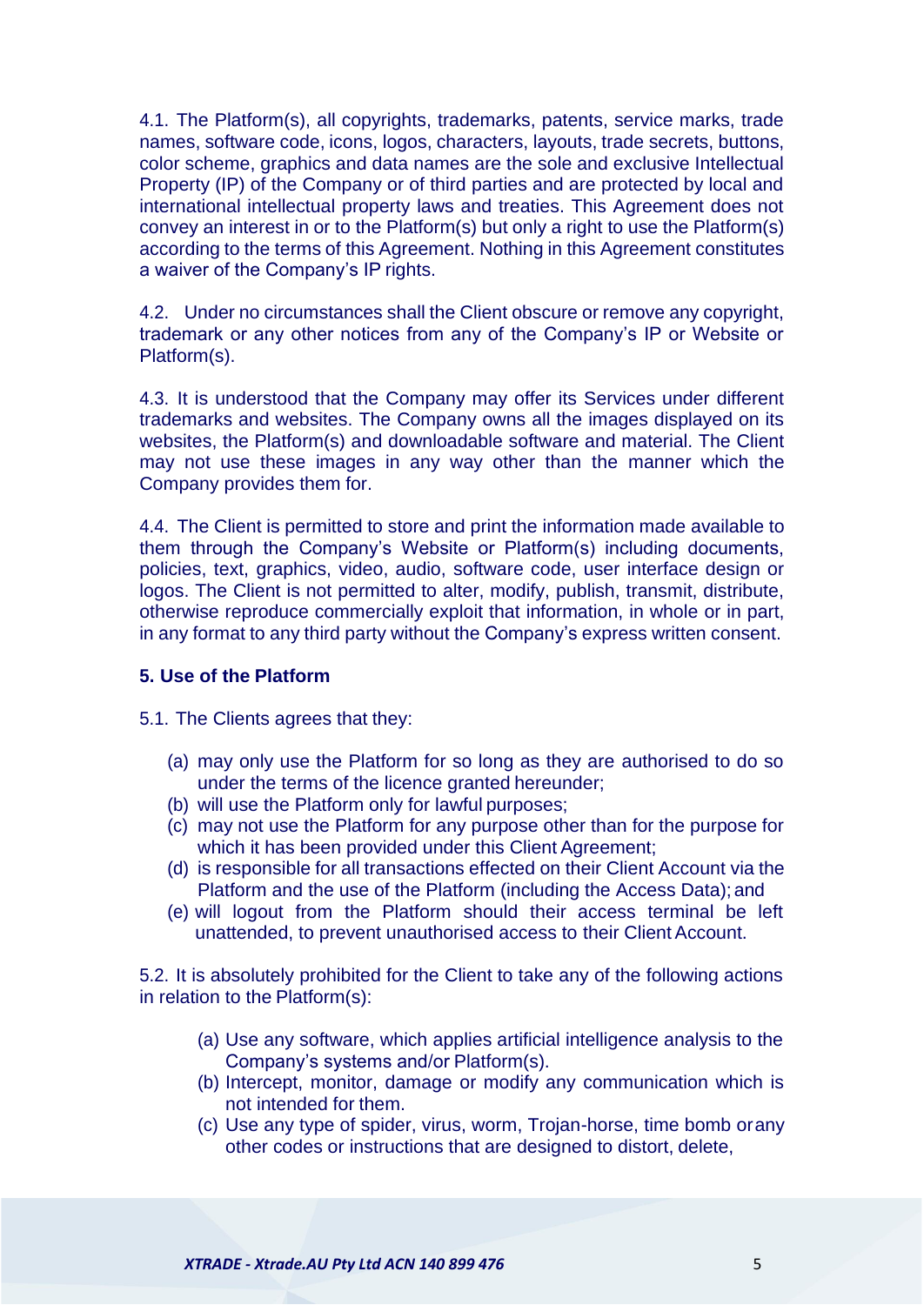damage or disassemble the Platform(s) or the communication system or any system of the Company.

- (d) Send any unsolicited commercial communication not permitted under applicable law or Applicable Regulations.
- (e) Do anything that will or may violate the integrity of the Company computer system or Platform(s) or cause such system(s) to malfunction or stop their operation.
- (f) Unlawfully access or attempt to gain access, reverse engineer or otherwise circumvent any security measures that the Company has applied to the Platform(s).
- (g) Perform any action that could potentially allow the irregular or unauthorised access or use of the Platform(s).
- (h) Carry out any commercial business on the Platform, unless specifically allowed by us in writing.

5.3. Should the Company reasonably suspect that the Client has violated the terms of clause 5.2, it is entitled to take one or more of the counter measures of clause 14.2 of this Client Agreement.

5.4. The Client is solely responsible for providing and maintaining the compatible equipment necessary to access and use the Platform(s), which includes at least a personal computer or mobile phone or tablet (depending on the Platform used), internet access by any means and telephone or other access line. Access to the internet is an essential feature and the Client shall be solely responsible for any fees necessary in order to connect to the internet.

5.5. The Client represents and warrants that they have installed and implemented appropriate means of protection relating to the security and integrity of their computer or mobile phone or tablet and that they have taken appropriate actions to protect their system from computer viruses or other similar harmful or inappropriate materials, devices, information or data that may potentially harm the Website, the Platform(s) or other systems of the Company. The Client further undertakes to protect the Company from any wrongful transmissions of computer virus or other similarly harmful or inappropriate material or device to the Platform(s) from their personal computer or mobile phone or tablet.

5.6. The Company makes no express or implied representations:

- (a) that the Platform will be available for access all the time, or at any time on a continuous uninterrupted basis. Access to the Platform may be affected, for example, by routine maintenance, repairs, reconfigurations or upgrades;
- (b) as to the operation, quality or functionality of the Platform;
- (c) that the Platform will be free of errors or defects; or
- (d) that the Platform is free from viruses or anything else that has contaminating or destructive properties including where such results in loss of or corruption to Client data or other property.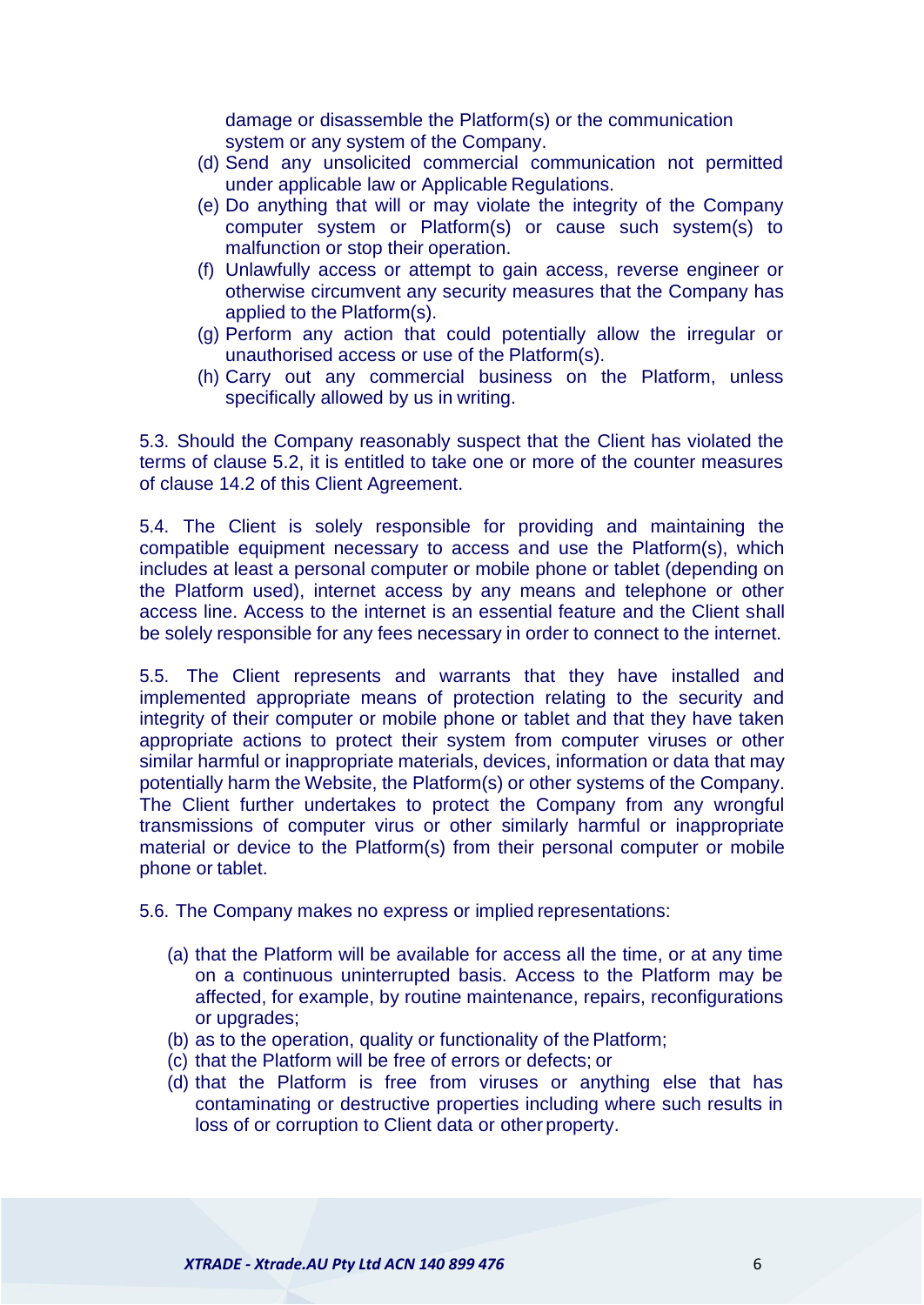5.7. The Company will not be liable to the Client should their computer system or mobile phone or tablet fail, damage, destroy and/or format their records and data. Furthermore, if the Client incurs delays and any other form of data integrity problems that are a result of their hardware configuration or mismanagement, the Company shall not be liable.

5.8. The Company will not be liable for any such disruptions or delays or problem in any communication experienced by the Client when using the Platform(s).

5.9. The Company agrees to hold harmless the Client from losses on their Client Account in the event that the Platform is 'hacked', or any unauthorised use of a Client Account's Access Data occurs which is due to the negligence of the Company. Likewise, the Client shall hold harmless the Company from losses in the event that their Client Account is hacked or associated unauthorised use of their Access Data occurs due to their negligence.

## **6. Security**

6.1. When you first access the Platform you will be asked to enter your Access Data, which are confidential and you agrees to keep secret and not to disclose to any third person.

6.2. The Client agrees to notify the Company immediately if they know or suspects that their Access Data or Client Account number have or may have been disclosed to any unauthorised person. The Company will then take steps to prevent any further use of such Access Data and will issue replacement Access Data. The Client will be unable to place any Orders until they receive the replacement Access Data.

6.3. The Client agrees that they will co-operate with any investigation the Company may conduct into any misuse or suspected misuse of their Access Data.

6.4. The Client acknowledges that the Company has no responsibility if unauthorised third persons gain access to information, including electronic addresses, electronic communication, personal data and Access Data when the above are transmitted between the Parties using the internet or other network communication facilities, post, telephone, or any other electronic means.

6.5. If the Company is informed from a reliable source that the Access Data of the Client may have been received by unauthorised third parties, the Company may, at its discretion without having an obligation to the Client, deactivate the Client Account.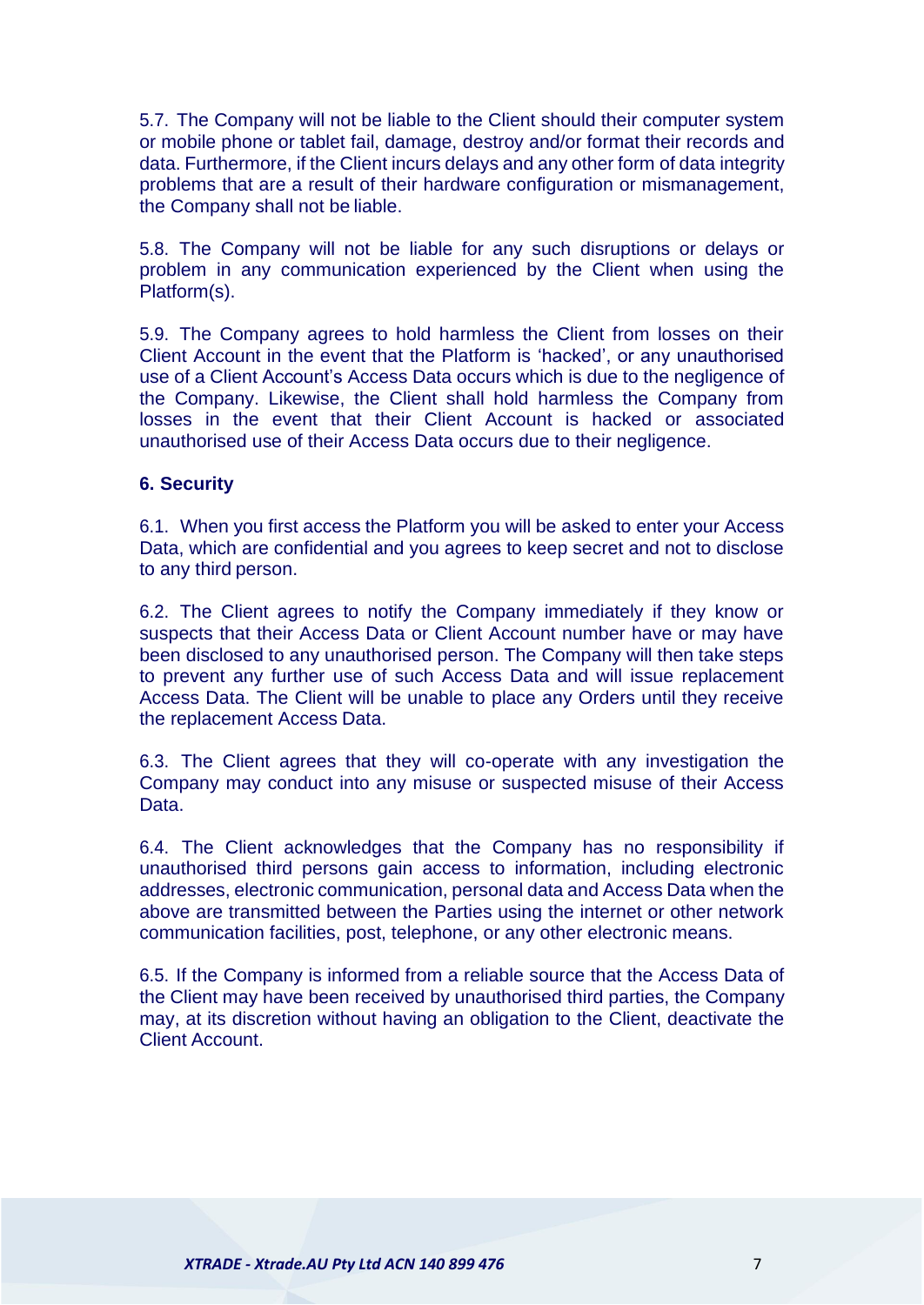## **PART TWO – CLIENT ACCEPTANCE AND PROVISION OF FINANCIAL SERVICES**

# **7. Application and Commencement**

7.1. After the Client fills in and submits the Account Opening Application Form together with all the required identification documentation required by the Company for its own internal checks and to satisfy applicable anti-money laundering/counter-terrorism financing laws and regulations, the Company will send them a notice informing them whether they have been accepted as a Client of the Company. It is understood that the Company is not to be required (and may be unable under Applicable Regulations) to accept a person as its Client until all documentation it requires has been received by the Company, properly and fully completed by such person and all internal Company checks (including without limitation anti-money laundering/counter-terrorism financing checks, appropriateness or suitability tests as the case may be) have been satisfied. It is further understood that the Company reserves the right to impose additional due diligence requirements to accept Clients residing in certain countries due to the requirement under Applicable Regulations for a licensee or reporting entity to take a risk based approach when performing due diligence on Clients.

7.2. The Agreement shall take effect and commence upon the receipt by the Client of a notice sent by the Company informing the Client that they have been accepted as the Company's Client or that a Client Account has been opened for him.

7.3 The Client acknowledges, recognises and understands that trading and investment in the Financial Products is speculative, may involve an extreme degree of risk and significant loss, and is appropriate only for persons who can assume risk of loss of their margin deposit.

# **8. Client Classification**

8.1. According to Applicable Regulations, Clients are defined as either Wholesale or Retail clients. Please note that the Company treats all of its Clients as Retail Clients. The Company nevertheless reserves the right to classify you as a Wholesale Client if you meet the criteria as prescribed by the Corporations Act and Corporations Regulations. It may in its absolute discretion and without creating any obligation to, notify you if you are classified as a Wholesale Client.

8.2. Retail Clients are entitled to more protections under the Corporations Act and Corporations Regulations, than Wholesale Clients. In summary, these protections are as follows (the list may not be exhaustive):

(a) A Retail Client is entitled to receive a Financial Services Guide and a Product Disclosure Statement which provide disclosures regarding the Company, its services, the Financial Products, the nature and risks of such Financial Products, our costs, commissions, fees and charges and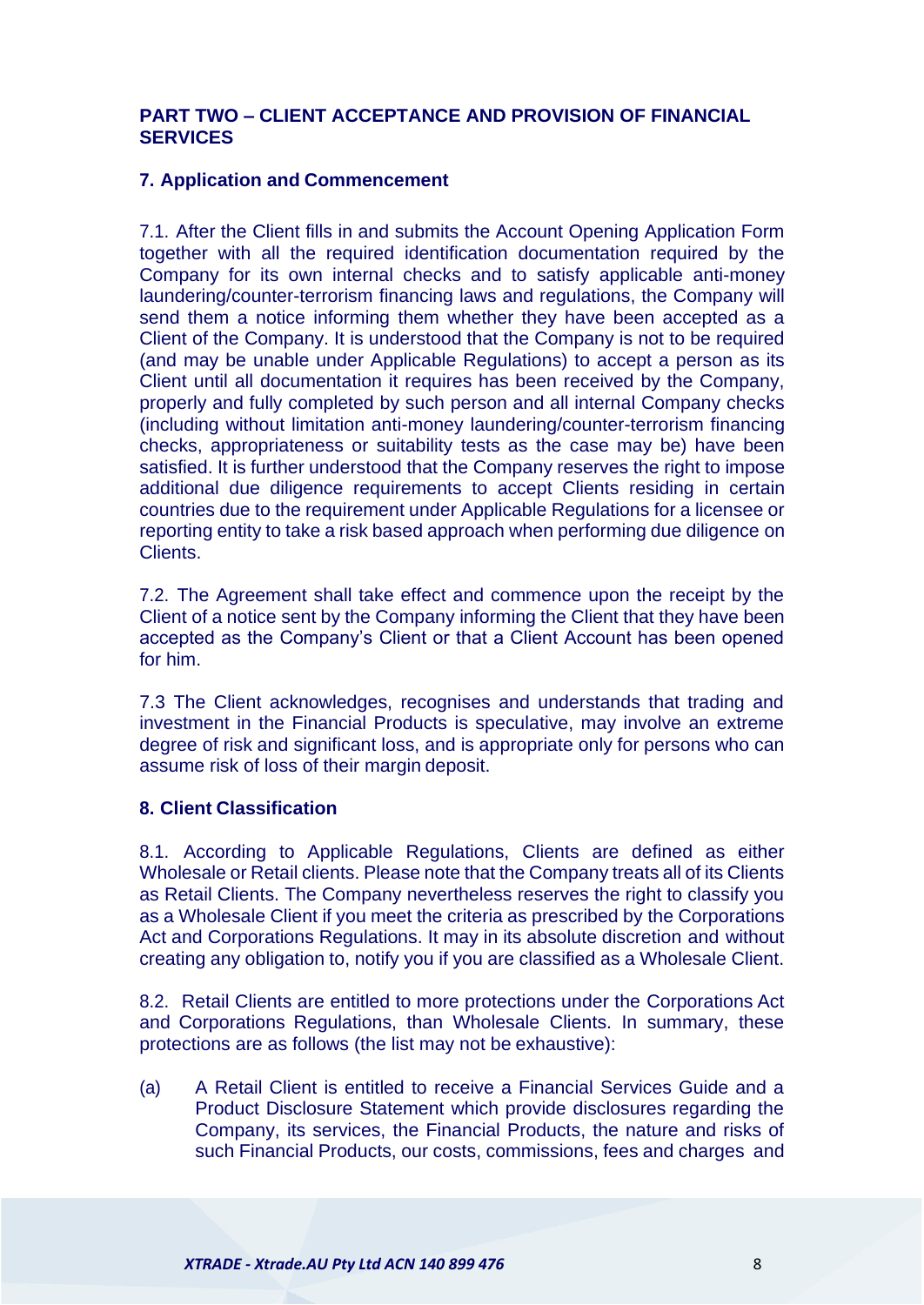## the storing of Client funds.

A Retail Client will also receive a TMD, and we recommend reading this document as it outlines the target market, class of consumers, key attributes and other information relating to the issuance and/or distribution of the products by Xtrade.

(b) Where the Company is providing services in relation to over-the- counter ("OTC") derivative contracts to Retail Clients, we will ask a Retail Client to provide information and complete a suitability questionnaire regarding their knowledge and experience relevant to the specific type of product or service offered or demanded, so as to enable to the Client to selfreflect and assess whether trading in OTC derivatives is appropriate for them. In case the Company considers, on the basis of the information or questionnaire score received, that the Client does not have the necessary skills or experience, it shall remind the client of the risks of CFD trading and direct them to the appropriate educational resources. The Client must not proceed with their account opening without acknowledging the risk reminder.

On the other hand, the Company shall be entitled to assume that a Wholesale Client has the necessary experience and knowledge in order to understand the risks involved in relation to those particular investment services or transactions, or types of transaction or product, for which the Client is classified as a Wholesale Client. Consequently, and unlike the situation with a Retail Client, the Company will not need to obtain additional information from the Client for the purposes of the assessment of appropriateness for those products and services for which they have been classified as a Wholesale Client.

- (c) The Company must inform Clients of any material difficulties relevant to the proper carrying out of their order(s) promptly upon becoming aware of the difficulty.
- (d) The Company is obliged to enter into a written basic agreement with Clients, setting out the essential rights and obligation of both parties.

8.3. It is understood that under the Corporations Act and Corporations Regulations, the Company has the right to change its policy and accept other categories of Clients as well and hence review the Client's Classification and change their Classification if this is deemed appropriate (subject to Applicable Regulations and appropriate agreement with the Client). The Company is not under any obligation to notify you should your classification as a Client change, however may notify you in its absolute discretion as a courtesy. It is your responsibility at all times to obtain your own independent advice and to proactively seek from the Company your classification as a Client.

# **9. Assessment**

9.1. In providing execution of Client Orders services to the Client, as per clause 8.2(b) herein, the Company is obliged under Applicable Regulations to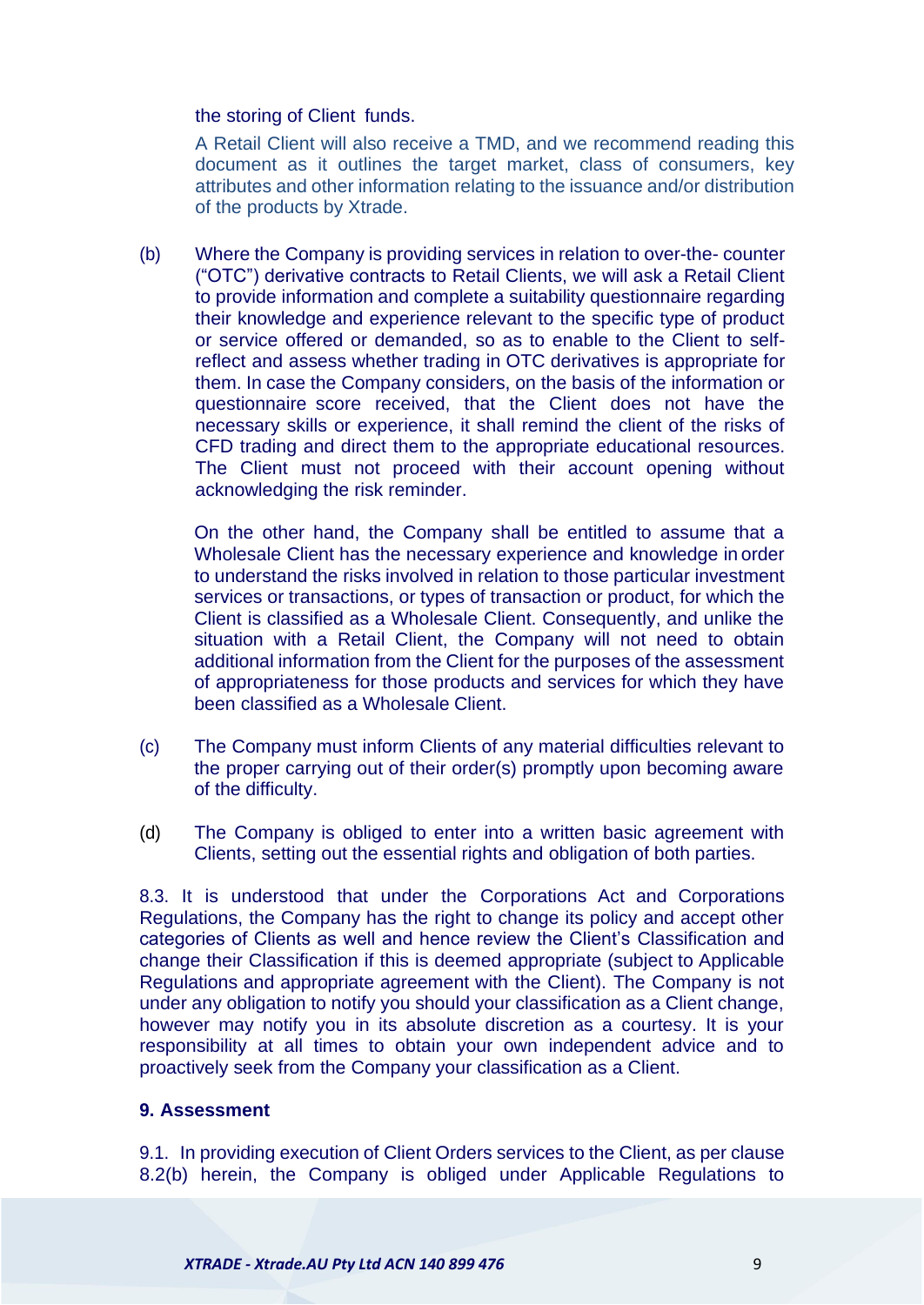ascertain a potential Client's knowledge and experience relevant to the specific type of service or OTC Financial Product offered or demanded, so as to enable the Client to self-reflect whether it is appropriate for the Client. Where a Client elects not to provide the information regarding their knowledge and experience, or where they provide insufficient information regarding their knowledge and experience, or where they fail to satisfactorily complete the suitability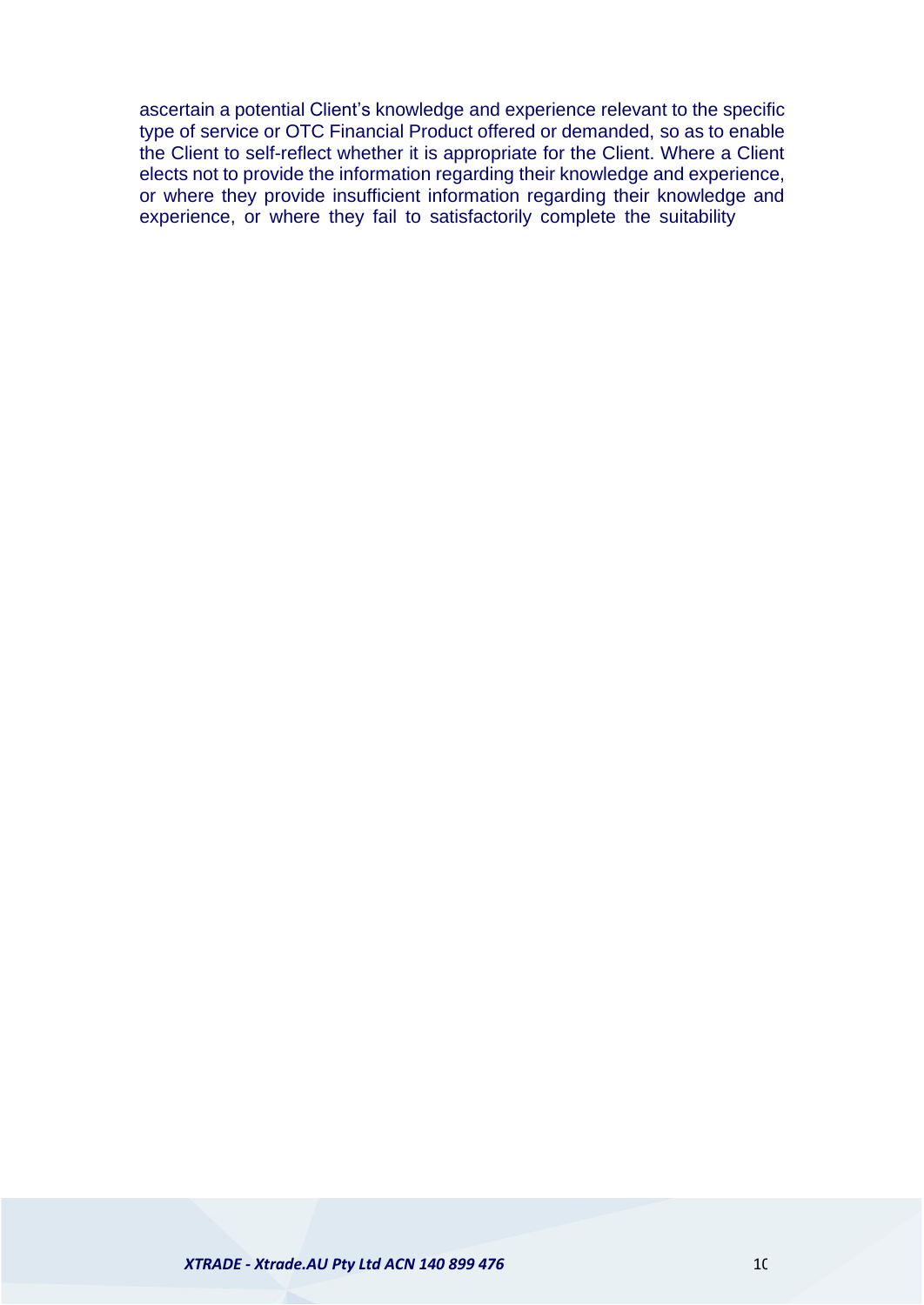questionnaire, the Company may still provide the Client with services. The Company shall assume that information about their knowledge andexperience provided from the Client to the Company is accurate and complete and the Company shall have no responsibility to the Client if such information is incomplete or misleading or changes or becomes inaccurate and the Company will be deemed to have performed its obligations under Applicable Regulations, unless the Client has informed the Company of such changes.

## **10. Services**

10.1. Trading with the Company involves the provision of the following investment and ancillary services from the Company to the Client, subject to the Client's obligations under the Agreement being fulfilled:

- (a) The Investment service of Execution of Orders on an own account basis.
- (b) Cash/Margin management, according to PART THREE below.
- (c) Foreign Currency Services provided they are associated with the provision of the services of clause 10.1(a) and (b).

10.2. It is understood that when trading in CFDs, the Company shall not hold any Financial Products of the Client and shall not be providing safekeeping and administration of Financial Products for the account of Client or custodianship.

## **11. Advice and Commentary**

11.1. The Company will not give the Client any form of personal advice which takes into account the Client's personal financial circumstances, needs or objectives, and the Client acknowledges that the Services do not include the provision of personal advice in Financial Products or the Underlying Markets or Assets. The Client alone will decide how to handle their Client Account and place Orders and take relevant decisions based on their own judgment.

11.2. The Company will not provide the Client with any legal, tax or other advice relating to any Transaction. The Client should seek independent advice from a licensed professional before entering into aTransaction.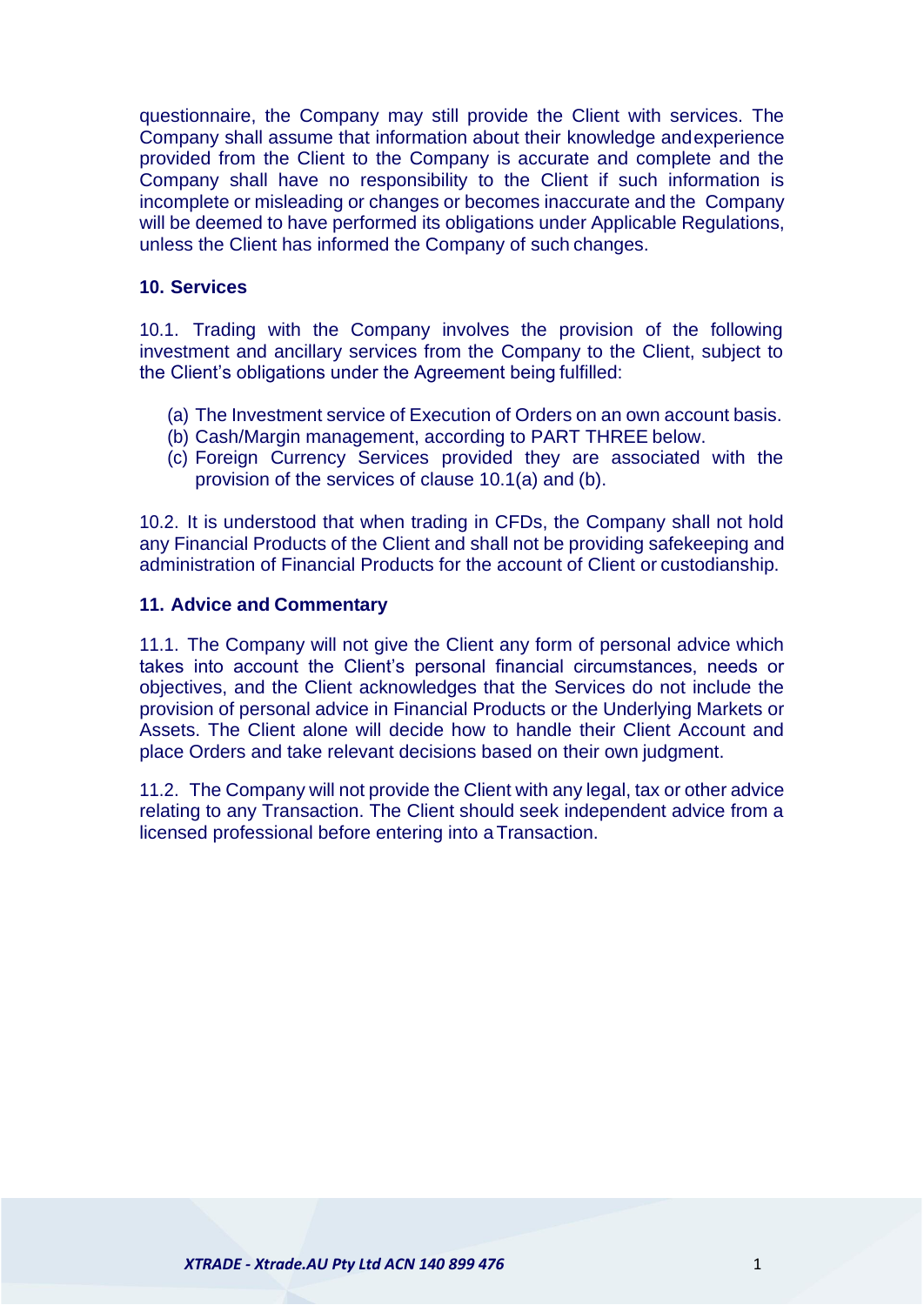11.3. The Company may, from time to time and at its discretion, provide the Client over the telephone, on its website, in disclosure documents or in newsletters which it may post on its Website or provide to subscribers via its Website or otherwise, with general advice, information, news, market commentary or other information but not as part of its Services to the Client. Where it does so:

- (a) The Company will not be responsible for suchinformation.
- (b) The Company gives no representation, warranty or guarantee as to the accuracy, correctness or completeness of such information or as to the tax or legal consequences of any related Transaction.
- (c) This information is general advice only and cannot be relied upon as personal advice and does not amount to investment advice or unsolicited financial promotions to the Client.
- (d) If the document contains a restriction on the person or category of persons for whom that document is intended or to whom it is distributed, the Client agrees that they will not pass it on to any such person or category of persons.
- (e) The Client accepts that prior to dispatch, the Company may have acted upon it itself to make use of the information on which it is based. The Company does not make representations as to the time of receipt by the Client and cannot guarantee that they will receive such information at the same time as other clients.

11.4. It is understood that market commentary, news, or other information provided or made available by the Company are subject to change and may be withdrawn at any time without notice.

11.5 Unless otherwise expressly agreed, the Company will provide services on an execution only basis in accordance with the Client's instructions.

11.6 The Company does not provide managed discretionary account services.

#### **12. Placement and Execution of Orders**

12.1. The Company may from time to time accept Client Orders in different ways such as on the Platform, via telephone call, and any other methods in the Company's discretion.

12.2. The Client may place Orders with the Company on the Platform and via telephone call, by using their Access Data and provided all the Essential Details are given in both cases.

12.3. The Company will be entitled to rely and act on any Order placed on the Platform(s) or via telephone call by using the Access Data, without any further enquiry to the Client and any such Orders will be binding upon theClient.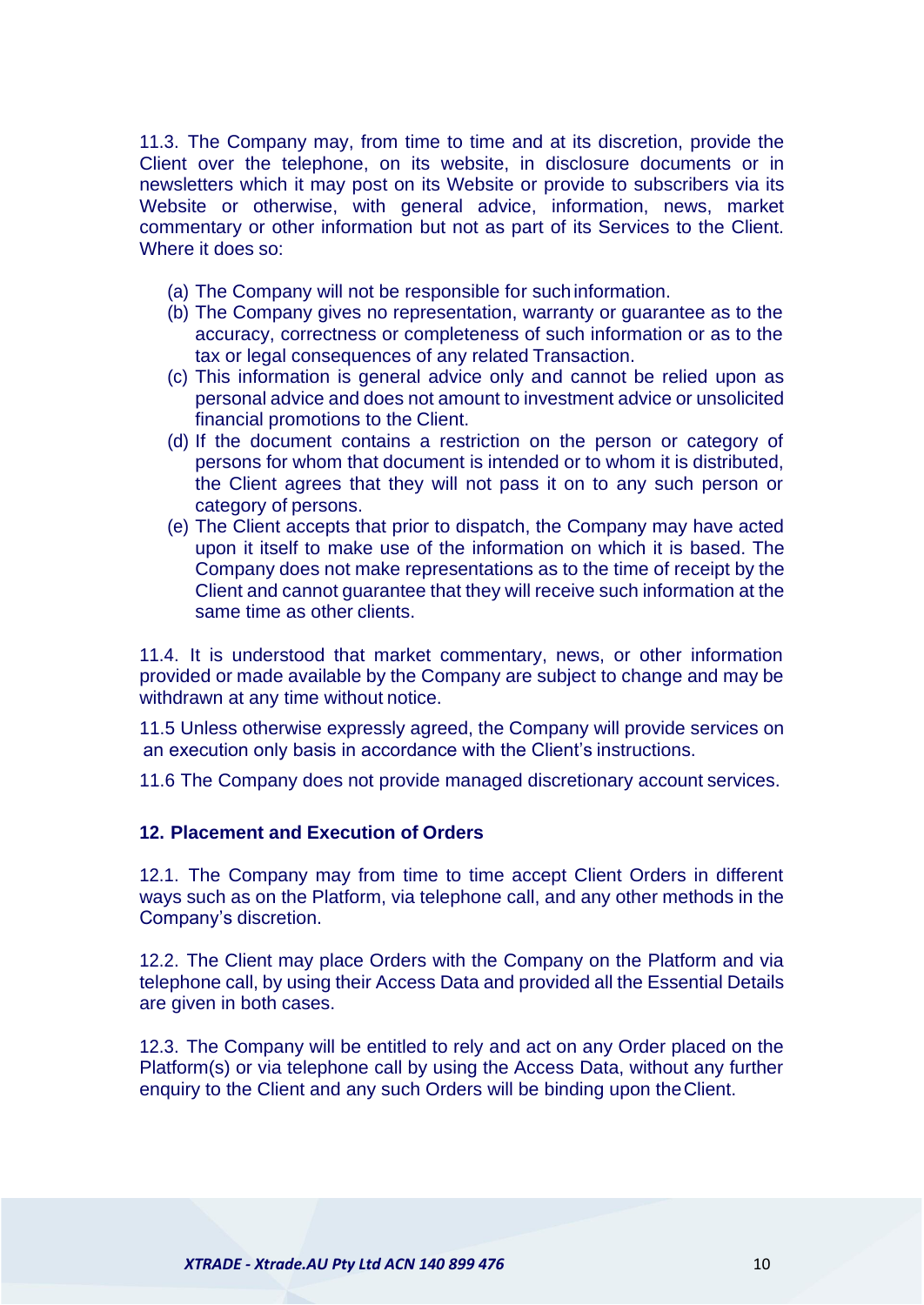12.4. Orders are executed according to the "Summary Best Interest and Order Execution Policy", which is binding on the Client.

12.5. The Company will use reasonable efforts to execute an Order, but it is agreed and understood that despite the Company's reasonable efforts transmission or execution may not always be achieved at all for reasons beyond the control of the Company.

12.6. The Client hereby acknowledges and agrees that the Company may, in its sole discretion, add, remove or suspend from the Platform, any Financial Product, on any type of Underlying Asset or Market, from time to time in the event of a stock transformation event (for example as the result of a takeover, share consolidation/split, merger, spinoff, nationalization, de-listing, etc.) or if no Client Positions are held in a particular Financial Product at that time.

12.7. Orders may be placed within the normal trading hours of the Company, available on the Platform and/or the Website, as amended from time totime.

#### **13. Decline of Client's Orders**

13.1. Without prejudice to any other provisions herein, the Company is entitled and in some circumstances may be required by law, at any time and at its discretion or requirement, without giving any notice or explanation to the Client to restrict the Client's trading activity, to cancel Orders, to decline or refuse to transmit or execute any Order of the Client, and the Client has no right to claim any damages, specific performance or compensation whatsoever from the Company, in any of the following cases:

- (a) Internet connection or communications are disrupted.
- (b) In consequence of request of regulatory or supervisory authorities of Australia or a court order or antifraud or anti-money laundering/counterterrorism financing authorities.
- (c) In consequence of the requirements of our regulator as prescribed by the ASIC Order.
- (d) Where the legality or genuineness of the Order is under doubt.
- (e) A Force Majeure Event has occurred.
- (f) In an Event of Default of the Client as described in clause 14.1below.
- (g) The Company has sent a notice of Termination of the Agreement to the Client.
- (h) The system of the Company rejects the Order due to trading limits imposed.
- (i) Under abnormal market conditions.
- (j) The Client does not hold adequate funds in their Balance for the specific Order or the Balance goes below zero.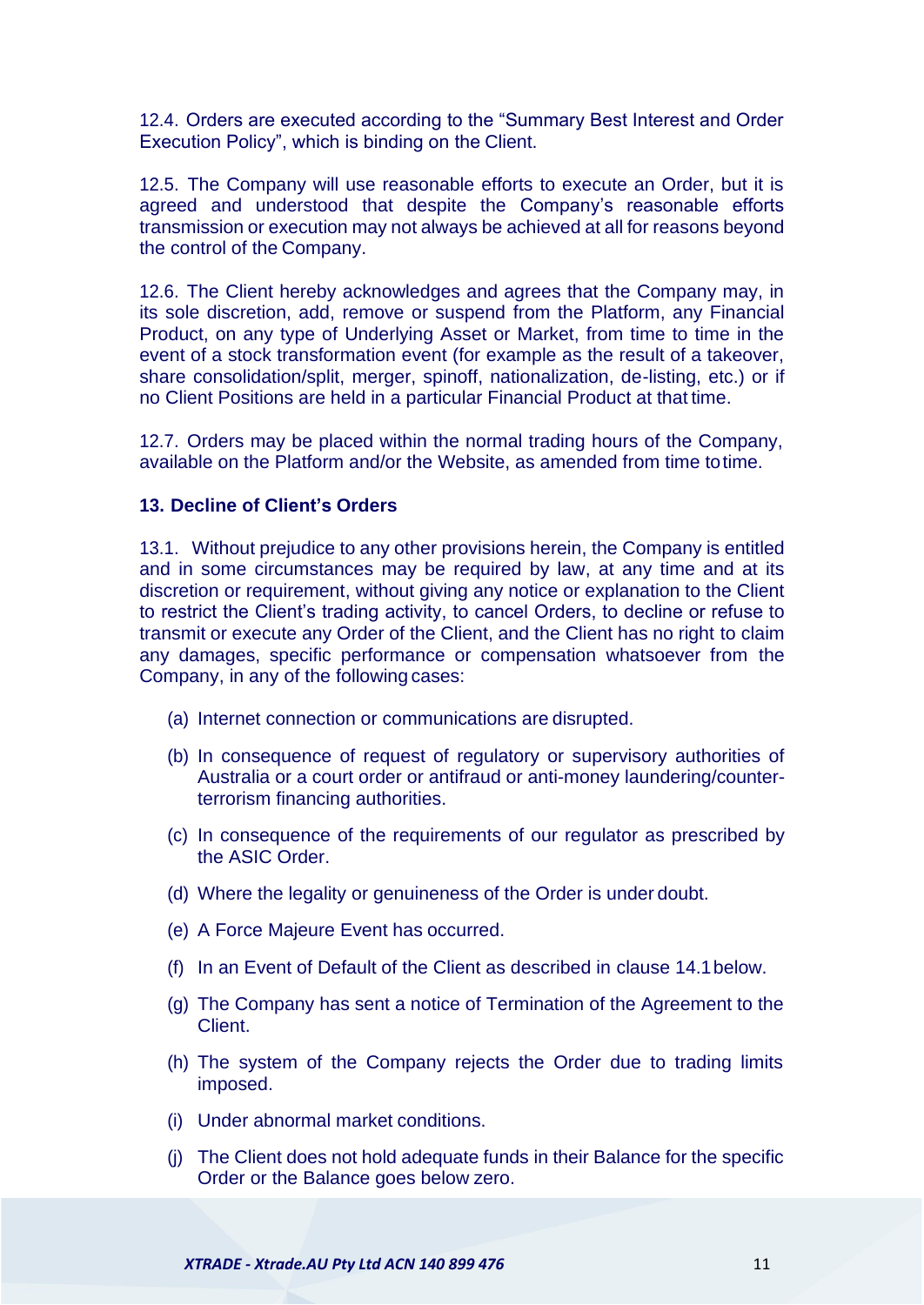(k) Benefits, Takeovers and Transformations (including events such as share consolidations/splits, mergers, takeovers, spinoffs, IPOs, delistings, etc.).

Depending on the circumstances of each event, the Company may close out any Open Positions at the market price immediately prior to such an event taking place.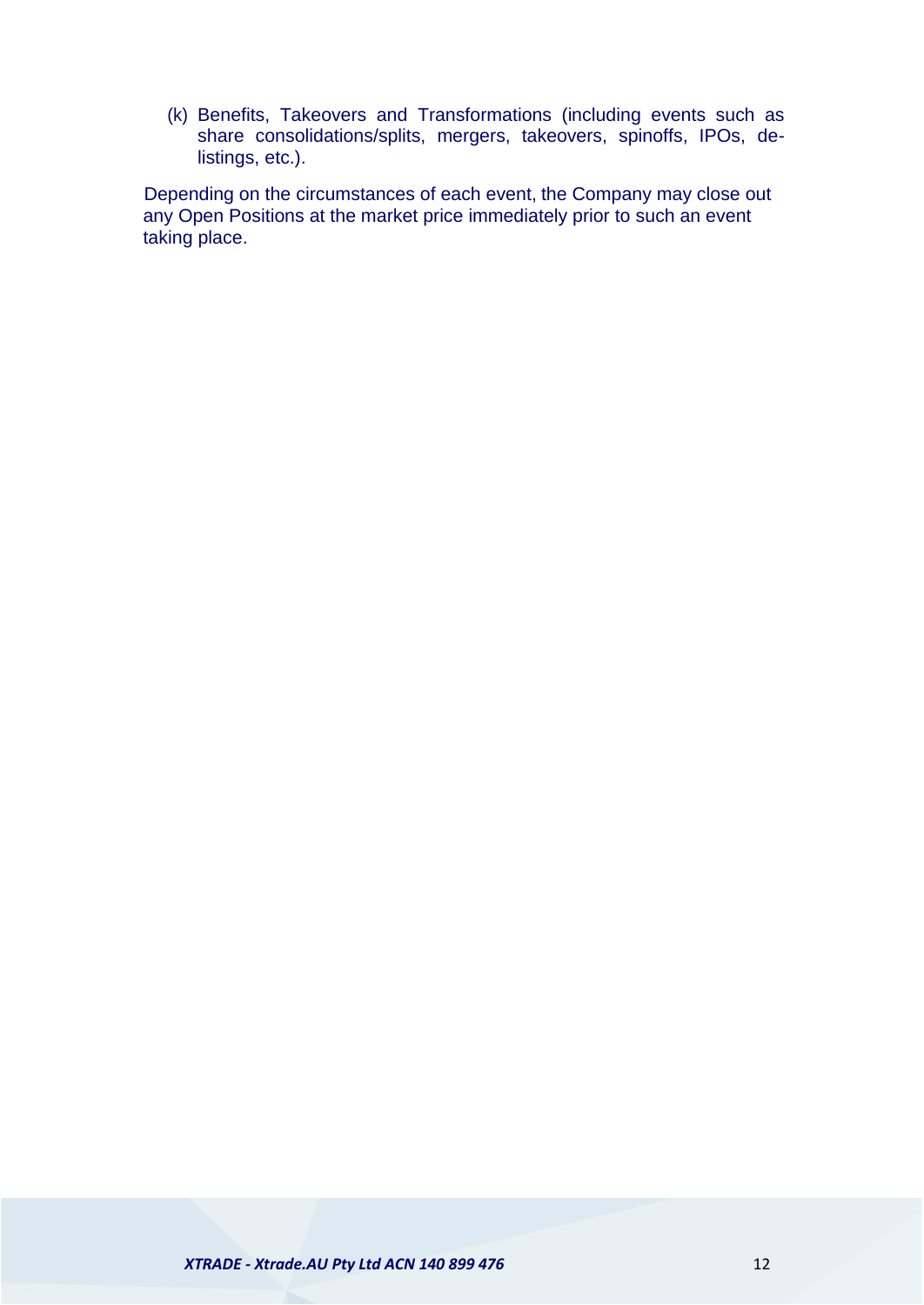## **14. Abusive Trading Practices**

14.1. Without prejudice to any other provisions herein, the Company is entitled to disable trading for abusive trading practices. Clients should be aware that some electronic advisor or signal trading strategies are not allowed by the Company. The Company will not allow strategies that harm our systems infrastructure or takes unfair advantage of the way we construct our Bid/Offer prices. Clients must ensure that they do not or allow others (whether authorised to do so or not) to use such a strategy on their accounts. The Company has discretion in determining if a strategy is abusive or takes unfair advantage of our systems. The Company may block your IP address from accessing or servers, disable trading without notice to you and cancel trades from the outset or make adjustments to reflect the market value.

#### **15. Events of Default**

- 15.1. Each of the following constitutes an "Event of Default":
	- (a) The failure of the Client to perform any obligation due to the Company.
	- (b) If the Client becomes insolvent or subject to a winding up or liquidation order or petition, or a receiver or administrator is appointed or any procedure which is similar or analogous to any of the above is commenced in respect of the Client.
	- (c) Where any representation or warranty made by the Client in clause 28 is or becomes untrue.
	- (d) The Client (if the Client is an individual) dies or is declared absent or becomes of unsound mind.
	- (e) Any other circumstance where the Company reasonably believes that it is necessary or desirable to take any action set out in clause 14.2.
	- (f) An action set out in clause 15.2 is required by a competent regulatory authority or body or court.
	- (g) An action set out in clause 15.2, particularly subclause (b), is required by clause 7 of the ASIC Order.
	- (h) The Company reasonably considers that the Client involves the Company in any type of fraud or illegality or breach of Applicable Regulations or the Company is placed at risk of being involved in any type of fraud or illegality or breach of Applicable Regulations if it continues offering Services to the Client, even when this is not due to the Client's wrongdoing.
	- (i) The Company reasonably considers that there is a material violation by the Client of the requirements established by Australian legislation or other countries having jurisdiction over the Client or their trading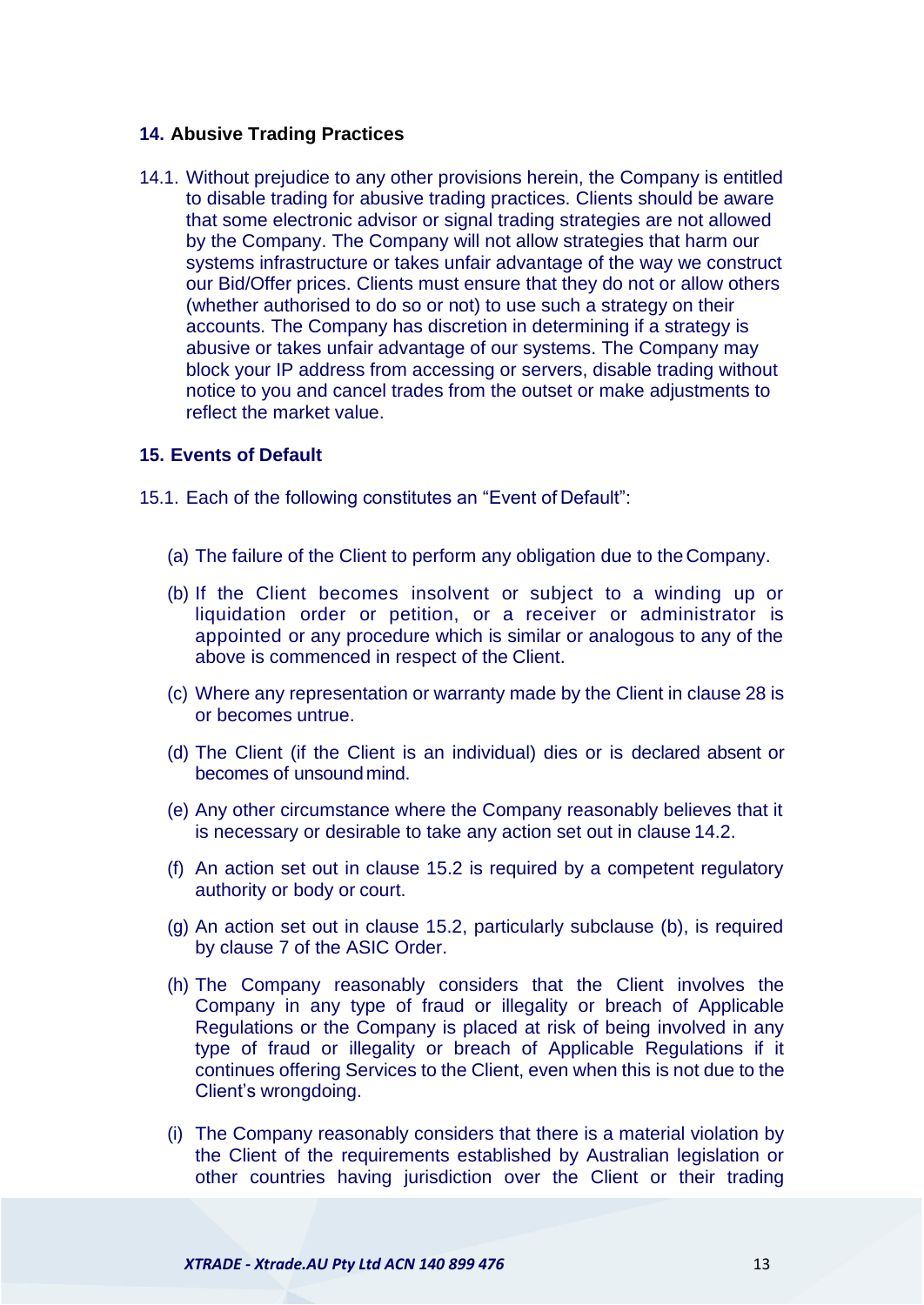activities, such being materiality determined in good faith by the Company.

- (j) If the Company suspects that the Client is involved in money laundering activities, terrorist financing, card fraud or other criminal activities.
- (k) The Company reasonably suspects that the Client performed a prohibited action as set out in clause 5.2.
- (l) The Company reasonably suspects that the Client performed abusive trading such as, but not limited to, Snipping, Scalping, Pip-hunting, Hedging, placing "buy stop" or "sell stop" Orders prior to the release of financial data, arbitrage, manipulations or a combination of faster/slower feeds.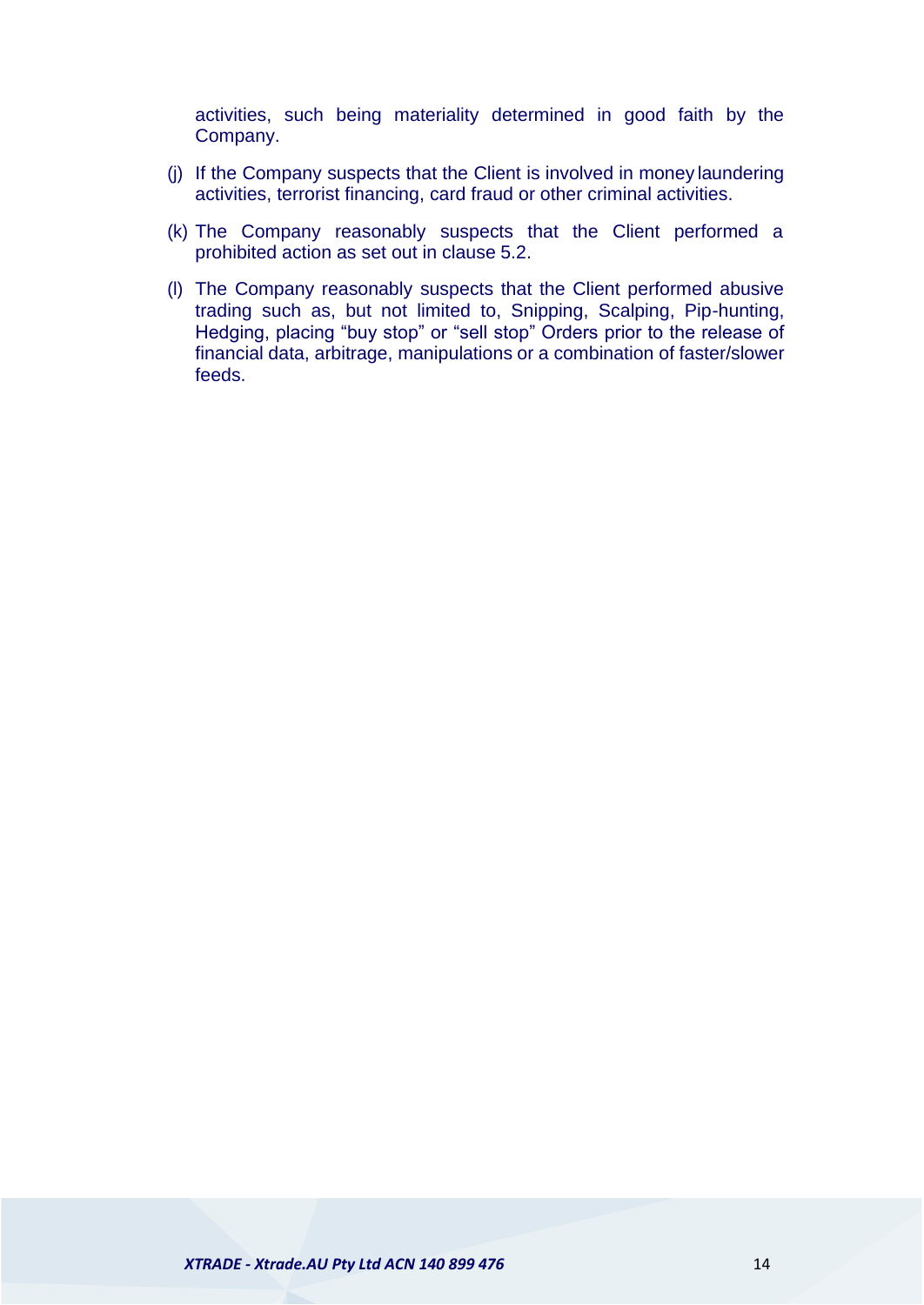- (m)The Company reasonably suspects that the Client opened the Client Account fraudulently.
- (n) The Company reasonably suspects that the Client performed forgery or used a stolen card to fund their Client Account.

15.2. If an Event of Default occurs the Company may, at its absolute discretion, at any time and without prior Written Notice, take one or more of the following actions as deemed appropriate under the circumstances:

- (a) Terminate this Agreement immediately without prior notice to the Client.
- (b) Cancel any Open Positions.
- (c) Temporarily or permanently bar access to the Platform(s) or suspend or prohibit any functions of the Platform(s) until the Company can reasonably determine that an Event of Default occurred.
- (d) Reject or decline or refuse to transmit or execute any Order of the Client until the Company can reasonably determine that an Event of Default occurred.
- (e) Restrict the Client's trading activity until the Company can reasonably determine that an Event of Default occurred.
- (f) In the case of fraud, forgery or use of stolen cards reverse the funds back to real owner or according to the instructions of the law enforcement authorities of the relevant country, or of the credit card company or of another financial institution.
- (g) Cancel or reverse any profits gained through: abusive trading of clause 14.1 (k) and (m); or the application of artificial intelligence on the Client Account; or in case of the use of stolen cards, forgery, fraud; or when the Client engaged in a criminal activity such as money laundering.
- (h) Take legal action for any losses suffered by the Company.

# **16. Trade Confirmations**

16.1. The Company shall provide the Client with adequate reporting on their Orders. For this reason, the Company will provide the Client with an online access to their Client Account via the Platform(s), which will provide them with sufficient information in order to comply with applicable laws in regard to Client reporting requirements.

16.2. If the Client has a reason to believe that the Confirmation is wrong or if the Client does not receive any Confirmation when they should, the Client shall contact the Company within 48 hours of placing the Order. If the Client expresses no objections during this period, the content is considered as approved by them and shall be deemed conclusive.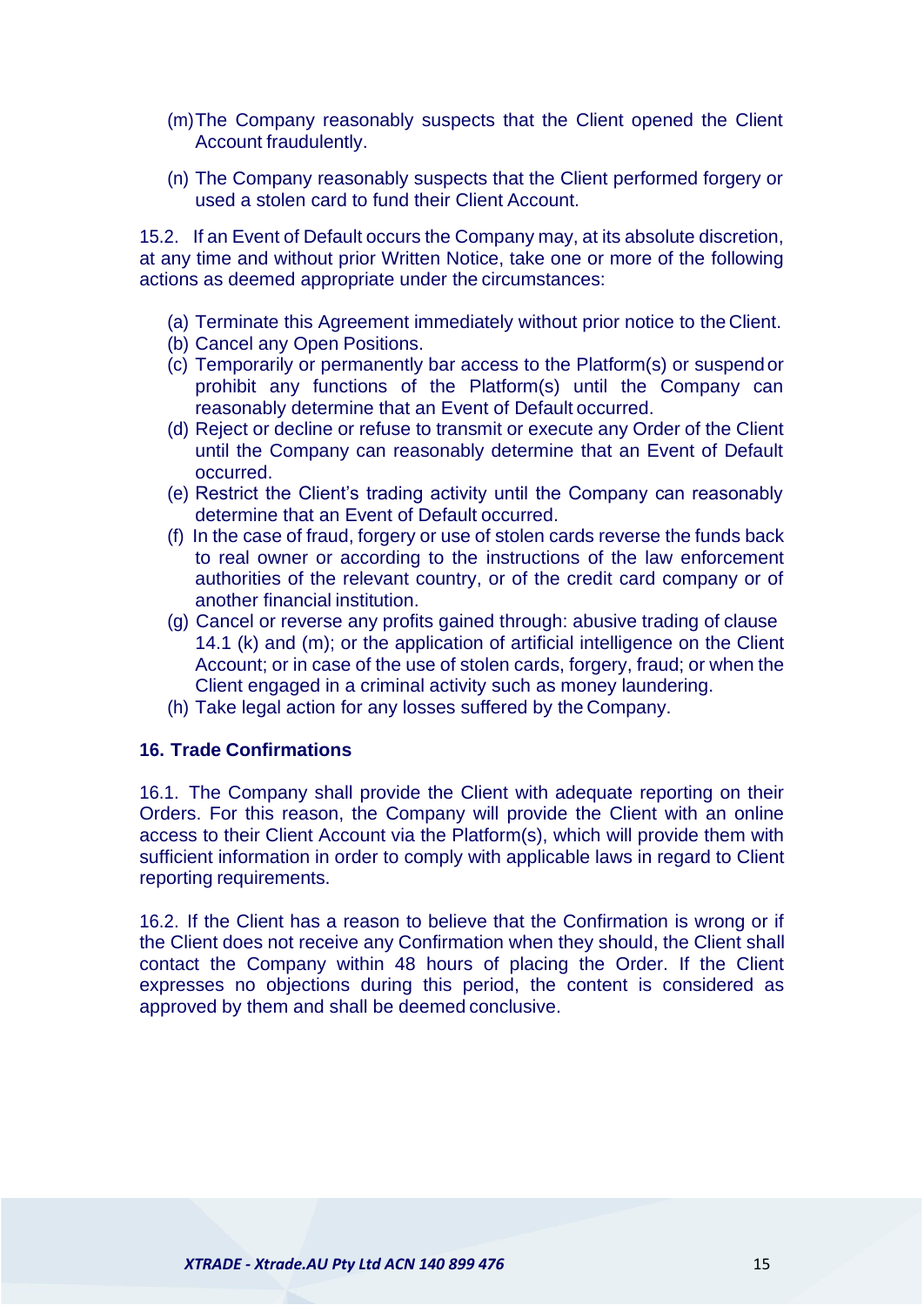# **PART THREE – CLIENT MONEY AND CLIENT ACCOUNT**

## **17. Client Money Handling Rules**

17.1. The Company places any Client money it receives into one or more segregated account(s) with an Australian ADI and the Client funds will be segregated from the Company's own money and cannot be used in the course of its business.

17.2. Please note that such segregation of the Client's money may not fully protect the Client's money from the risk of loss.

17.3. The Company may hold Client money and the money of other clients in the same account (omnibus account).

17.4. The Company shall not pay to the Client any interest earned on Client money (other than profit gained through trading Transactions from their Client Account(s) under this Agreement) and the Client waives all right to interest.

17.5. The Company may deposit Client money in overnight deposits and will be allowed to keep any interest.

17.6. It is agreed that the Company shall have the right to transfer the Client Money to successors or assignees or transferees or buyers, with 15 Business Days prior Written Notice to the Client for the purposes of clause 33.2 of the Client Agreement.

17.7. The Company shall have a general lien on all funds held by the Company or its Associates or its nominees on the Client's behalf until the satisfaction of their obligations.

#### **18. Client Accounts, Deposits and Withdrawals**

18.1. The Company shall open one Client Account for the Client to allow them to place Orders in particular Financial Products.

18.2. It is understood that the types of the different Client Accounts offered by the Company and the characteristics of such Client Accounts are found on the Website and are subject to change at the Company's discretion and according to clause 24 hereunder.

18.3. The Client Account shall be activated upon the Client depositing the minimum initial deposit, as determined by the Company in its discretion from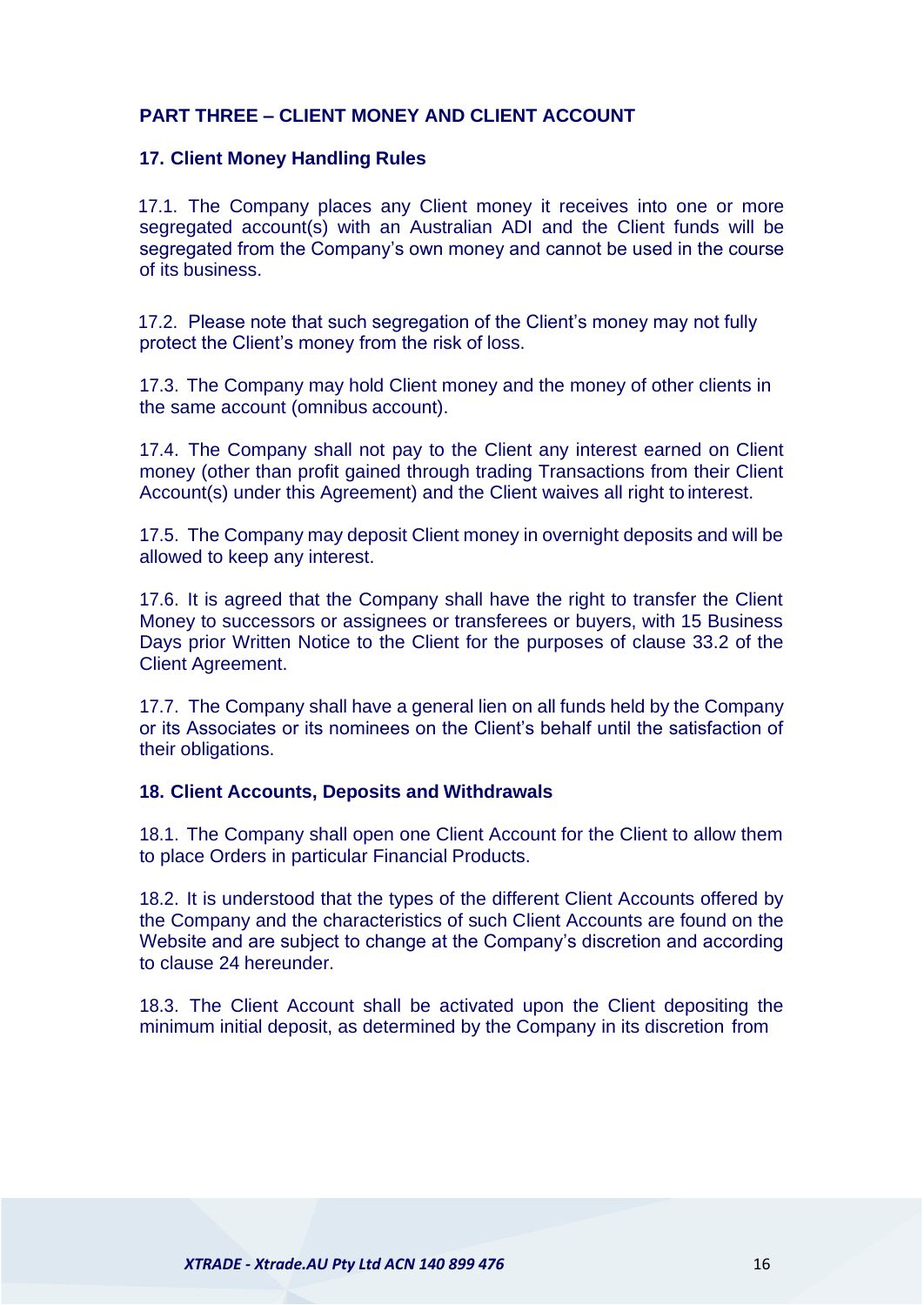time to time. The minimum initial deposit may vary according to the type of Client Account offered to the Client and is found on the Website.

18.4. All Client Accounts are denoted in USD. In the event that you deposit or withdraw in a currency other than USD, the moneys will first be converted into USD before entering the Client Account. This may expose you to foreign exchange risk.

18.5. The Client may deposit funds into the Client Account at any time during the course of this Agreement. Deposits will be made via the methods and in the currencies accepted by the Company from time to time. The detailed information about deposit options is shown on the Website.

18.6. The Company shall have the right to request the Client at any time to provide documentation to confirm the source of funds deposited into the Client Account. The Company shall have the right to reject a deposit of the Client and/or block the Client Account in any of the following cases:

(a) if the Company is not duly satisfied as to the legality of the source of funds;

(b) if the Client fails to provide the Company with any relevant documents it requests from the Client for client identification purposes or for any other reason;

(c) if the Company reasonably suspects or has concerns that the submitted documents may be false or forged:

(d) if the Company reasonably suspects that the Client is involved in illegal or fraudulent activity;

(e) if the Company is informed that the credit or debit card (or any other payment method used by the Client) has been lost or stolen;

(f) where the Company reasonably considers that there is a chargeback risk for any other reason;

(g) when the Client deposits AUD \$10,000 or more (in one or more separate deposits) and the Company is unable to verify the source;

(h) where the deposit comes from an account that is not an account in the Client's name (ie. deposits from a third party); or

(i) when the acquiring bank, issuer bank or any third-party processor or payment service provider rejected the transaction.

18.7. If the funds sent by the Client are not deposited in the Client Account when they were supposed to, the Client shall notify the Company and authorise the Company to initiate a banking investigation of the transfer. The Client agrees that any charges of the investigation shall be paid by the Client and deducted from their Client Account or paid directly to the bank undertaking the investigation. The Client understands and agrees that in order to handle the investigation the Client shall have to provide the Company with the requested documents and certificates.

18.8. The Company shall make withdrawals of Client funds upon the Company receiving a relevant request from the Client by fax or email or in any other method accepted by the Company from time to time.

18.9. Upon the Company receiving an instruction from the Client to withdraw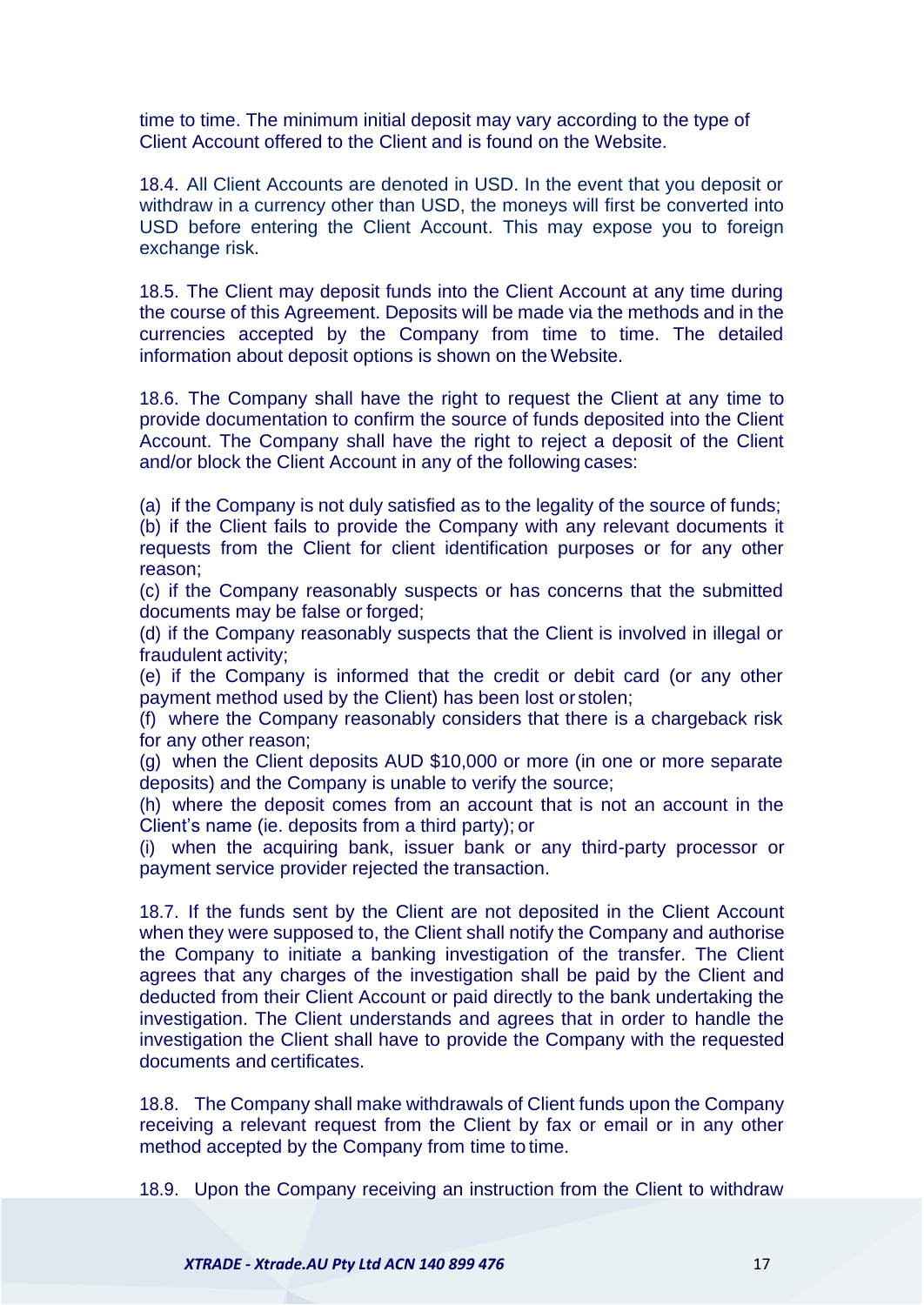funds from the Client Account, after the Client completed the withdrawal process, the Company shall pay the said amount within one to five Business Days, if the following requirements are met:

- (a) the withdrawal instruction includes all required information and identification details of the Client as may be required by the Company;
- (b) the instruction is to make a transfer to the originating account (whether that is a bank account, a payment system account etc) from which the money was originally deposited in the Client Account or at the Client's request to a bank account belonging to the Client;
- (c) the account where the transfer is to be made belongs to theClient;
- (d) at the moment of payment, the Client's Balance exceeds the amount specified in the withdrawal instruction including all payment charges;
- (e) there is no Force Majeure event which prohibits the Company from effecting the withdrawal;
- (f) the Client does not have any Open Positions or in the case the Client has any Open Positions the remaining Balance in the Client Account after the withdrawal shall be at least double the necessary Maintenance Margin required to keep the positions open. The Company in its absolute discretion can change the multiple of the Maintenance Margin, or the Maintenance Margin itself, it may require before allowing the withdrawal; or
- (g) the Client sends the withdrawal instruction in a signed form by fax or email or in any other approved method by the Company from time to time.

18.10. It is agreed and understood that the Company will not accept third party or anonymous payments in the Client Account and will not permit withdrawals to any other third party or anonymous account.

18.11. The Company reserves the right to reasonably decline a withdrawal request of the Client asking for a specific transfer method and the Company has the right to suggest an alternative.

18.12. All payment and transfer charges of third parties will be borne by the Client and the Company shall debit the relevant Client Account for these charges.

18.13. Mistakes made by the Company during transfer of funds shall be refunded to the Client. It is understood that should the Client provide wrong instructions for a transfer; the Company may be unable to correct the mistake and the Client may have to suffer the loss. It is further understood that the Company shall not be liable for any errors of third-party payment service providers.

## **19. Currency Conversions**

In the event that the Client deposits money in a different currency from that of the Currency of the Client Account then the Company shall convert the sum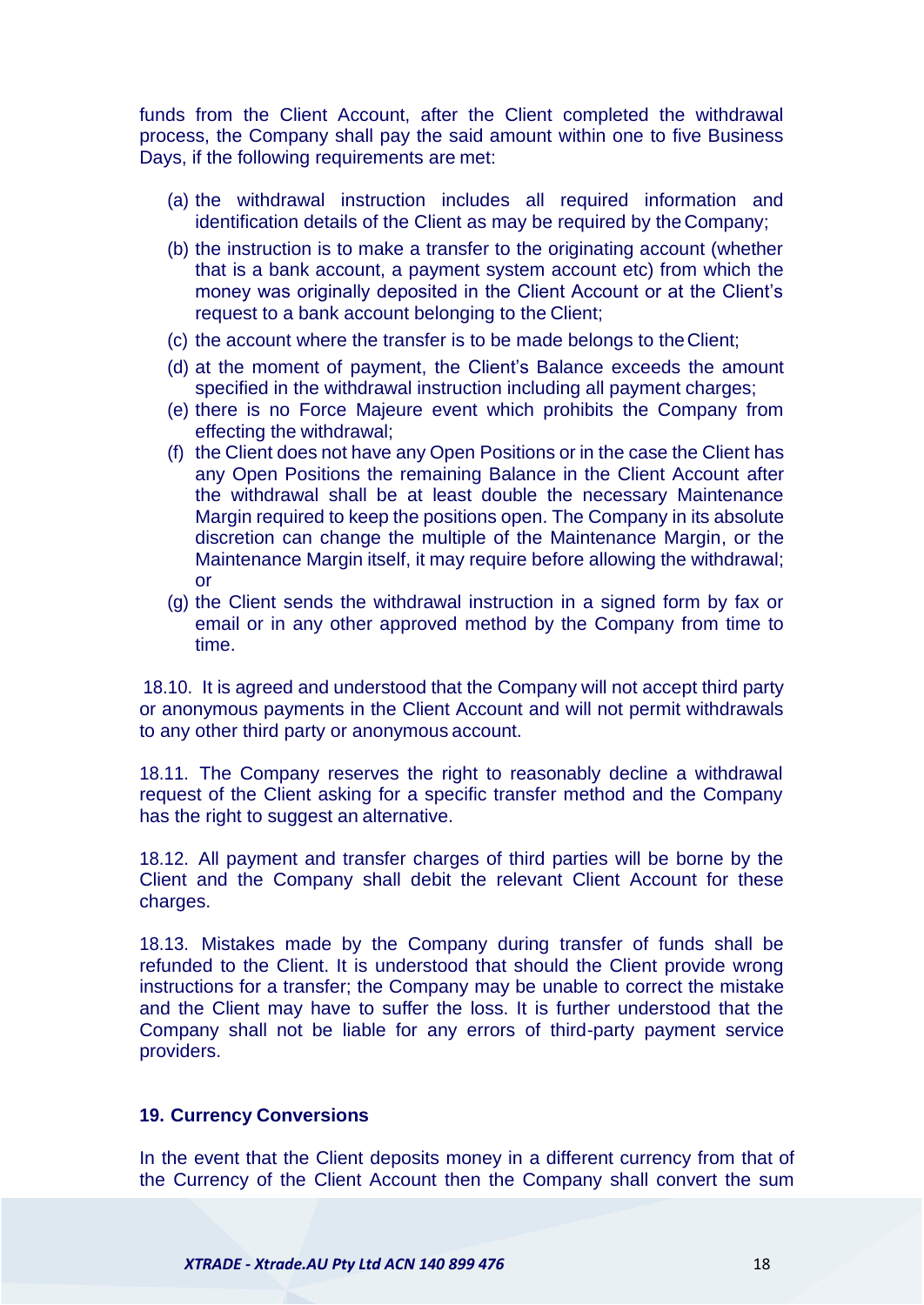deposited into the Currency of the Client Account. The Company shall do this at reasonable market rate and/or rate of exchange that it considers appropriate. The Company shall be entitled to charge the Client a fee for the currency conversion or impose a spread from the exchange rates for arranging such conversion as the Company may from time to time specify to the Client and publish on the Platform and/or the Website. The Company shall be entitled to charge to the Client and obtain from the Client Account or from the deposited amount the expenses incurred with regard to currency conversions for the Client, including commissions to banks, money transfer fees, commissions to intermediaries.

19.1. Depending on the currency used to deposit money in the Client Account, the Company may charge an amount in the form of a percentage (as a fixed spread) of the amount deposited. If the Client pays in their card currency, the Company will be allowed to charge a fixed spread of 3% for not like/like currencies, or so-called exotic currencies. In relation to what is called like/like currencies (GBP, USD, EUR, CHF, JPY, CAD, DKK, AUD), the Company does not charge any conversion fees when the Client pays in these currencies.

19.2. In the event of currency fluctuations, the Company will have no liability for any losses or damages incurred on the Client.

## **20. Inactive and Dormant Client Accounts**

20.1. If the Client Account has not featured any trading, open positions, withdrawals or deposits, it will be considered inactive on the calendar day after the last trade, withdrawal, deposit or closed position (the 'Inactive Date'). Where a Client Account remains inactive for a continuous period of three monthsafter the Inactive Date, we may charge a monthly Inactivity Fee.

20.2. As of the date of this Agreement, the Inactivity Fee is USD\$10 per calendar month, paid in arrears. For the avoidance of doubt, the monthly fee for a given calendar month will be deducted notwithstanding the fact that the account was only considered inactive for part of that month. In the event that there are insufficient funds in your trading account to meet this fee, Xtrade reserves the right to charge a lower fee or close your account.

20.3. If the Client Account is inactive for one year or more from the Inactive Date, the Company may cease charging the Inactivity Fee and reserves the right to suspend the Client Account and render it dormant. Money in the dormant account shall remain owing to the Client and the Company shall make and retain records and return such funds upon request by the Client at any time thereafter. The Company may charge a fee during the period when the Account is dormant.

20.4. As of the date of this Agreement, a dormant account may be charged a fee of USD\$60 per calendar month, paid in arrears. In the event that there are insufficient funds in your Client Account to meet this fee, Xtrade reserves the right to charge a lower fee or close your account.

20.5. These fees are subject to change with immediate effect by notice on the Website. Please refer to the Website for the latest inactivity and dormant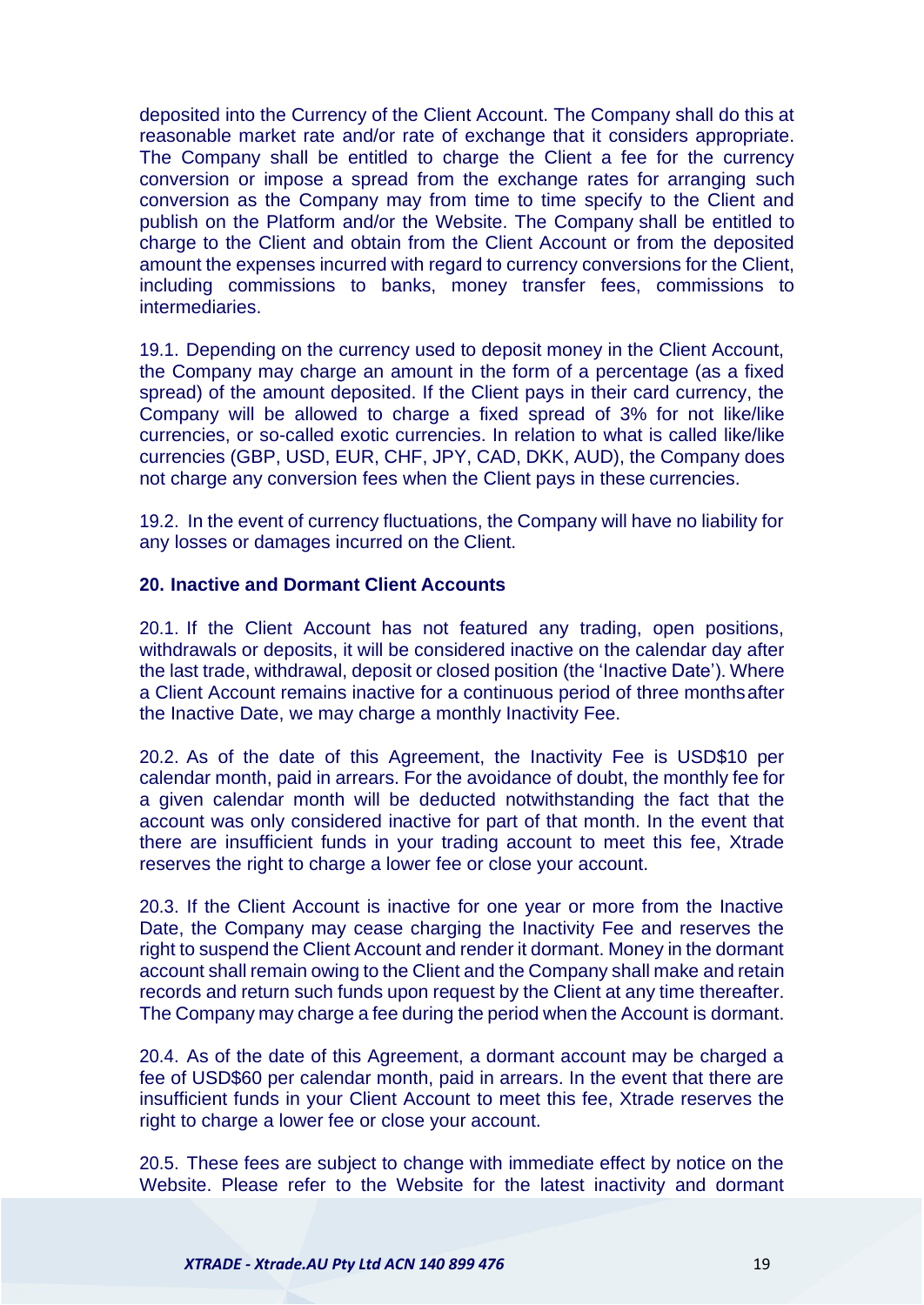account fees. It is the Client's responsibility to frequently visit the Website to review any changes to the fees and charges applicable to the Client Account. It is your sole responsibility to ensure you terminate your account if you no longer wish to trade with Xtrade. We may notify you that your account has become inactive out of courtesy but are under no obligation to do so.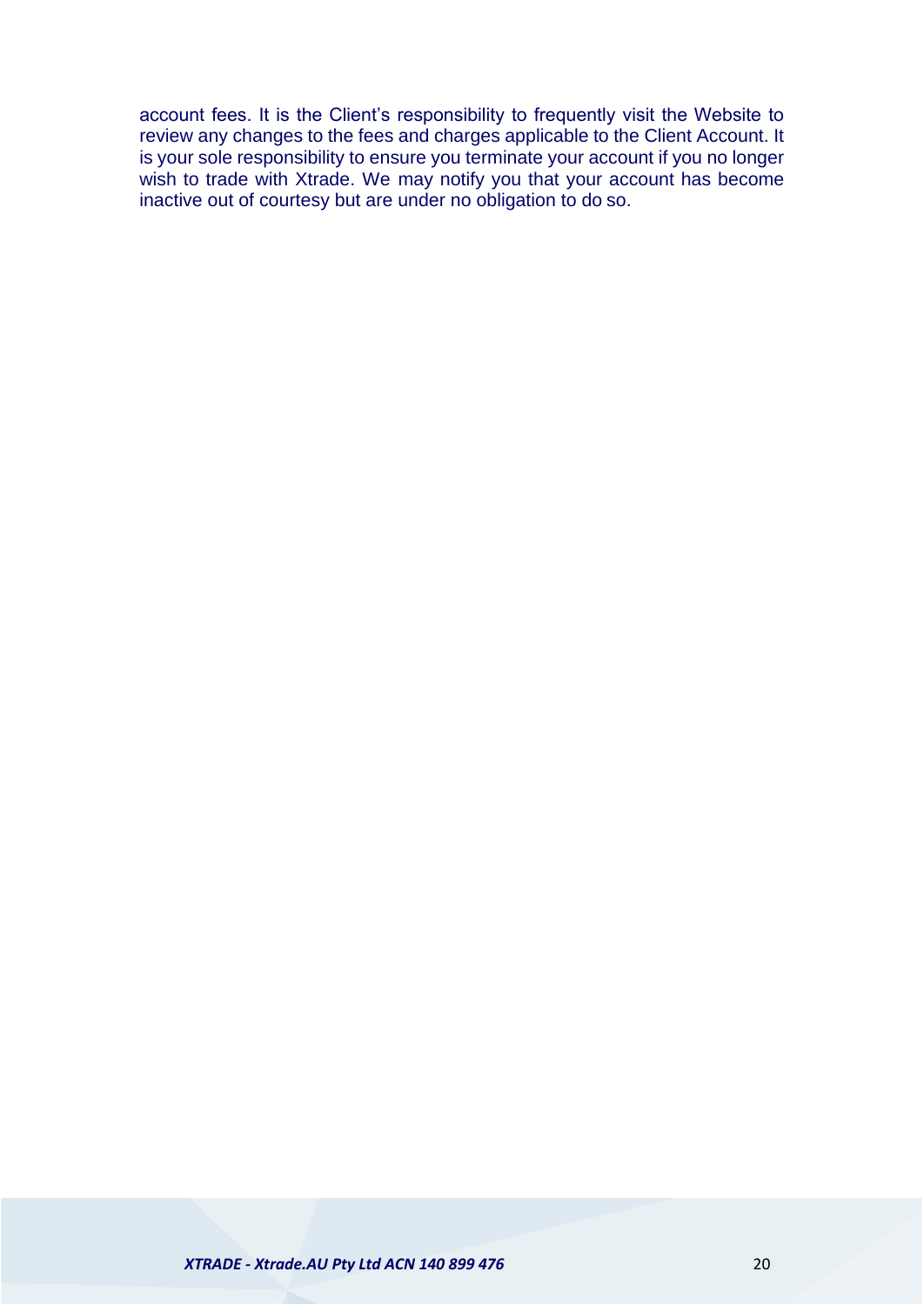## **21. Netting and Set-Off**

21.1. If the aggregate amount payable by the Client is equal to the aggregate amount payable by the Company, then automatically the mutual obligations to make payment are set-off and cancel each other to the maximum extent allowable by law and the ASIC Order.

21.2. If the aggregate amount payable by one party exceeds the aggregate amount payable by the other party, then the party with the larger aggregate amount shall pay the excess to the other party and all obligations to make payment will be automatically satisfied and discharged to the maximum extent allowable by law and the ASIC Order.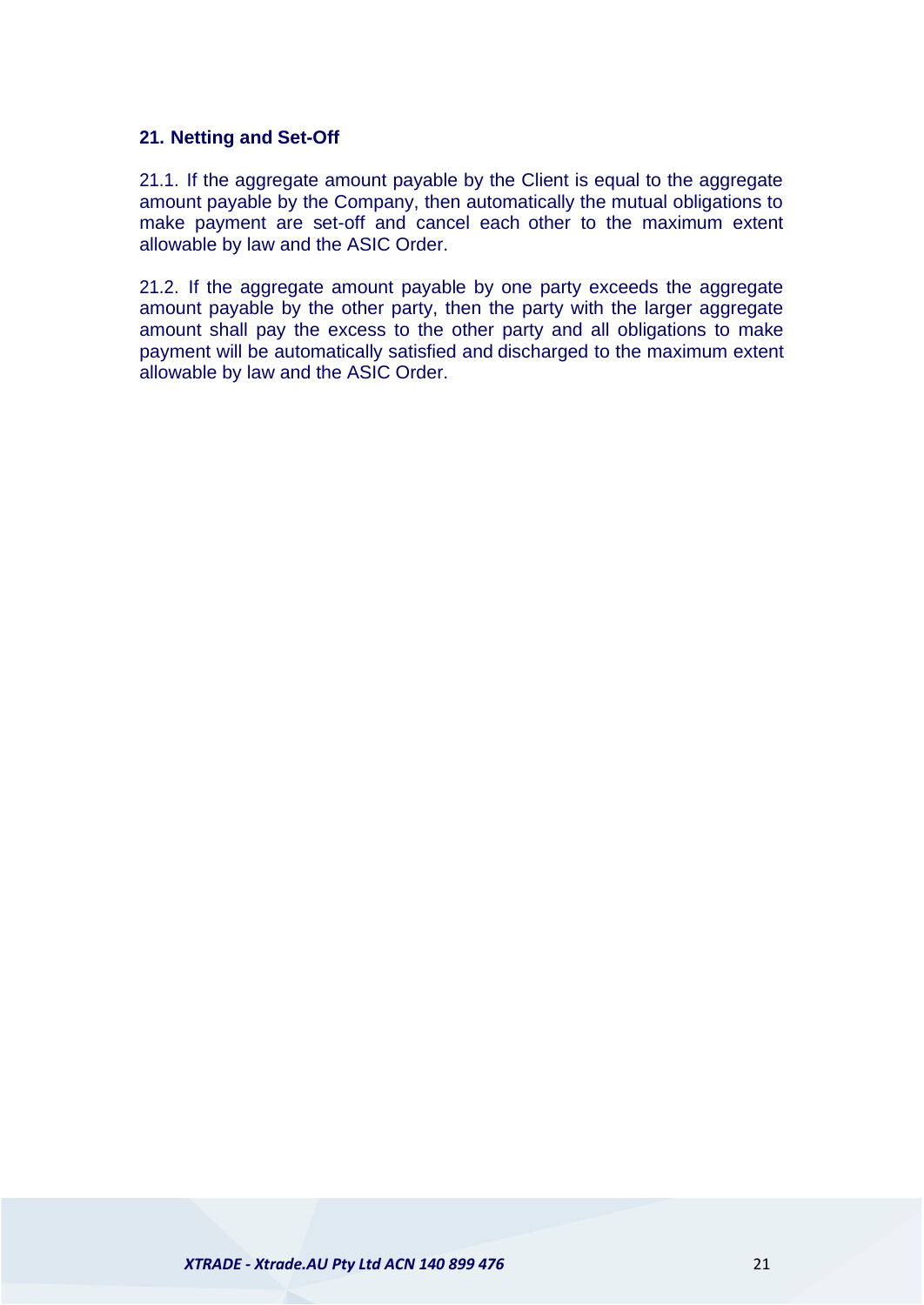# **PART FOUR – GENERAL TERMS ABOUT OUR RELATIONSHIP**

## **22. Language**

22.1. The Company's official language is the English language and the Client should always read and refer to the main Website for all information and disclosures about the Company and its activities. Translation or information provided in languages other than English is for informational purposes only and do not bind the Company or have any legal effect whatsoever, the Company having no responsibility or liability regarding the correctness of the information therein.

#### **23. Communications and Written Notices**

23.1. The Client shall be able to call the Company within its normal working hours. The Company may contact the Client outside its normal workinghours.

23.2. In order to communicate with the Company, the Client may use the contact details of the Company available on its Website or notified to the Client in any other way.

23.3. In order to communicate with the Client, the Company will use the contact details provided by the Client whilst opening the Client Account or as updated later on. Hence, the Client has an obligation to notify the Company immediately of any change in the Client's contact details. Should the Client fail to do so, the Company shall have no liability should any important notices or cheques issued in their name become lost when sent by the Company at their last known details.

23.4. The following methods of communication are considered as Written Notice from the Company to the Client: email, Platform's internal mail, facsimile transmission, post, commercial courier service, air mail or the Company's Website. The following methods of communication are considered as Written Notice from the Client to the Company: email, facsimile transmission, post, commercial courier service or air mail or commercial courier.

23.5. Without prejudice to clause 22.6, any communications sent to either Party, as applicable, (documents, notices, confirmations, statements, reports etc.) are deemed received:

- (a) If sent by email, within one hour after emailing it and provided the email has left from the sender's outlook.
- (b) If sent by the Platform's internal mail, immediately after sending it.
- (c) If sent by facsimile transmission, upon receipt by the sender of a transmission report from its facsimile machine confirming receipt of the message by recipient's facsimile machine.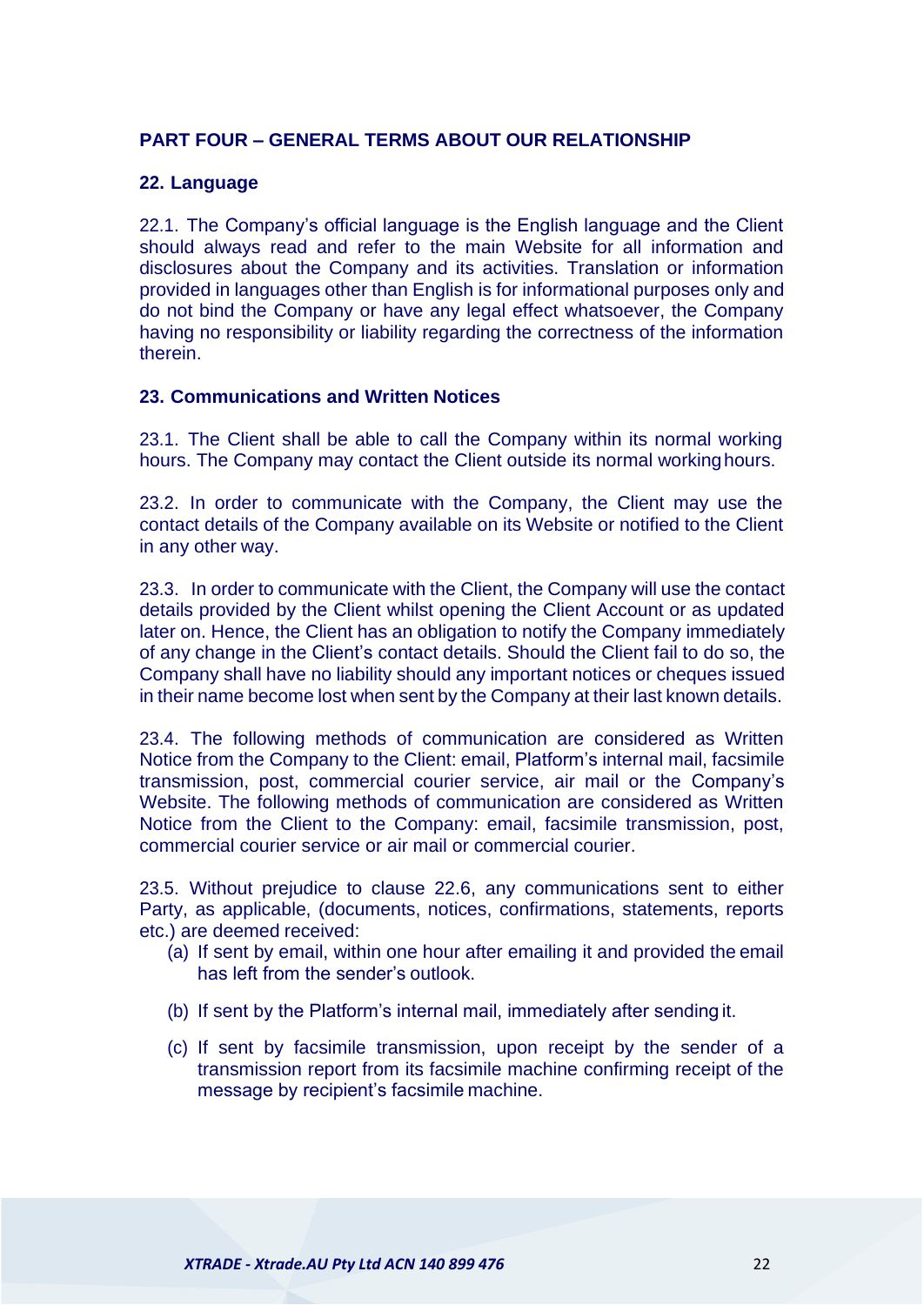- (d) If sent by telephone call, once the telephone conversation has finished.
- (e) If sent by post, seven calendar days after posting it.
- (f) If sent via commercial courier service, at the date of signing of the document on receipt of such notice.
- (g) If sent by air mail, eight Business Days after the date of their dispatch.
- (h) If posted on the Company Webpage, within one hour after it has been posted.

23.6. Any Written Notices sent to the Company shall have to be received within the working hours of the Company. Notwithstanding clause 22.5, any Notices received outside the normal working hours shall be treated as being received the following Business Day.

23.7. Faxed documents received by the Company may be electronically scanned and reproduction of the scanned version shall constitute conclusive evidence of such faxed instructions.

## **24. Personal Data, Confidentiality, Recording of Telephone Calls and Records**

24.1. The Company may collect Client information directly from the Client (in their completed Account Opening Application Form or otherwise) or from other persons including, for example, the credit reference agencies, fraud prevention agencies, banks, other financial institutions, third-party authentication service providers and the providers of public registers.

24.2. Client information which the Company holds is to be treated by the Company as confidential and will not be used for any purpose other than in connection with the provision, administration and improvement of the Services, anti-money laundering/counter-terrorism financing and due diligence checks, for research and statistical purposes and for marketing purposes. Information already in the public domain, or already possessed by the Company without a duty of confidentiality will not be regarded as confidential.

24.3. The Company has the right to disclose Client information (including recordings and documents of a confidential nature, card details) in the following circumstances:

- (a) Where required by law or a court order by a competent Court.
- (b) Where requested by ASIC or any other regulatory authority having control or jurisdiction over the Company or the Client or their associates or in whose territory the Company has Clients.
- (c) To relevant authorities to investigate or prevent fraud, money laundering or other illegal activity.
- (d) To such an extent as reasonably required so as to execute Orders and for purposes ancillary to the provision of the Services.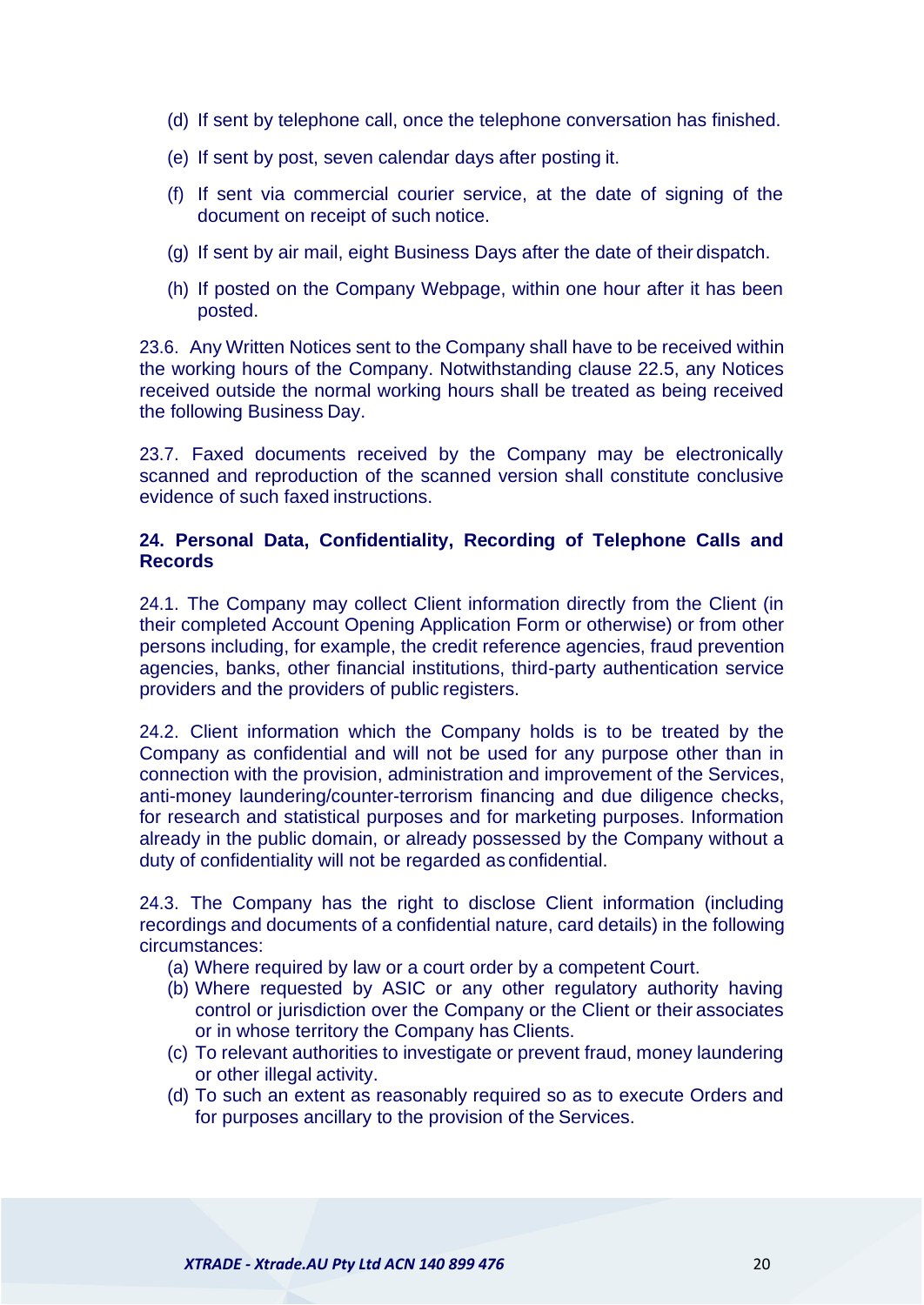- (e) To credit reference and fraud prevention agencies, third-party authentication service providers, banks and other financial institutions for credit checking, credit card checks, fraud prevention, anti-money laundering/counter-terrorism financing purposes, identification or due diligence checks of the Client. To do so they may check the details the Client supplied against any particulars on any database (public or otherwise) to which they have access. They may also use Client details in the future to assist other companies for verification purposes. A record of the search will be retained by the Company.
- (f) To the Company's professional advisors provided that in each case the relevant professional shall be informed about the confidential nature of such information and commit to the confidentiality herein obligations as well.
- (g) To other service providers who create, maintain or process databases (whether electronic or not), offer record keeping services, email transmission services, messaging services or similar services which aim to assist the Company collect, storage, process and use Client information or get in touch with the Client or improve the provision of the Services under this Agreement.
- (h) To a Trade Repository.
- (i) To other service providers for statistical purposes in order to improve the Company's marketing, in such a case the data will be provided in an aggregate form.
- (k) Where necessary in order for the Company to defend or exercise its legal rights to any court or tribunal or arbitrator or Ombudsman or government authority.
- (l) At the Client's request or with the Client's consent.
- (m)To an Affiliate of the Company or any other company in the samegroup of the Company.
- (n) To successors or assignees or transferees or buyers, with 15 Business Days prior Written Notice to the Client, and for the purposes of clause 33.2 of the Client Agreement.
- (o) Client Information is disclosed in relation to US taxpayers to the IRS of the US according to the Foreign Account Tax Compliance Act (FATCA) of the USA.

24.4. If the Client is a natural person, the Company will use, store, process and handle personal information provided by the Client in connection with the provision of the Services in accordance with the *Privacy Act 1988* (Cth).The Company is obliged to supply the Client, on request, with a copy of personal data which it holds about the Client (if any), provided that the Client pays a reasonable administrative fee.

24.5. By entering into this Agreement, the Client will be consenting to the transmittal of the Client's personal data outside Australia, according to the Australian Privacy Principles for the reasons specified in clauses 23.2 and 23.3.

24.6. Telephone conversations between the Client and the Company may be recorded and kept by the Company and recordings will be the sole property of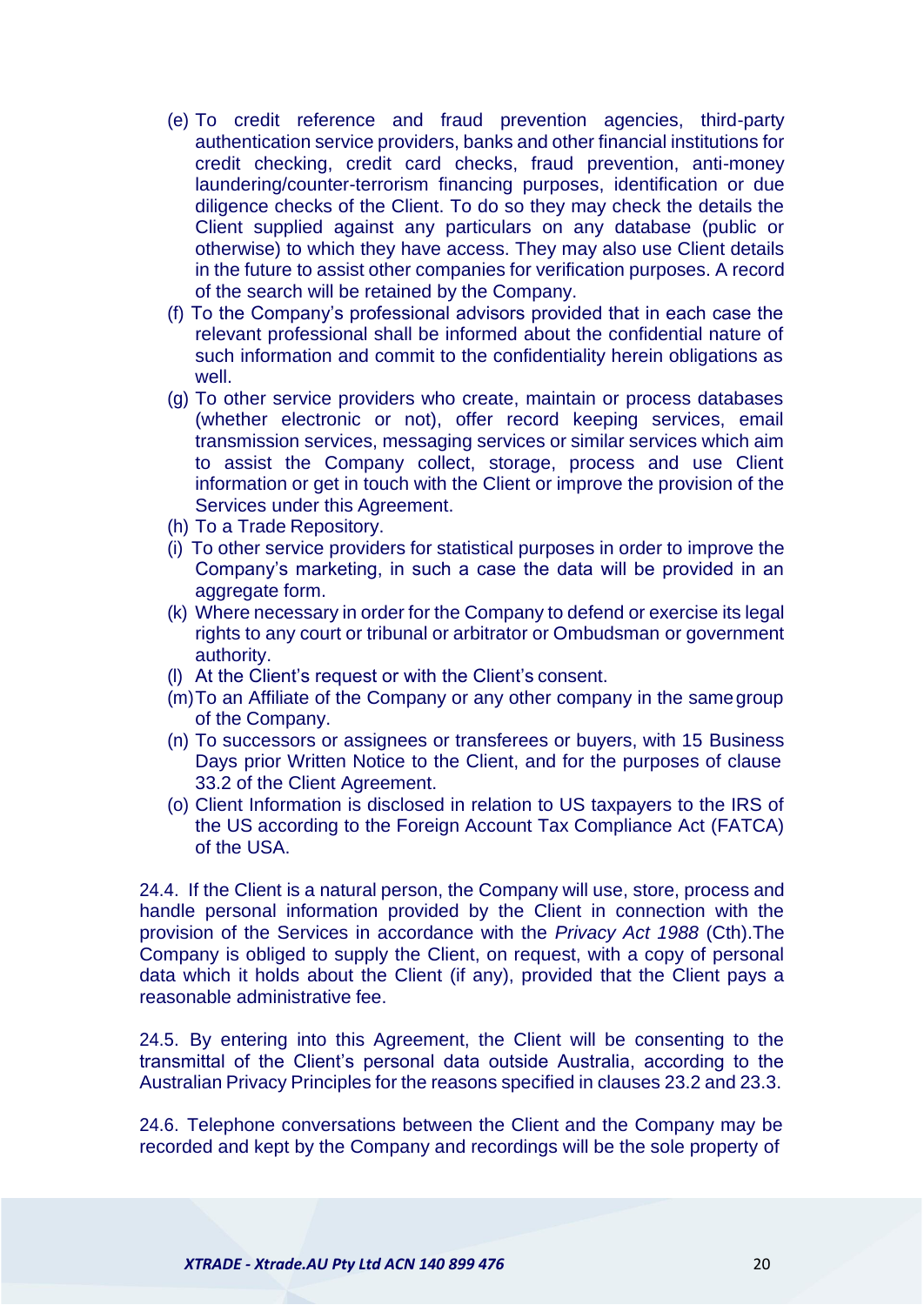the Company. The Client accepts such recordings as conclusive evidence of the Orders or conversations so recorded.

24.7. The Client accepts that the Company may, for the purpose of administering the terms of the Agreement, from time to time, make direct contact with the Client by telephone, SMS, fax, email, orpost.

24.8. The Client accepts that the Company or any Affiliate of the Company or any other company in the same group of the Company may make contact with the Client, from time to time, by telephone, fax, email or post for marketing purposes to bring to the Client's attention products or services that may be of interest to them or to conduct market research. This right is exercised in relation to Clients who are natural persons only when they provide their specific consent to that effect.

24.9. Under Applicable Regulations, the Company will keep records containing Client personal data, trading information, Client Account opening documents, communications and anything else which relates to the Client for at least seven years after termination of the Agreement.

## **25. Amendments**

25.1. The Company may upgrade the Client Account, convert Client Account type, upgrade or replace the Platform or enhance the services offered to the Client if it reasonably considers this is to the Clients advantage and there is no increased cost to the Client.

#### *Amendments of the Agreement*

25.2. The Company may also change any terms of the Agreement for any of the following reasons:

- (a) Where the Company reasonably considers that:
	- the change would make the terms of the Agreement easier to understand or are more complete; or
	- the change would not be to the disadvantage of the Client.
- (b) To cover:
- the involvement of any service or facility the Company offers to the Client; or
- the introduction of a new service or facility; or
- the replacement of an existing service or facility with a new one; or
- · the withdrawal of a service or facility which has become obsolete, or has ceased to be widely used, or has not been used by the Client at any time in the previous year, or it has become very expensive for the Company to offer.
- (c) To enable the Company to make reasonable changes to the services offered to the Client as a result of changes in:
- the banking, investment or financial system; or
- technology; or
- the systems or Platform used by the Company to run its business or offer the Services hereunder.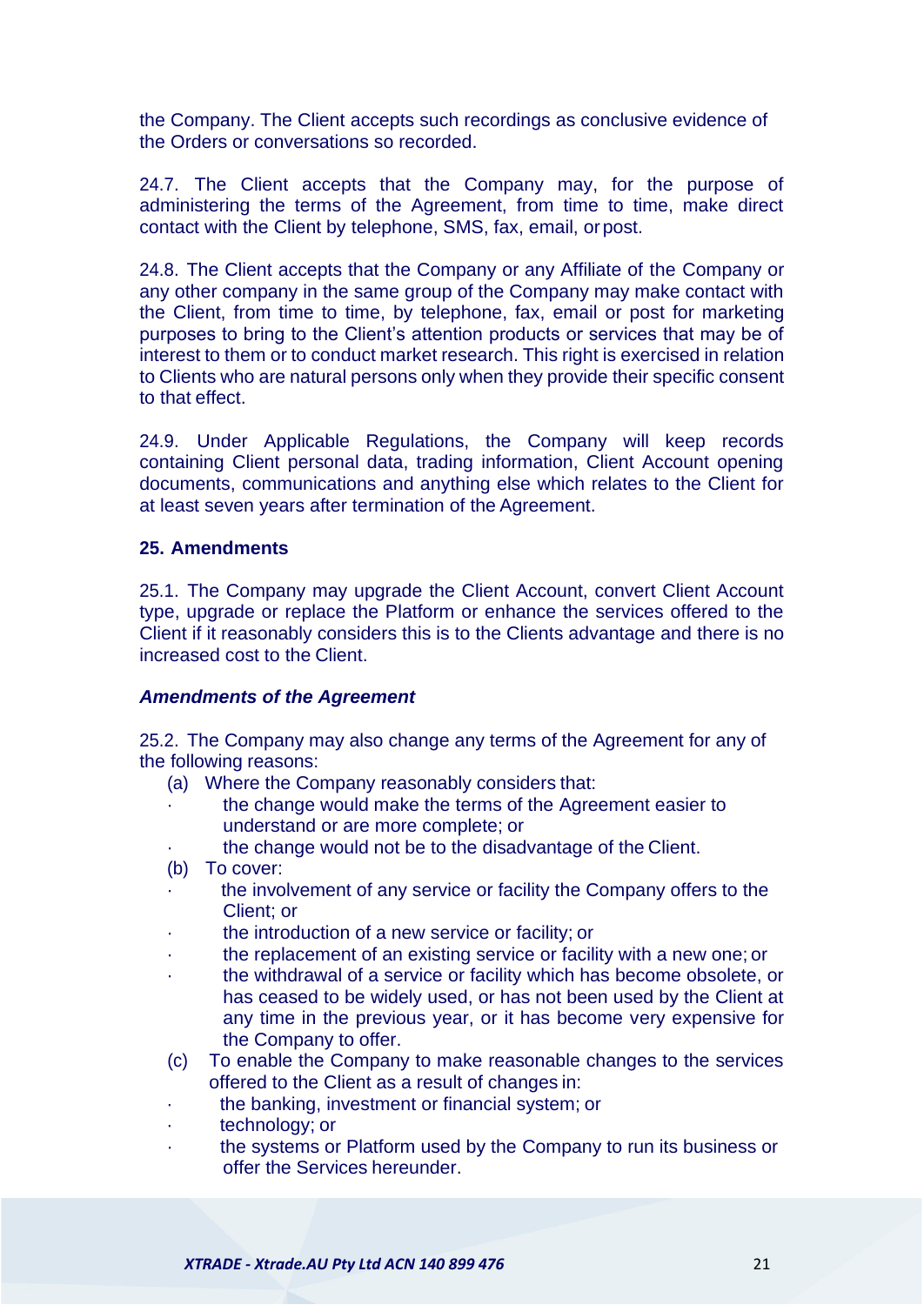- (d) As a result of a request of ASIC or of any other authority or as a result of change or expected change in Applicable Regulations.
- (e) Where the Company finds that any term in the Agreement is inconsistent with Applicable Regulations. In such a case, it will not rely on that term but treat it as if it did reflect the relevant Applicable Regulations and shall update the Agreement to reflect the Applicable Regulations.

25.3. The Company may change any of the terms of the Agreement for any serious reason not listed under clause 24.2. Where the Client is a natural person they shall have the right to object to the change.

25.4. For any change made under clauses 24.2 and 24.3, the Company shall provide the Client with advance notice of at least 10 Business Days. However, the Client acknowledges that a change which is made to reflect a change of Applicable Regulations may, if necessary, take effect immediately.

24.5 For any change made under (a), (d) and (e) of clause 24.2, the notice of the Company shall be a Written Notice including a post on the Company's Website. For any other change of the Client Agreement the Company, where the Company elects to provide such Written Notice via a post on the Website, the Company shall also provide the said Written Notice with an additional means of Written Notice.

24.6. The Client shall be treated as accepting the change on the date notified unless, before then, the Client informs the Company that they wish to object the change. Client shall not have to pay any charges as a result of terminating their account in this case, other than costs due and payable for Services offered until the termination.

#### *Review of Costs*

24.7. Unless differently provided for elsewhere in this Agreement, the Company shall have the right to review its costs, fees, charges and commissions, from time to time, in its discretion. Such changes shall be affected on the Platform and/or the Website and the Client is responsible to check for updates regularly. In the absence of a Force Majeure event, the Company shall provide the Client with advance notice on its Website of at least ten Business Days. Swaps may be changed without prior notice.

#### *Review of Classification*

24.8. The Company shall have the right to review the Client's Classification according to Applicable Regulations. Notwithstanding clause 24.1, changing the Client's Classification may also mean changing the type of Client Account of the Client. The Client shall be treated as accepting the change on 2 business days after the Client is informed of their change in account unless, before then, the Client informs the Company that the Client wishes to terminate the Agreement and not accept the change.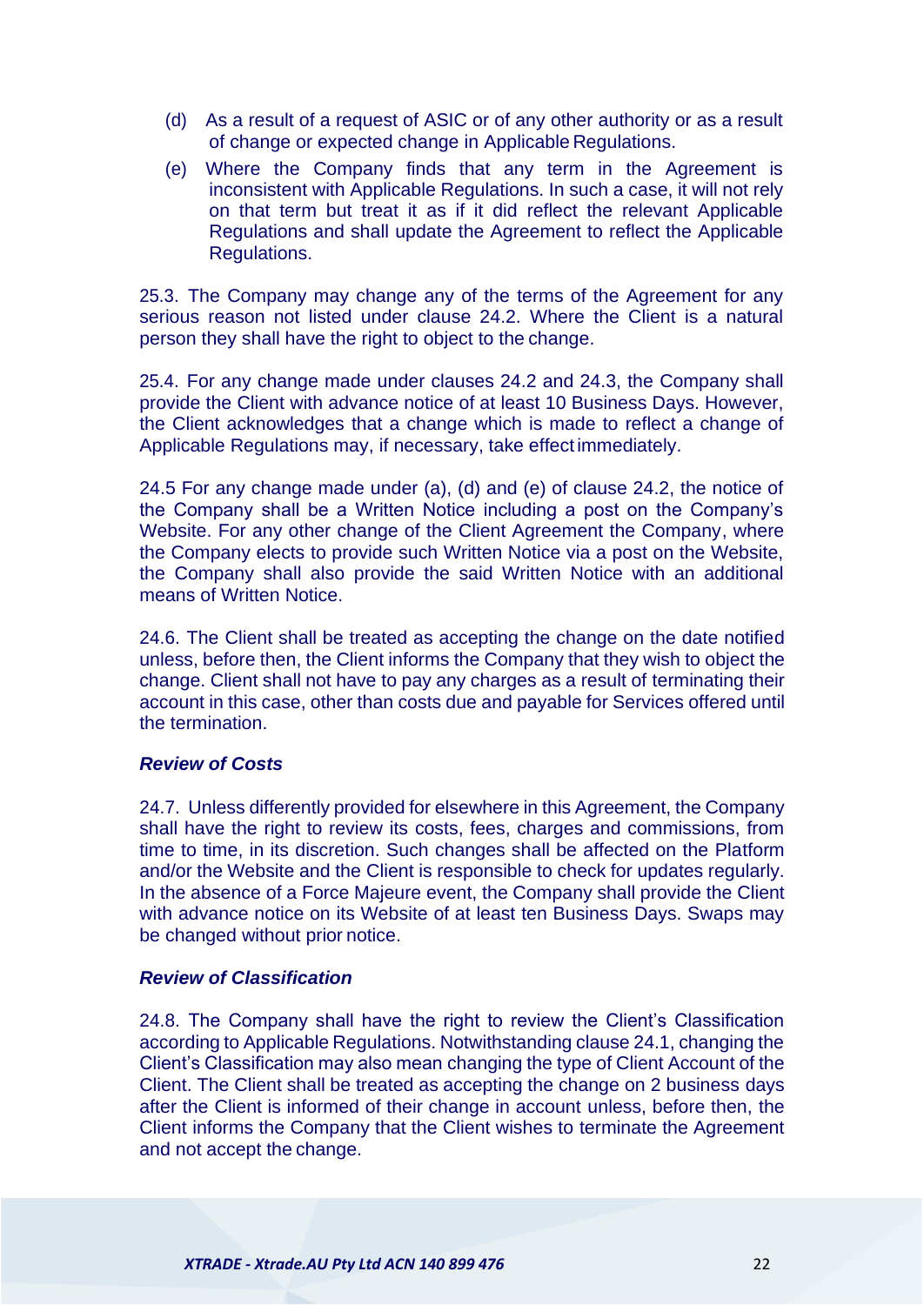#### **26. Termination and Results of Termination**

26.1. The Client may terminate this Agreement with Written Notice to the Company at any time. Without prejudice to the Company's rights under this Agreement to terminate it immediately without prior notice to the Client, the Company may terminate the Agreement by giving at least 15 Business Days Written Notice to the other Party.

26.2. Termination by any Party will not affect any obligation which has already been incurred by either Party or any legal rights or obligations which may already have arisen under the Agreement or any Transactions made hereunder.

26.3. Upon termination of this Agreement, all amounts payable by the Client to the Company will become immediately due and payable including (but without limitation) all outstanding costs and any other amounts payable to the Company, any charges and additional expenses incurred or to be incurred by the Company as a result of the termination of the Agreement.

26.4. Once notice of termination of this Agreement is sent and before the termination date:

- (a) the Client will have an obligation to close all their Open Positions, unless otherwise required by the ASIC Orders. If they fail to do so, upon termination, the Company will close any Open Positions at current prices;
- (b) the Company will be entitled to cease to grant the Client access to the Platform(s) or may limit the functionalities the Client is allowed to use on the Platform(s);
- (c) the Company will be entitled to refuse to accept new Orders from the Client;
- (d) the Company will be entitled to refuse to the Client to withdraw money from the Client Account and the Company reserves the right to keep Client's funds as necessary to close positions which have already been opened and/or pay any pending obligations of the Client under the Agreement.

26.5. Upon Termination any or all the following may apply:

- (a) The Company has the right to close the Client Account;
- (b) The Company has the right to convert any currency;
- (c) The Company has the right to close out the Client's Open Positions at current prices;
- (d) In the absence of illegal activity or suspected illegal activity or fraud of the Client or instructions from the relevant authorities, if there is Balance in the Client's favour, the Company will (after withholding such amounts that in the Company's absolute discretion considers appropriate in respect of future liabilities) pay such Balance to the Client as soon as reasonably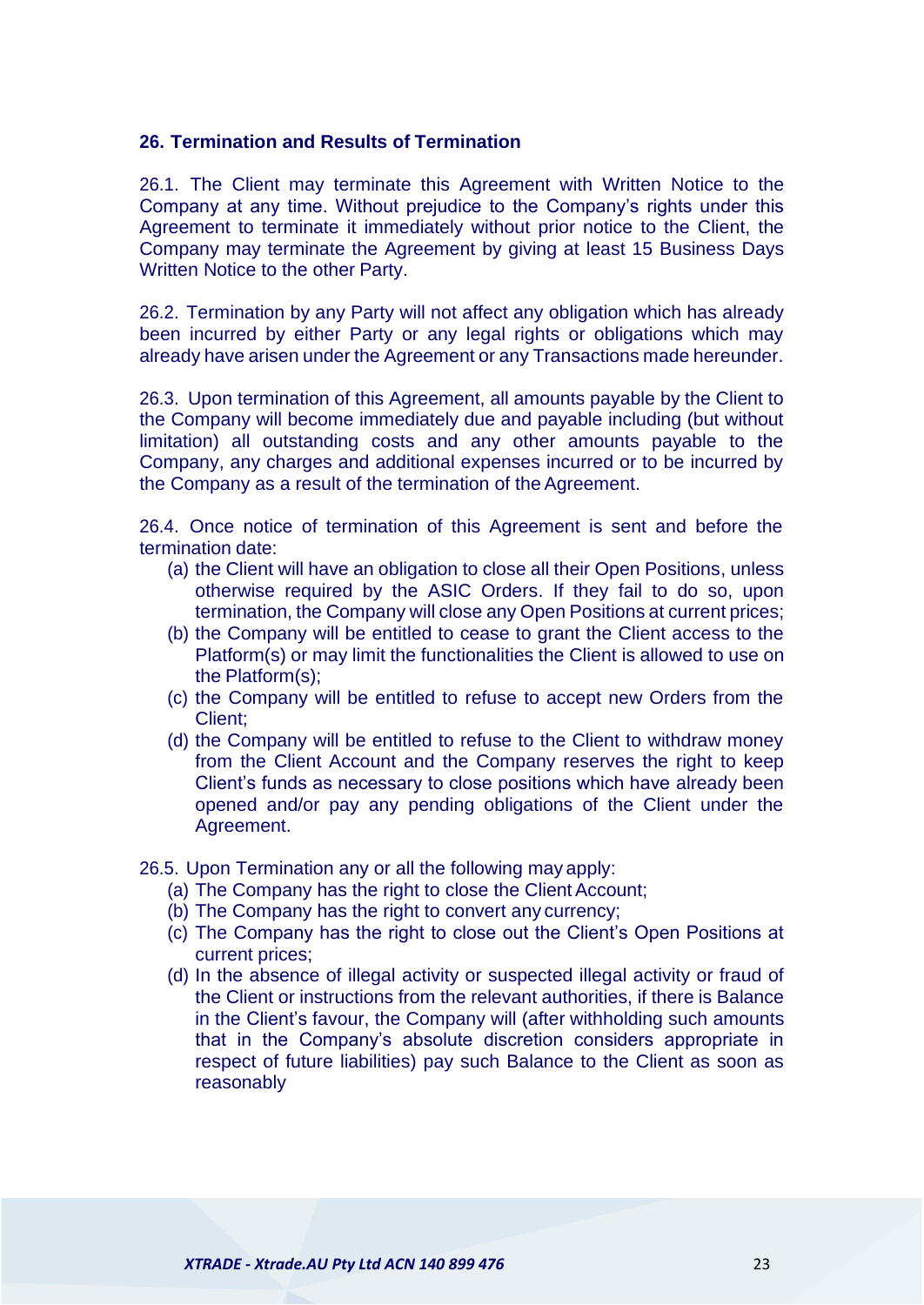practicable and supply the Client with a statement showing how that Balance was arrived at and, where appropriate, instruct any Nominee or/and any Custodian to also pay any applicable amounts. Such funds shall be delivered in accordance to the Client's Instructions to the Client. It is understood that the Company will affect payments only to an account in the name of the Client. The Company has the right to refuse, at its discretion, to effect third-party payments.

#### **27. Force Majeure**

- 27.1. A Force Majeure Event includes without limitation each of thefollowing:
	- (a) Government actions, the outbreak of war or hostilities, the threat of war, acts of terrorism, national emergency, riot, civil disturbance, sabotage, requisition, or any other international calamity, economic or political crisis that, in the Company's opinion, prevents it from maintaining an orderly market in one or more of the Financial Products in respect of which it deals on the Platform;
	- (b) Act of God, earthquake, tsunami, hurricane, typhoon, accident, storm, flood, fire, epidemic or other natural disaster making it impossible for the Company to offer its Services;
	- (c) Labour disputes and lock-outs which affect the operations of the Company;
	- (d) Suspension of trading on a market or the liquidation or closure of any market, or the fixing of minimum or maximum prices for trading on a market to which the Company relates its Quotes, or the imposition of limits or special or unusual terms on the trading in any such market or a regulatory ban on the activities of any party (unless the Company has caused that ban), decisions of state authorities, governing bodies of selfregulating organisations, decisions of governing bodies of organised trading platforms;
	- (e) A financial services moratorium having been declared by appropriate regulatory authorities or any other acts or regulations of any regulatory, governmental, supervisory, regulatory or supranational body or authority;
	- (f) Breakdown, failure or malfunction of any electronic, network and communication lines (not due to the bad faith or willful default of the Company);
	- (g) Any event, act or circumstances not reasonably within the Company's control and the effect of that event(s) is such that the Company is not in a position to take any reasonable action to cure the default;
	- (h) The occurrence of an excessive movement in the level of any transaction and/or Underlying Asset or Market or the Company's anticipation (acting reasonably) of the occurrence of such a movement;
	- (i) The failure of any relevant supplier, Financial Institution intermediate broker, Liquidity Provider, agent or principal of the Company,custodian, sub-custodian, dealer, Exchange, clearing house or regulatory or selfregulatory organisation, for any reason, to perform its obligations.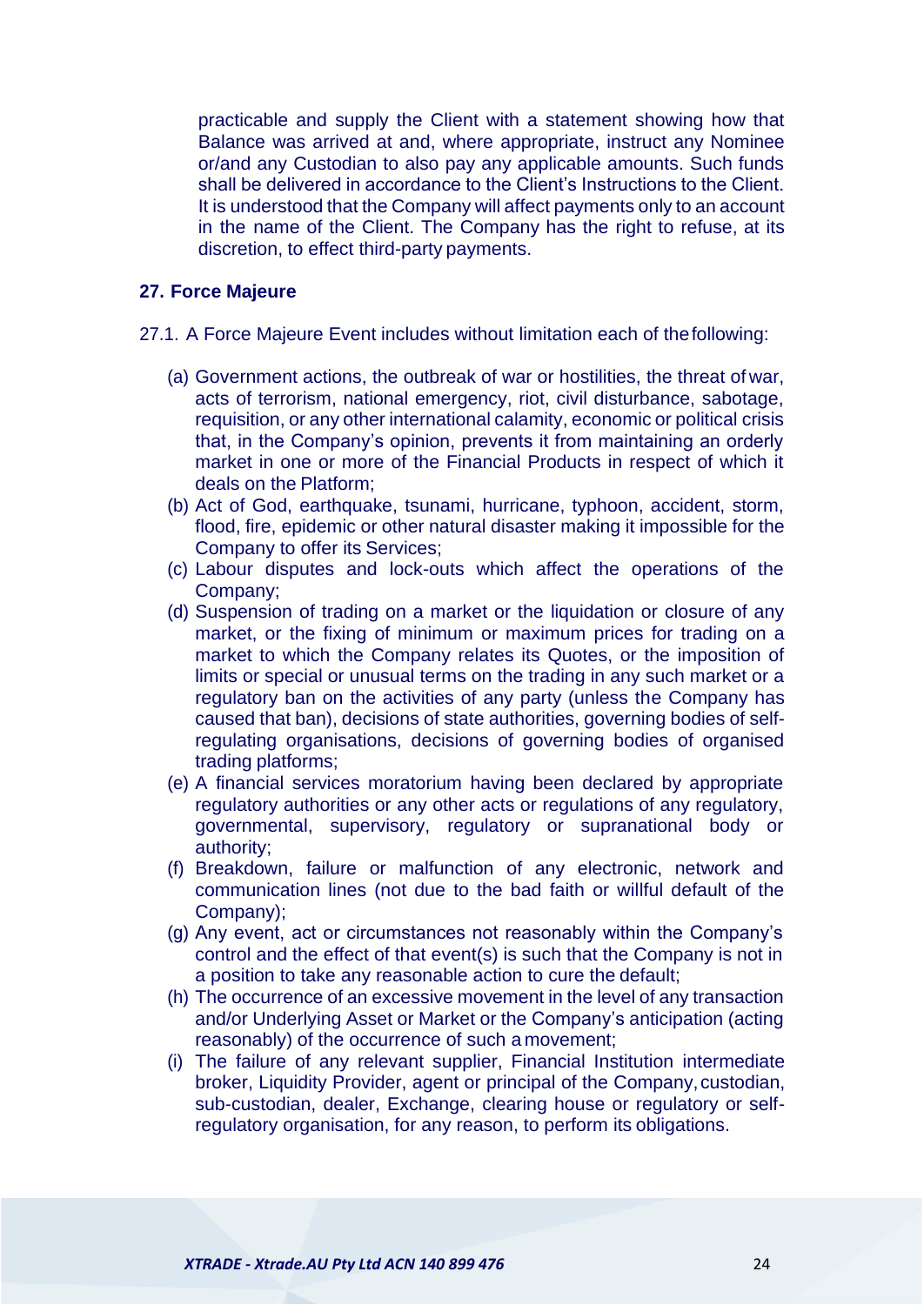27.2. If the Company determines in its reasonable opinion that a Force Majeure Event exists (without prejudice to any other rights under the Agreement) the Company may without prior notice and at any time take any or all of the following steps:

- (a) Suspend or modify the application of any or all terms of the Agreement to the extent that the Force Majeure Event makes it impossible or impractical for the Company to comply with them.
- (b) Take or omit to take all such other actions as the Company deems to be reasonably appropriate in the circumstances with regard to the position of the Company, the Client and other clients;
- (c) Shut down the Platform(s) in case of malfunction for maintenance or to avoid damage;
- (d) Cancel any Client Orders and Refuse to accept Orders from Clients to the extent that the Force Majeure Event makes it impossible or impractical for the Company to comply with them or to avoid losses to the Client;
- (e) Inactivate the Client Account to avoid damage;
- (f) Close out any or all Open Positions at such prices as the Company considers in good faith to be appropriate to avoid losses for the Client;
- (g) Increase Spreads, increase Margin requirements, decrease Leverage without notice to avoid damages.

27.3. Except as expressly provided in this Agreement, the Company will not be liable or have any responsibility for any type of loss or damage arising out of any failure, interruption, or delay in performing its obligations under this Agreement where such failure, interruption or delay is due to a Force Majeure event.

## **28. Limitations of Liability and Indemnity**

28.1. In the event the Company provides information, recommendations, news, information relating to transactions, market commentary or research to the Client (or in newsletters which it may post on its Website or provide to subscribers via its Website or otherwise), the Company shall not, in the absence of its fraud, willful default or gross negligence, be liable for any losses, costs, expenses or damages suffered by the Client arising from any inaccuracy or mistake in any such information given.

28.2. The Company will not be held liable for any loss or damage or expense or loss incurred by the Client in relation to, or directly or indirectly arising from but not limited to:

(a) Any error or failure or interruption or disconnection in the operation of the Platform(s), or any delay caused by the Client Terminal or Transactions made via the Client Terminal, any technical problems, system failures and malfunctions, communication line failures,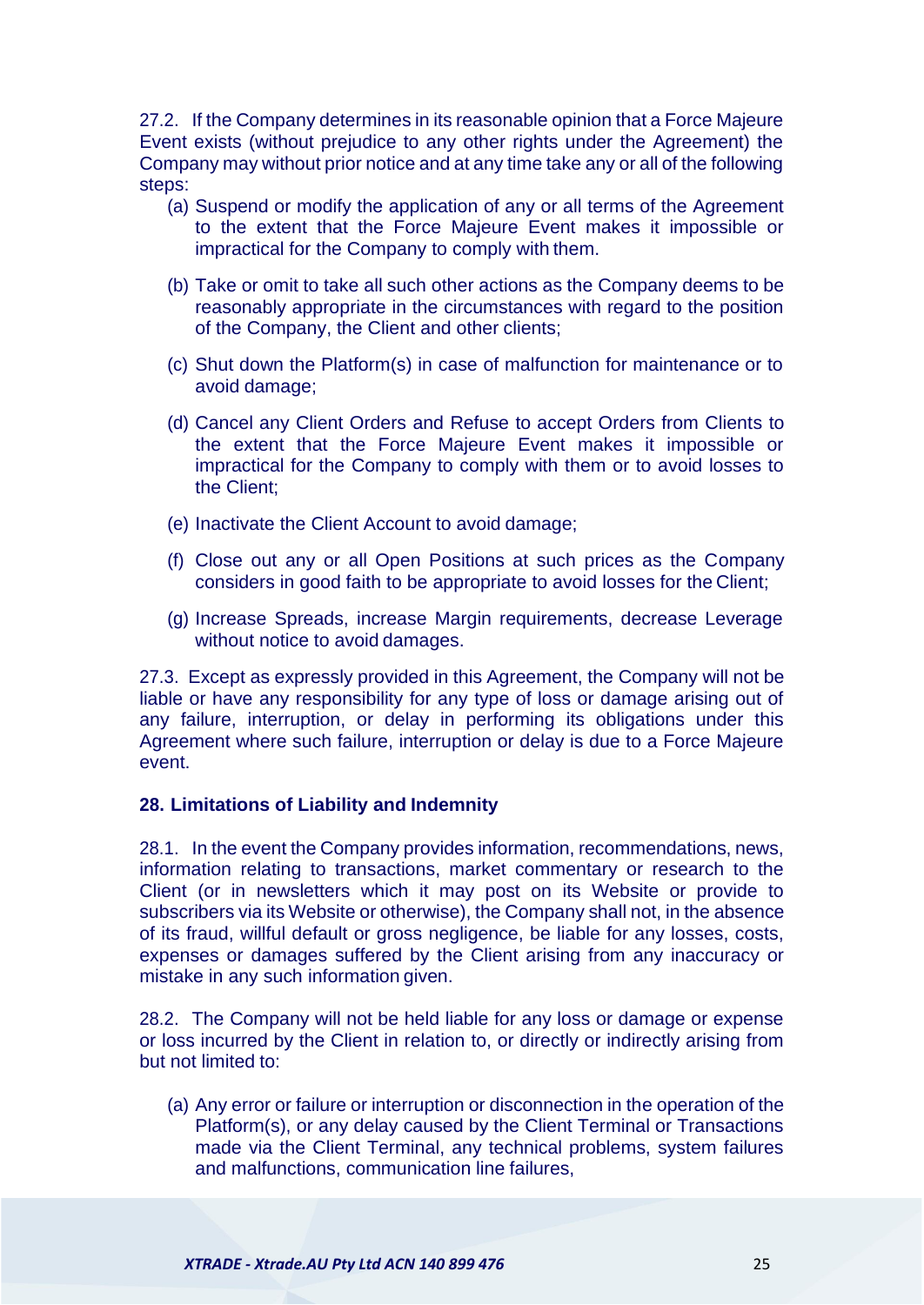equipment or software failures or malfunctions, system access issues, system capacity issues, high internet traffic demand, security breaches and unauthorised access, and other similar computer problems and defects;

- (b) Any failure by the Company to perform any of its obligations under the Agreement as a result of Force Majeure Event or any other cause beyond its control;
- (c) The acts, omissions or negligence of any third party;
- (d) Any person obtaining the Client's Access Data that the Company has issued to the Client prior to the Client's reporting to the Company of the misuse of their Access Data;
- (e) Unauthorized third persons having access to information, including electronic addresses, electronic communication, personal data and Access Data when the above are transmitted between the Parties or any other party, using the internet or other network communication facilities, post, telephone, or any other electronic means;
- (f) Any of the risks in the Risks Disclosure and Warnings Notice;
- (g) Currency risk materialising;
- (h) Any changes in the rates of tax;
- (i) The occurrence of Slippage;
- (j) The Client relying on functions such as Trailing Stop, Expert Advisor and Stop Loss Orders;
- (k) Abnormal Market Conditions;
- (l) Any actions or representations of the Introducer;
- (m)Any acts or omissions (including negligence and fraud) of the Client and/or their Authorised Representative;
- (n) The Client's or their Authorised Representative's trading decisions;
- (o) Orders given through and under the Client's Access Data;
- (p) The contents, correctness, accuracy and completeness of any communication spread by the use of the Platform(s);
- (q) The Client engaging in social trading, under which the client is automatically following other traders' Orders;
- (r) The solvency, acts or omissions of any third party referred to in clause 16.5.
- (s) A situation of clause 16.6. arising.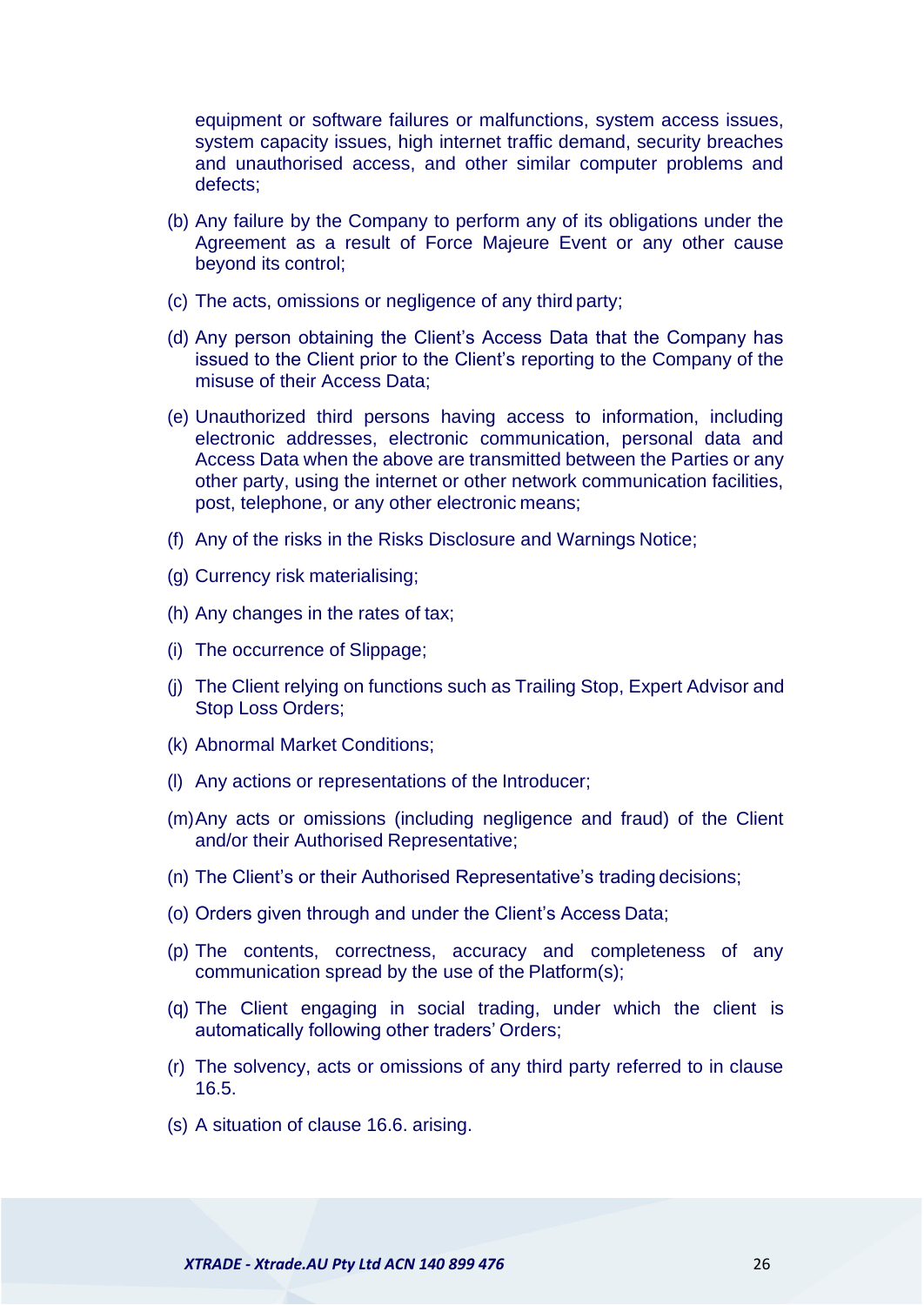28.3. If the Company, its Directors, Officers, employees, Affiliates, or Agents incur any claims, damage, liability, costs or expenses, which may arise in relation to the execution or as a result of the execution of the Agreement and/or in relation to the provision of the Services and/or in relation to the use of the Platform(s), that the Company, its Directors, Officers, employees, Affiliates, or Agents bear no responsibility whatsoever, it is the Client's responsibility to indemnify the Company for such.

28.4. The Company shall in no circumstances be liable to the Client for any consequential, special, incidental or indirect losses, damages, loss of profits, loss of opportunity (including in relation to subsequent market movements), costs or expenses the Client may suffer in relation to the Agreement, the provision of the Services or the use of the Platform(s).

28.5. The Company's cumulative liability to the Client shall not exceed the fees paid to the Company under this Agreement in relation to the particular Client for the Provision of the Services and use of the Platform(s).

## **29. Representations and Warranties**

29.1. The Client represents and warrants to the Company thefollowing:

- (a) The Client is at least 18 years old, or the age of legal consent for engaging in financial investment activities under the laws of any jurisdiction that applies to him;
- (b) The Client is of sound mind and capable of taking decisions for their own actions;
- (c) There are no restrictions on the markets or financial products in which any Transactions will be sent for execution, depending on the Client's nationality;
- (d) All actions performed under the Agreement will not violate any law or rule applicable to the Client or to the jurisdiction in which the Client is resident, or any agreement by which the Client is bound or by which any of the Client's assets or funds are affected;
- (e) The Client will not use the IP or the Platform or Website in contravention to this Agreement, or for unauthorised or unlawful purposes and that they will use the IP, Platform and Website only for the benefit of their Client Account and not on behalf of any other person;
- (f) The Client is duly authorised to enter into the Agreement, to give Orders and to perform its obligations hereunder;
- (g) The Client is the individual who has completed the Account Opening Application Form or, if the Client is a company, the person who has completed Account Opening Application Form on the Client's behalf is duly authorised to do so;
- (h) The Client is acting as a principal and not as agent or representative or trustee or custodian on behalf of someone else. The Client may act on behalf of someone else only if the Company specifically consents to this in writing and provided all the documents required by the Company for this purpose are received;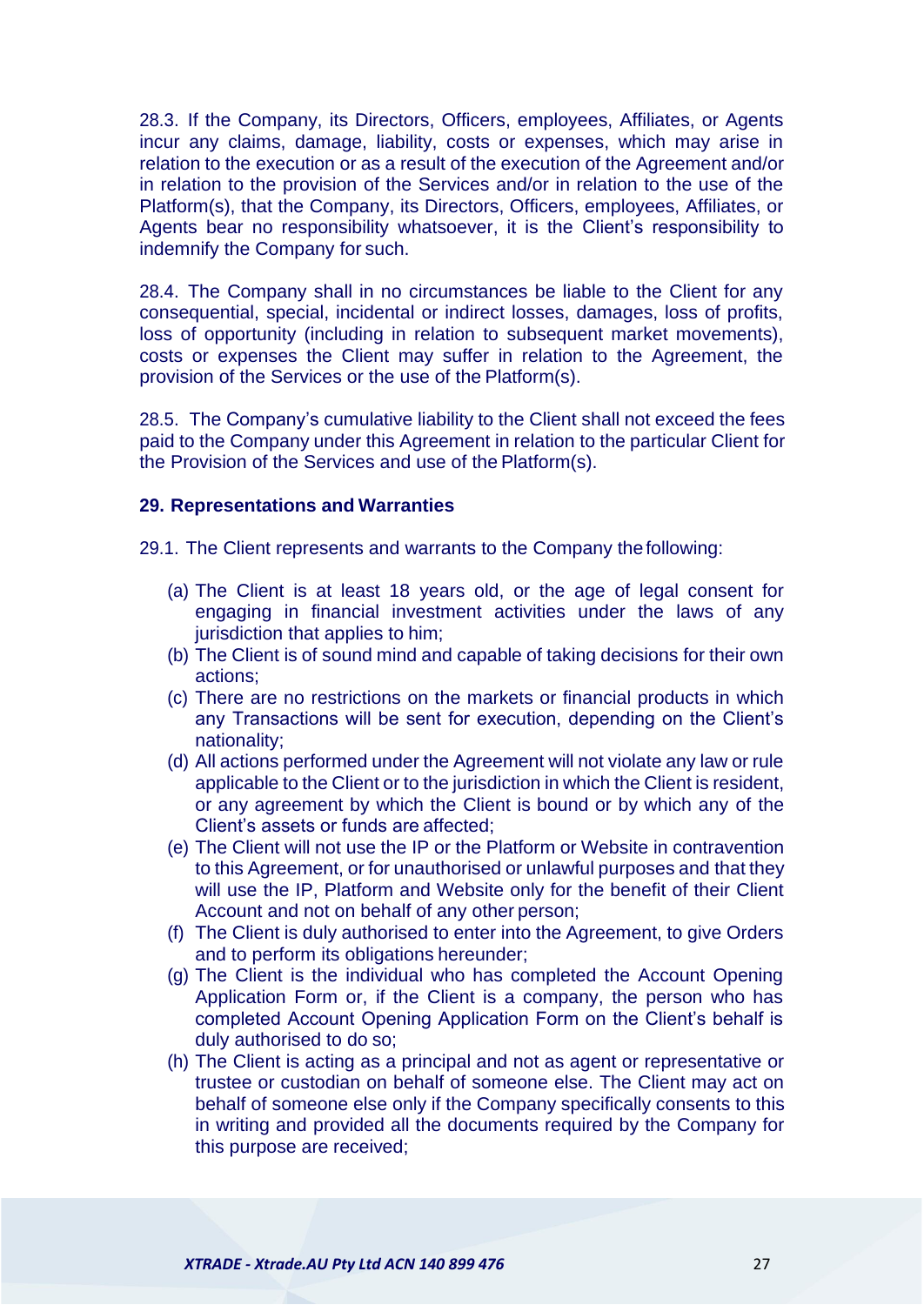- (i) The information provided by the Client to the Company in the Account Opening Application Form and at any time thereafter is true, accurate and complete and the documents handed over by the Client are valid and authentic.
- (j) The Client has read and fully understood the terms of theAgreement;
- (k) where the Client is more than one person, that all decisions made, and instructions issued, pursuant to this Agreement, are made on a fully informed and agreed basis by all the parties to theaccount;
- (l) all information supplied to the Company by the Client is, or at the time it is supplied will be, accurate in all material respects and the Client will not omit or withhold any information which would make such information inaccurate in any material respect;
- (m)the Client is not insolvent, and if the Client is a corporate client, no resolution has been passed and no petition has been presented or order made for the Client's winding up or liquidation or the appointment of a receiver or a receiver and manager or an administrator of other insolvency official to the Client or any of its assets;
- (n) The Client funds used for trading are not in any direct or indirect way the proceeds of any illegal activity or used or intended to be used for terrorist financing;
- (o) The Client is not a Politically Exposed Person and does not have any relationship (for example relative or business associate) with a person who holds or held in the last twelve months a prominent public position. If the above statement is untrue and, in the event, that the Client has not disclosed this already in the Account Opening Application Form, they will inform the Company as soon as possible and will notify the Company if at any stage during the course of this Agreement they become a Politically Exposed Person;
- (p) The Client is not from the USA, Cuba, Iran, Syria, Democratic People's Republic of Korea, Algeria, Ecuador, Indonesia, Myanmar (or any other countries included in this list from time to time at the Company's sole discretion). The Company does not accept Clients from thesecountries;
- (q) The Client has read and understood the Product Disclosure Statement, Financial Services Guide, and the "Risks Disclosure and Warnings Notice" found on the Website;
- (r) The Client consents to the provision of the information of the Agreement by means of a Website or email;
- (s) The Client confirms that they have regular access to the internet and consents to the Company providing them with information, including, without limitation, information about amendments to the terms and conditions, costs, fees, this Agreements, policies and information about the nature and risks of investments by posting such information on the Website or email. Should the Client wish, they may request for these to be sent by post or fax;
- (t) If the Client is funding their account using superannuation funds, they will notify the Company as this may impact their Wholesale client and Retail client status;
- (u) The Company relies on representations and warranties made by the Client. These representations and warranties and those contained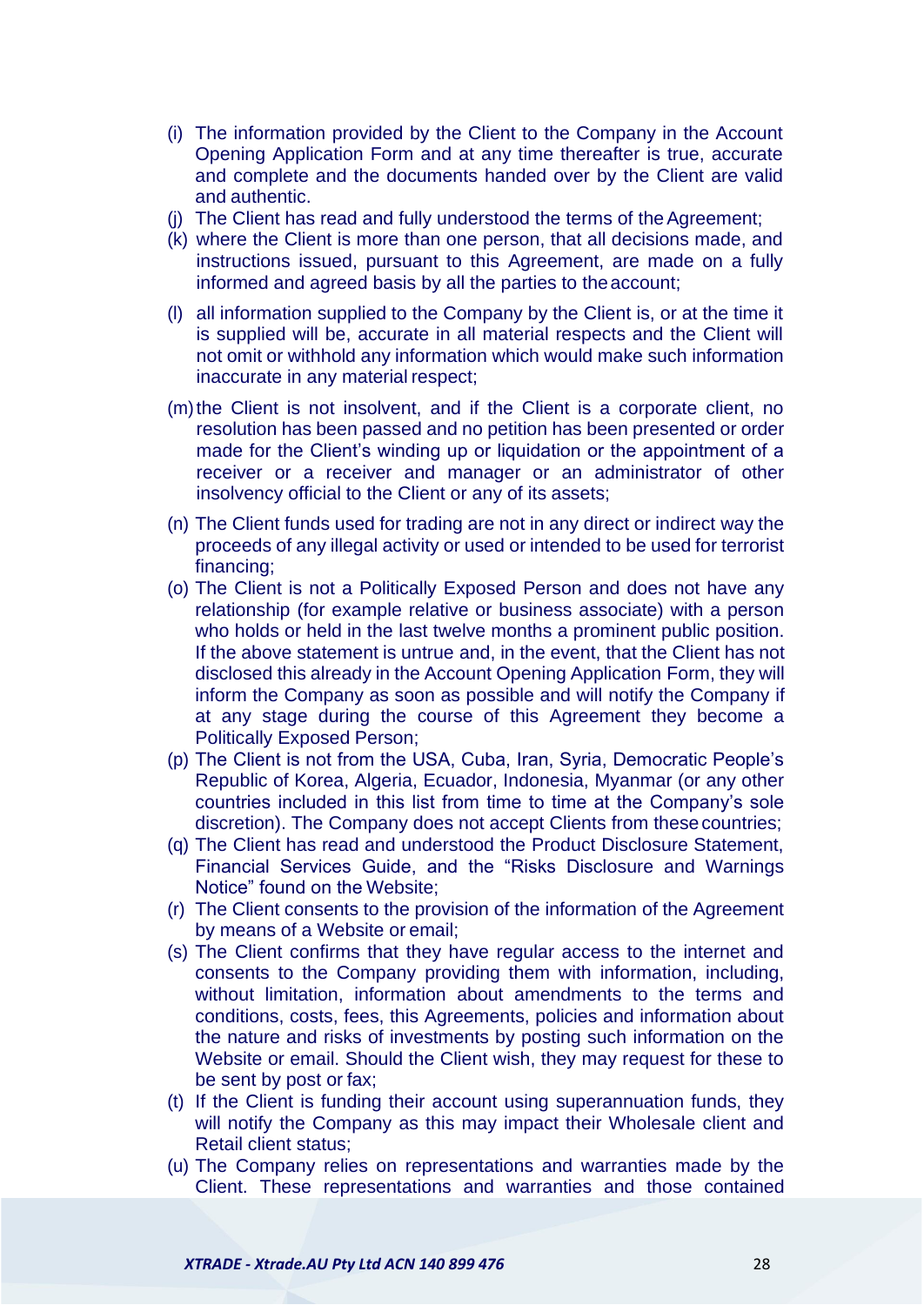elsewhere in this Agreement, survive the entering into of this Agreement and are repeated in respect of each financial product transaction: and

(v) You acknowledge to us that you have received or downloaded, and read and understood the TMD document and you agree that you are within the class of consumers described in our TMD.

## **30. Complaints and Disputes**

30.1. If the Client wishes to report a complaint, they must send an email at [compliance@xtrade.com.au](mailto:compliance@xtrade.com.au) with the completed "Complaints Form" found on our Website. The Company will acknowledge receipt of your complaint within 1 business day. The Company will try to resolve to resolve it without undue delay and within 30 calendar days of having received the complaint, according to the Company's Internal dispute resolution policy forClients, unless Xtrade advises that they reasonably require more time due to the nature of the complaint or other reasonable consideration.

30.2. If a situation arises which is not expressly covered by this Agreement, the Parties agree to try to resolve the matter on the basis of good faith and fairness and by taking such action as is consistent with market practice.

30.3. Where a Client is dissatisfied with the outcome of our dispute resolution process or the complaints handling process, you have the right to lodge a complaint with the Australian Financial Complaints Authority, an approved external dispute resolution scheme, of which we are a member.

# **31. Applicable and Governing Law and Applicable Regulations**

31.1. If a settlement is not reached by the means described in clause 29, all disputes and controversies arising out of or in connection with the Agreement shall be finally settled in court in New South Wales.

39.2. This Agreement is governed by the Laws of New South Wales.

30.3. All transactions on behalf of the Client shall be subject to Applicable Regulations and any other public authorities which govern the operation of the Company, as they are amended or modified from time to time. The Company shall be entitled to take or omit to take any measures which it considers necessary to ensure compliance with the Applicable Regulations, the relevant market rules. Any such measures as may be taken shall be binding on the Client.

30.4. All rights and remedies provided to the Company under the Agreement are cumulative and are not exclusive of any rights or remedies provided by law.

#### **32. Severability**

32.1. Should any part of this Agreement be held by any Court of competent jurisdiction to be unenforceable or illegal or contravene any rule, regulation or by law of any Market or regulator, that part will be deemed to have been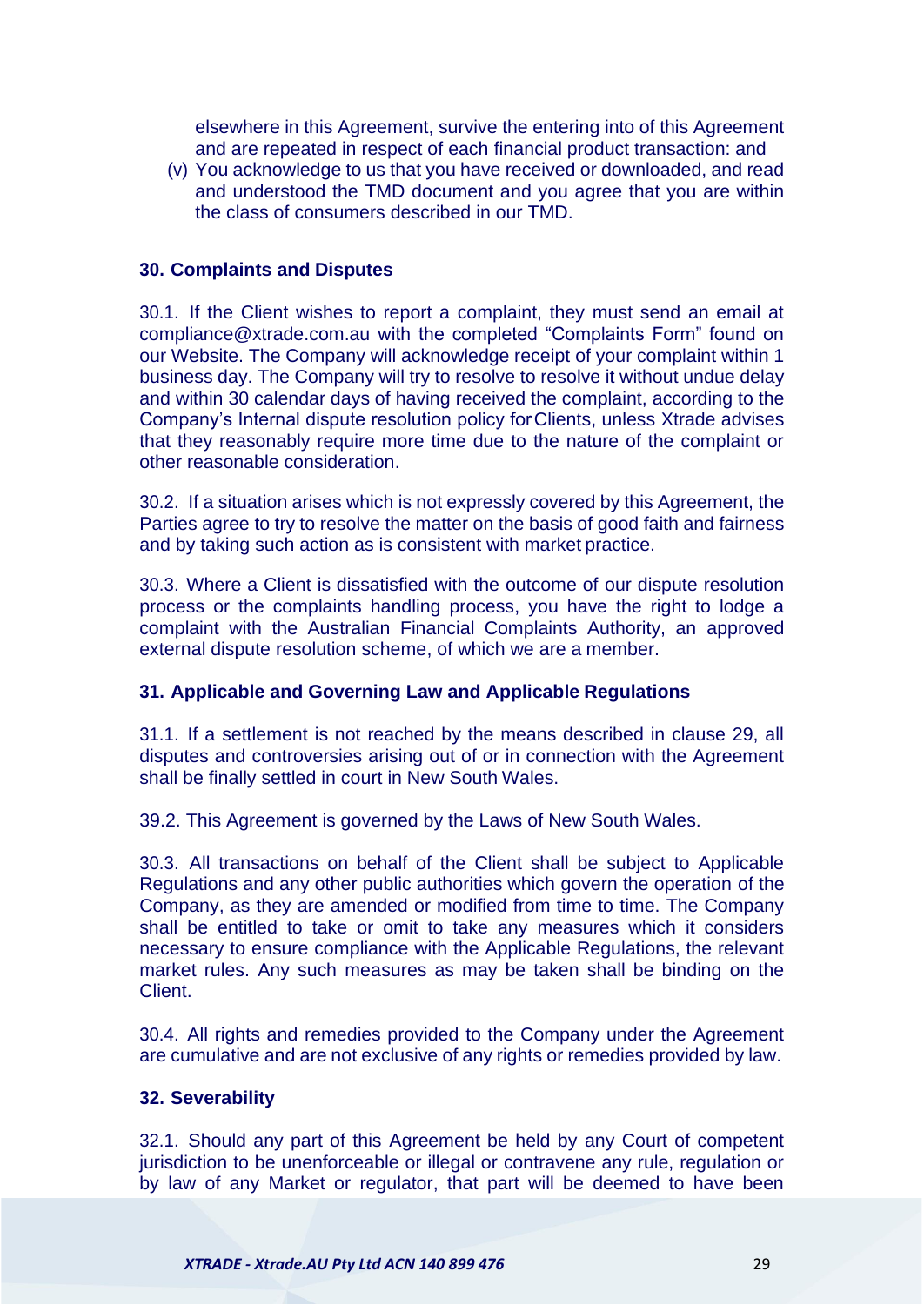excluded from this Agreement from the beginning, and this Agreement will be interpreted and enforced as though the provision had never been included and the legality or enforceability of the remaining provisions of the Agreement or the legality, validity or enforceability of this provision in accordance with the law and/or regulation of any other jurisdiction, shall not be affected.

# **33. Non-Exercise of Rights**

*XTRADE - Xtrade.AU Pty Ltd ACN 140 899 476* 30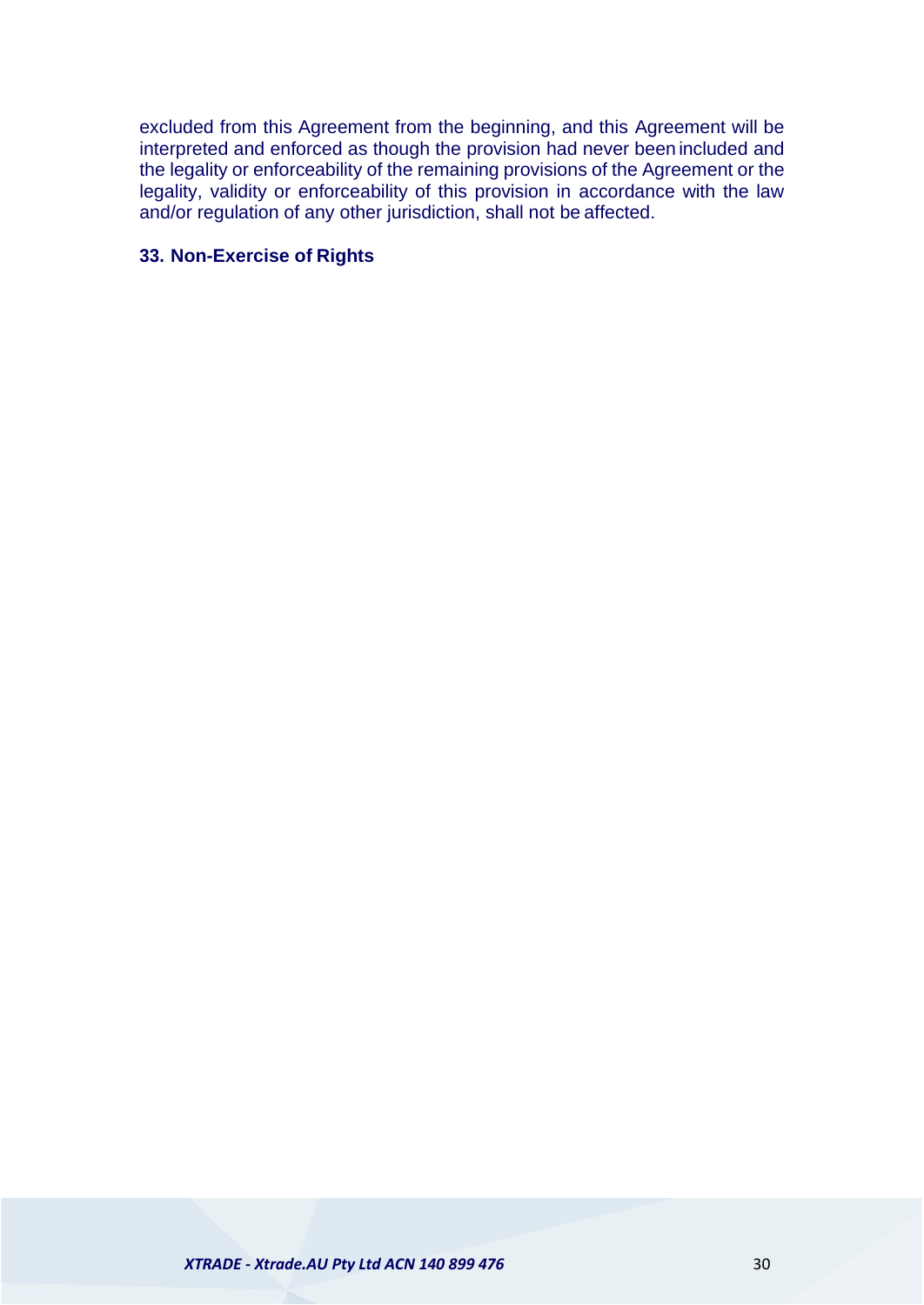33.1. Either Party's failure to seek redress for violations, or to insist upon strict performance, of any condition or provision of this Agreement, or its failure to exercise any or part of any of right or remedy to which that Party is entitled under this Agreement, shall not constitute an implied waiverthereof.

# **34. Assignment**

34.1. The Company may at any time sell, transfer, assign or novate to a third party any or all of its rights, benefits or obligations under this Agreement or the performance of the entire Agreement subject to providing 15 Business Days prior Written Notice to the Client. This may be done without limitation in the event of merger or acquisition of the Company with a third party, reorganisation of the Company, winding up of the Company, lapse of its CIF licence or sale or transfer of all or part of the business or the assets of the Company to a third party.

34.2. It is agreed and understood that in the event of transfer, assignment or novation described in clause 33.1 above, the Company shall have the right to disclose and/or transfer all Client Information (including without limitation personal data, recording, correspondence, due diligence and client identification documents, files and records, the Client trading history) transfer the Client Account and the Client Money as required, subject to providing 15 Business Days prior Written Notice to the Client.

34.3. The Client may not transfer, assign, charge, novate or otherwise transfer or purport to do so the Client's rights or obligations under theAgreement.

#### **35. Introducer**

35.1. In cases where the Client is introduced to the Company through a third person such as a business introducer or associate or affiliate ("Introducer"), the Client acknowledges that the Company is not responsible or accountable for the conduct, representations or the accuracy, completeness or correctness of the contents of any promotions or marketing material of the Introducer or any other third-party, even if these are given or appear to be given in the name of the Company, and the Company is not bound by any separate agreements entered into between the Client and the Introducer.

35.2. The Client acknowledges and confirms that their agreement or relationship with the Introducer may result in additional costs, since the Company may be obliged to pay commission fees or charges to the Introducer. If such apply they will be disclosed to the Client as provided under Applicable Regulations.

#### **36. Authorised Representative**

36.1. The Company may in certain cases accept an Authorised Representative on behalf of the Client to place Orders to the Company or to handle any other matters related to the Client Account or this Agreement, provided the Client notifies the Company in writing of the appointment of an Authorised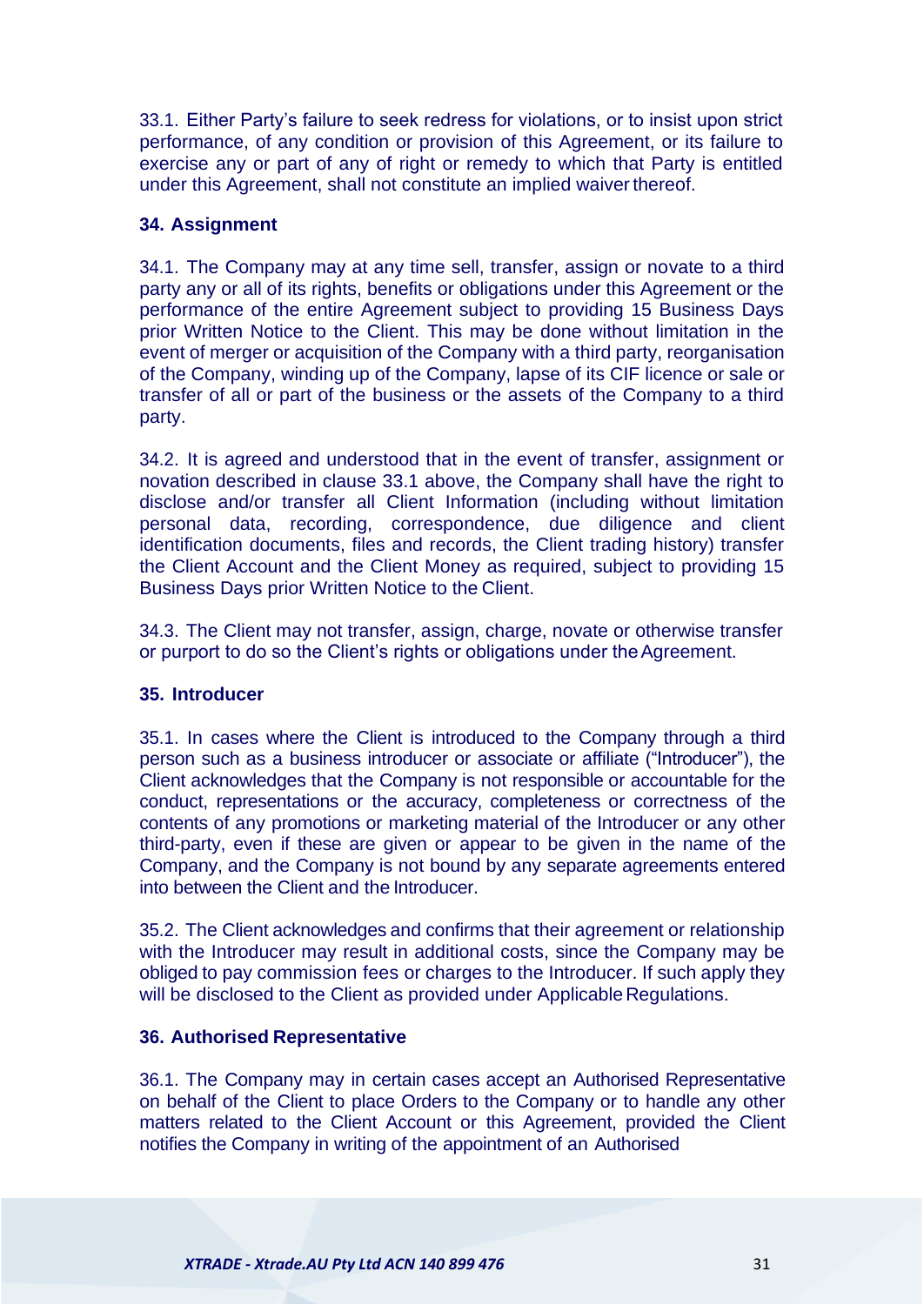Representative and this person is approved by the Company fulfilling all of the Company specifications for this.

36.2. Unless the Company receives a written notification from the Client for the termination of the authorisation of Authorised Representative, the Company, without prejudice to clause 35.4 herein below, has the right to continue accepting Orders and/or other instructions relating to the Client Account by the Authorised Representative on the Client's behalf and the Client will recognise such orders as valid and binding to them.

36.3. The written notification for the termination of the authorisation of the Authorised Representative has to be received by the Company with at least 5 days' notice prior the termination of the authorisationdate.

36.4. The Company has the right (but NOT an obligation to the Client) to refuse to accept Orders and/ or other instructions relating to the Client Account from the Authorised Representative in any of the followingcases:

(a) if the Company reasonably suspects that the Authorised Representative is not legally allowed or properly authorised to act as such;

(b) an Event of Default occurred;

(c) in order for the Company to ensure compliance with the relevant market rules and or practices, Applicable Regulations or other applicable laws; or

(d) in order to protect the interest of the Client.

#### **37. Multiple Account Holders**

37.1. Where the Client comprises two or more persons, they will be deemed joint tenants, and their liabilities and obligations under the Agreement shall be joint and several. Any warning or other notice given to one of the persons which form the Client shall be deemed to have been given to all the persons who form the Client. Any Order given by one of the persons who form the Client shall be deemed to have been given by all the persons who form the Client.

37.2. In the event of the death or mental incapacity of one of the persons who form the Client, all funds held by the Company or its Nominee, will be for the benefit and at the order of the survivor(s) and all obligations and liabilities owed to the Company will be owed by such survivor(s).

## **38. Fees, Taxes and Inducements**

38.1. The provision of the Services by the Company is subject to payment of fees found on the Company's fee schedule on the Platform and/or theWebsite (as the case may be).

38.2. It is agreed and understood that the Client shall be solely responsible for all filings, tax returns and reports which should be made to any relevant authority, whether governmental or otherwise, and for payment of all taxes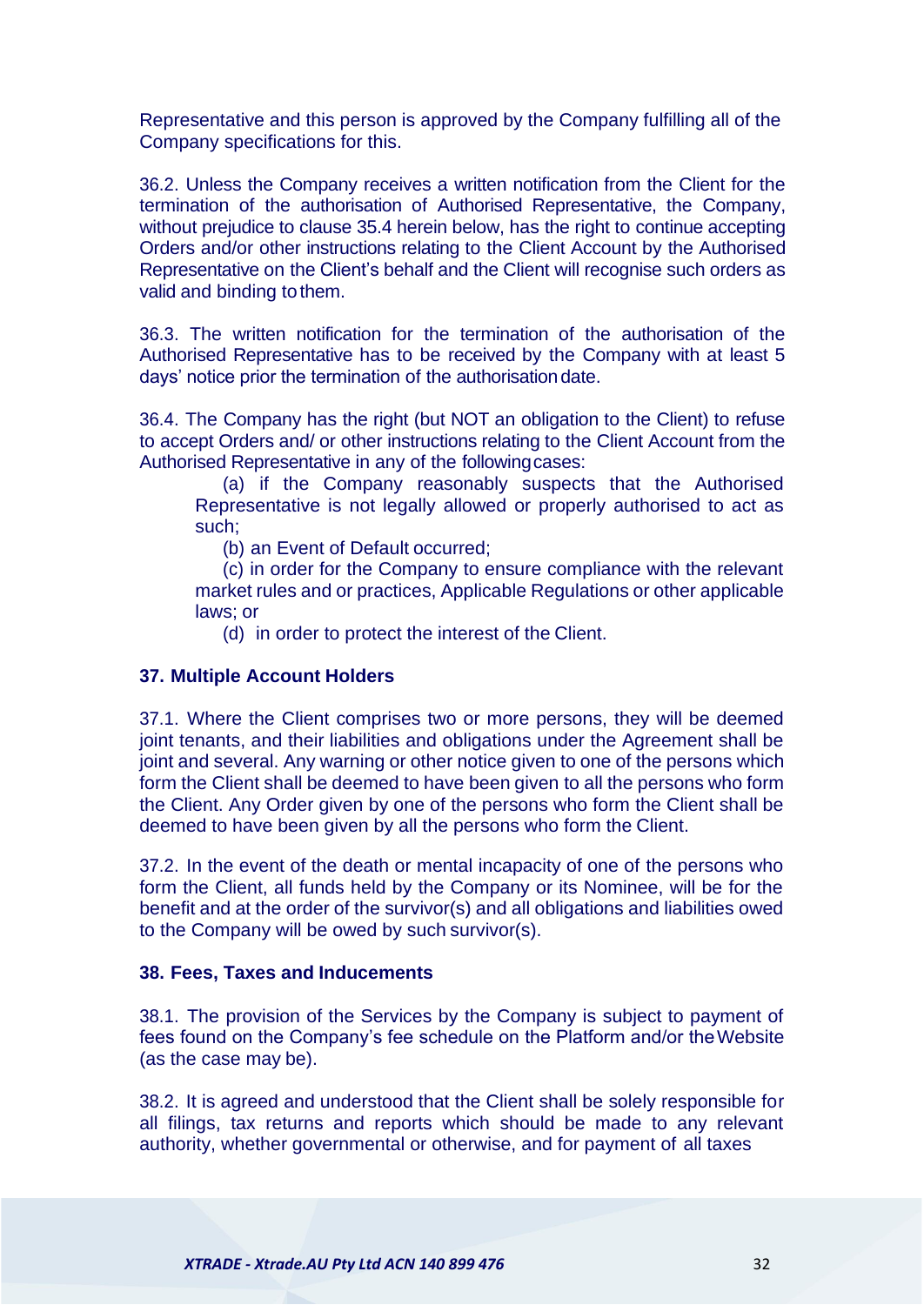(including but not limited to any transfer or value added taxes), arising out of or in connection with their trading activity with the Company hereunder.

38.3. The Client undertakes to pay all applicable stamp expenses relating to this Agreement and any documentation which may be required for the carrying out of the transactions under this Agreement.

38.4. Should the Company pay or receive any fees or inducements for the introduction of the Client, it shall notify the Client according to Applicable Regulations.

#### **39. Miscellaneous**

## **PART FIVE – DEFINITIONS**

#### **40. Interpretation of Terms**

40.1. In this Agreement:

"Access Data" shall mean the Login and Password of the Client, which are required so as to have access on and use the Platform(s) and the telephone password and Client Account number, which are required so as to place Orders via phone and any other secret codes issued by the Company to the Client.

"Account Opening Application Form" shall mean the application form/questionnaire completed by the Client in order to apply for the Company's Services under this Agreement and a Client Account, via which form/questionnaire the Company will obtain amongst other things information for the Client's identification and due diligence, their categorisation and appropriateness or suitability (as applicable) in accordance with the Applicable Regulations.

"Affiliate" shall mean in relation to the Company, any entity which directly or indirectly controls or is controlled by the Company, or any entity directly or indirectly under common control with the Company; and "control" means the power to direct or the presence of ground to manage the affairs of the Company or entity.

"Agreement" shall mean this "Client Agreement" together with its Appendix 1 and any other Appendices added thereto and the "Conflicts of Interest Policy", "Summary Best Interest and Order Execution Policy" and "Risk Disclosure and Warnings Notice", as amended from time to time.

"Applicable Regulations" shall mean (a) ASIC Regulatory Guides or any other rules of a relevant regulatory authority having powers over the Company; (b) any applicable rules of the relevant Market; and (c) all other applicable laws, rules and regulations of Australia.

"ASIC" shall mean the Australian Securities and Investments Commission, which is the Company's supervisory authority.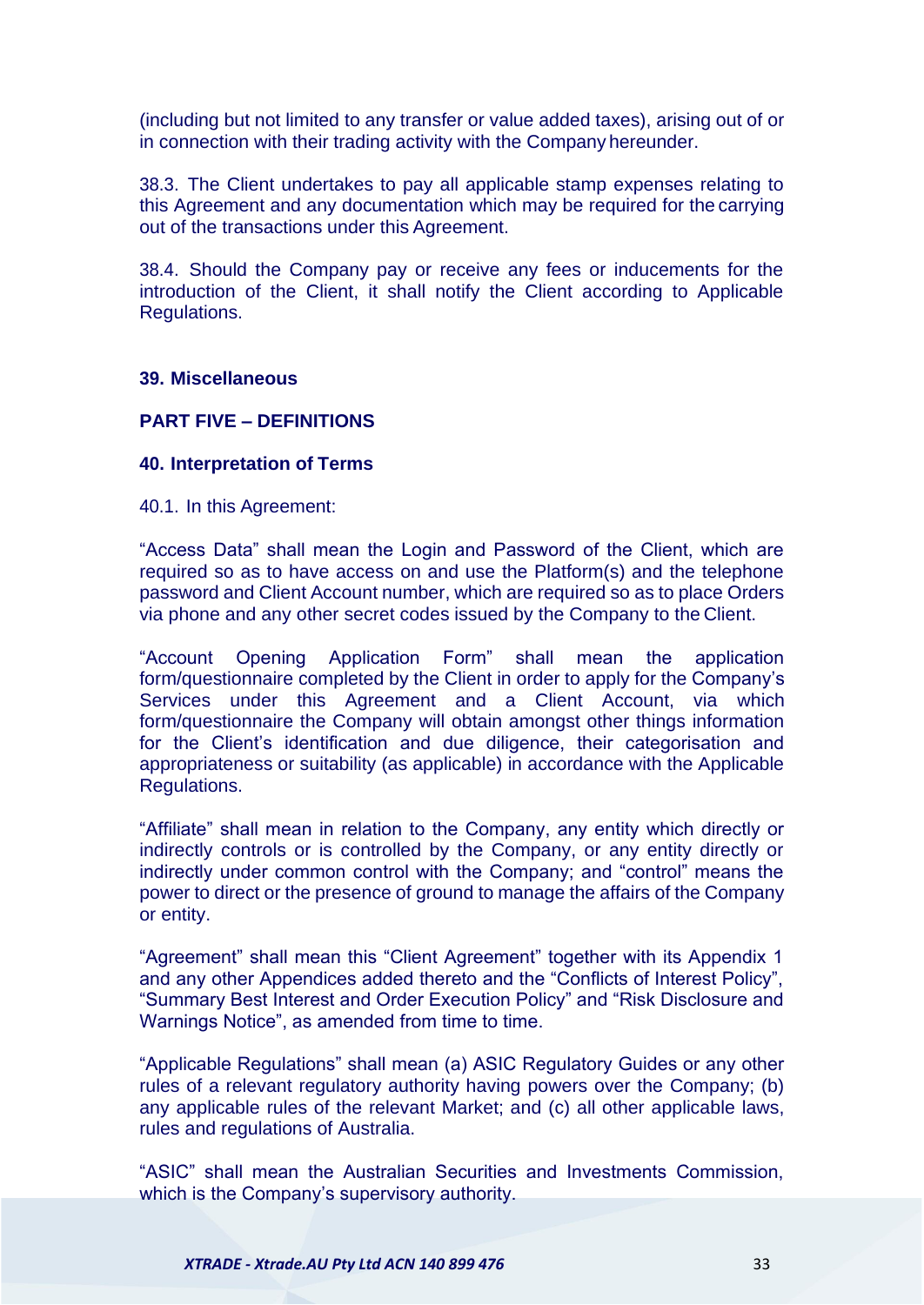"ASIC Order" shall mean the *ASIC Corporations (Product Intervention Order – Contracts for Difference) Instrument 2020/896*.

"Ask" shall mean the higher price in a Quote at which the price the Client may buy.

"Authorised Representative" shall mean the person of clause 35.1 of the Client Agreement.

"Balance" shall mean the total financial result in the Client Account after the last Completed Transaction and depositing/withdrawal operation at any period of time.

"Base Currency" shall mean the first currency in the Currency Pair against which the Client buys or sells the Quote Currency.

"Bid" shall mean the lower price in a Quote at which the Client may sell.

"Business Day" shall mean any day, other than a Saturday or a Sunday, or the 25th of December, or the 1st of January or any other Australian or international holidays to be announced on the Company's Website.

"Client Account" shall mean the unique personalised account of the Client consisting of all Completed Transactions, Open Positions and Orders in the Platform, the Balance of the Client money and deposit/withdrawal transactions of the Client money. Our Website and communication may use the term trading account or account, which mean Client Account.

"Closed Position" shall mean the opposite of an Open Position.

"Completed Transaction" in a CFD shall mean two counter deals of the same size (opening a position and closing a position): buy then sell and vice versa.

"Contract for Differences" ("CFD") shall mean a contract, which is a contract for difference by reference to variations in the price of an Underlying Asset. A CFD is a Financial Product under the Applicable Regulations.

"Contract Specifications" shall mean the principal trading terms in CFD (for example Spread, Swaps, Lot Size, Initial Margin, Necessary Margin, Hedged Margin, the minimum level for placing Stop Loss, Take Profit and Limit Orders, financing charges, charges etc) for each type of CFD as determined by the Company from time to time and found on our Website and/orPlatform.

"Corporations Act" shall mean the *Corporations Act 2001* (Cth).

"Corporations Regulations" shall mean the *Corporations Regulations 2001* (Cth).

"Currency of the Client Account" shall mean the currency that the Client Account is denominated in.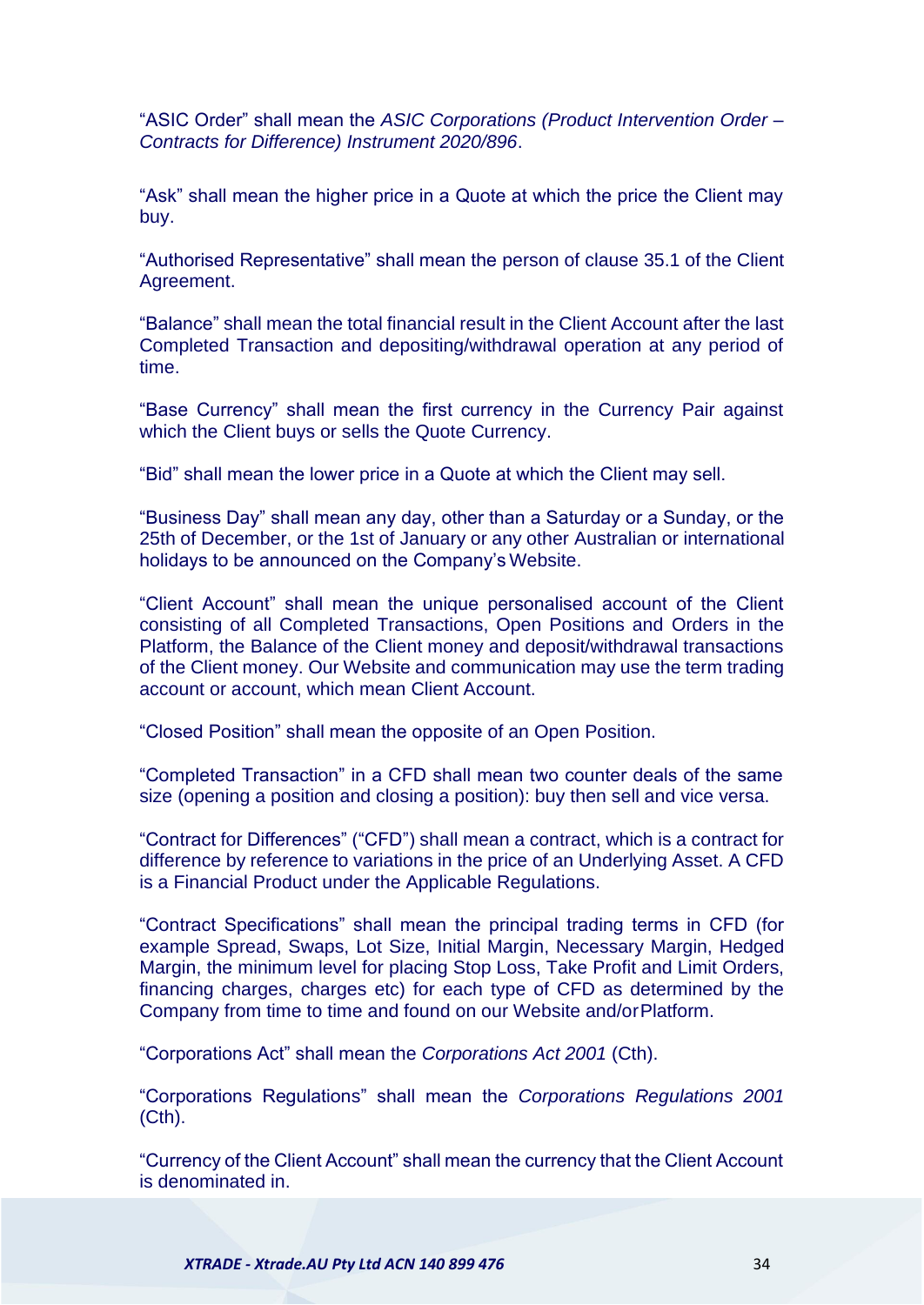"Currency Pair" shall mean the object or Underlying Asset of a CFD Transaction based on the change in the value of one currency against the other. A Currency Pair consists of two currencies (the Quote Currency and the Base Currency) and shows how much of the Quote currency is needed to purchase one unit of the Base Currency.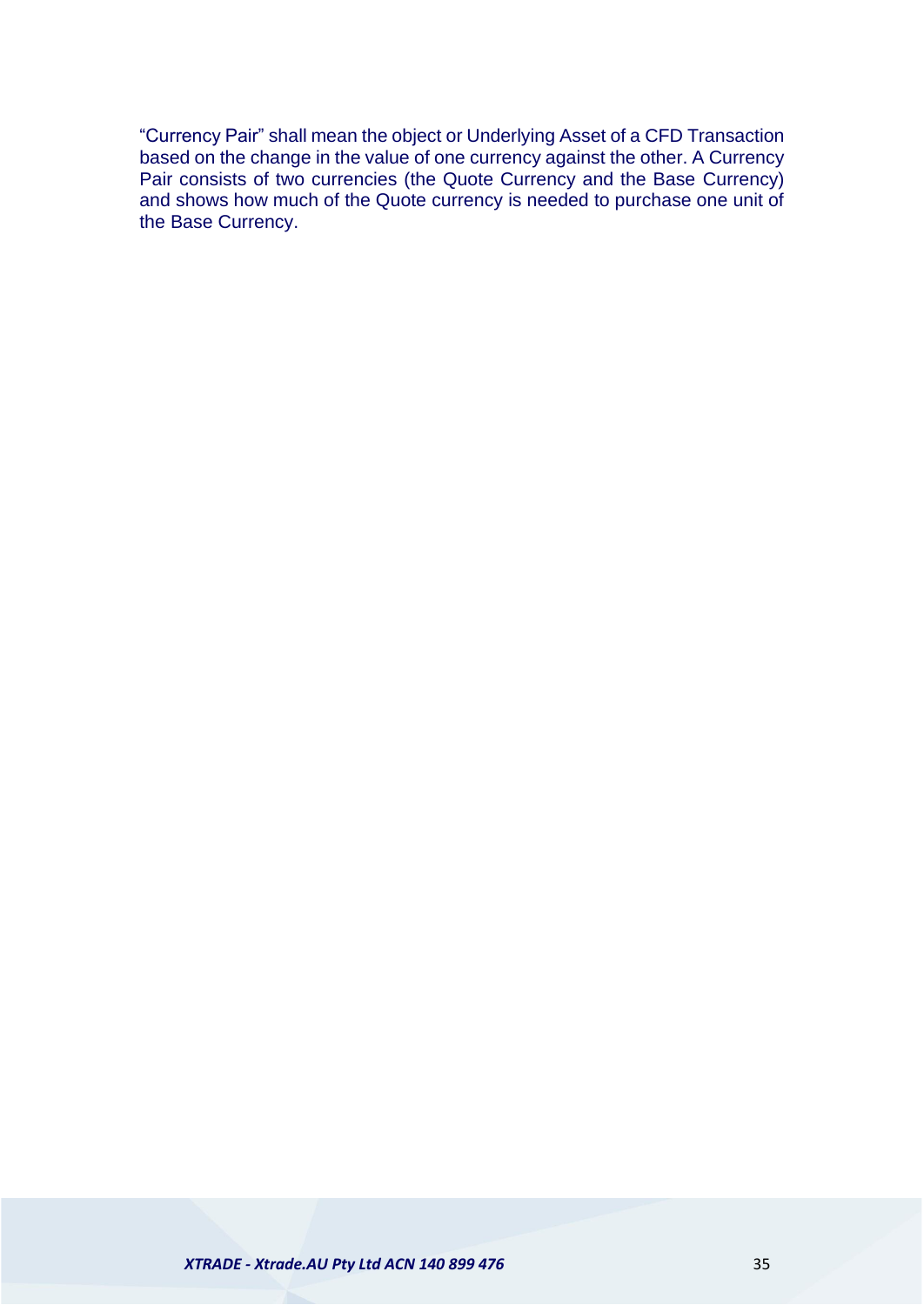"Equity" shall mean the Balance plus or minus any Floating Profit or Loss that derives from an Open Position and shall be calculated as: Equity = Balance + Floating Profit - Floating Loss.

"Essential Details" shall mean the required details in order for the Company to be able to place the Order for example but not limited to Opening Position/Closing Position/Cancelling/Amending, the Underlying Asset, style/name of the Order, volume, market direction, price, validity, Stop Loss/Take Profit (if desired).

"Event of Default" shall have the meaning given in clause 14.1 of the Client Agreement.

"Expert Advisor" shall mean a mechanical online trading system designed to automate trading activities on an electronic trading platform such as the Company's Platform. It can be programmed to alert the Client of a trading opportunity and can also trade their Client Account automatically managing all aspects of trading operations from sending orders directly to the Platform to automatically adjusting stop loss, trailing stops and take profit levels.

"Financial Product" shall mean the Financial Products under the Company's AFSL which can be found on our Website.

"Floating Profit/Loss" in a CFD shall mean current profit/loss on Open Positions calculated at the current Quotes (added any commissions or fees if applicable).

"Force Majeure Event" shall have the meaning as set out in clause 26.1 of the Client Agreement.

"Free Margin" shall mean the amount of funds available in the Client Account, which may be used to open a position or maintain an Open Position. Free Margin shall be calculated as: Equity less (minus) Necessary Margin [Free margin = Equity- Necessary Margin].

"Hedged Margin" for CFD trading shall mean the necessary margin required by the Company so as to open and maintain Matched Positions.

"Initial Margin" for CFD trading shall mean the necessary margin required by the Company so as to open a position.

"Introducer" shall have the meaning as set put in paragraph. 34.1 of the Client Agreement.

"Leverage" for CFD trading shall mean a ratio in respect of Transaction Size and Initial Margin. 1:20 ratio means that in order to open a position, the Initial Margin is twenty times less than the Transactions Size.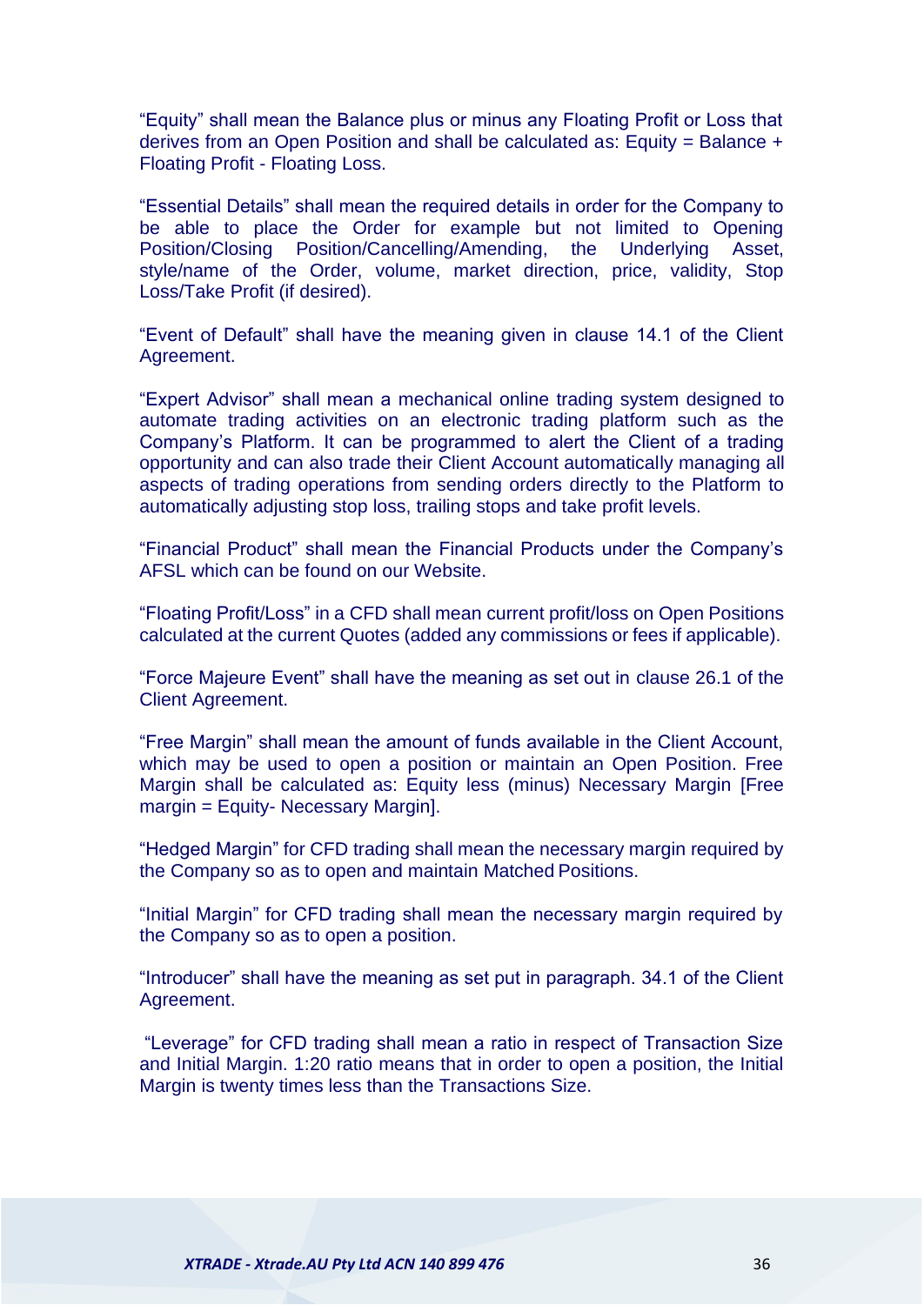"Long Position" for CFD trading shall mean a buy position that appreciates in value if underlying market prices increase. For example, in respect of Currency Pairs: buying the Base Currency against the Quote Currency.

"Lot" shall mean a unit measuring the Transaction amount specified for each Underlying Asset of a CFD.

"Lot Size" shall mean the number Underlying Assets in one Lot in a CFD.

"Maintenance Margin" shall mean the level of equity required to be in your Client Account for each Open Position in order to maintain that Open Position. The Maintenance Margin requirements are specific to each Financial Product and are displayed on the Website.

"Margin" shall mean the necessary cleared funds so as to open or maintain Open Positions in a CFD Transaction.

"Margin Call" shall mean the situation when the Company informs the Client to deposit additional Margin when the Client does not have enough Margin to open or maintain open positions. Please note that a Margin Call will not be considered to have been met unless and until cleared funds have been received by the Company in our nominated account.

"Маrgin Level" for CFD trading shall mean the percentage of Equity to Necessary Margin ratio. It is calculated as: Margin Level = (Equity / Necessary Margin) x 100%.

"Margin Trading" for CFD trading shall mean Leverage trading when the Client may make Transactions having less funds on the Client Account in comparison with the Transaction Size.

"Matched Positions" for CFD trading shall mean Long and Short Positions of the same Transaction Size opened on the Client Account for the same CFD.

"Necessary Margin" for CFD trading shall mean the necessary margin required by the Company so as to maintain Open Positions.

"Normal Market Size" for CFD trading shall mean the maximum number of units of the Underlying Asset that are transmitted by the Company for execution.

"Open Position" shall mean any open contract (call and / or put) which has not been closed. In relation to CFD trading this may be a Long Position or a Short Position which is not a Completed Transaction.

"Order" shall mean an instruction from the Client to trade in CFDs.

"Parties" shall mean the parties to this Client Agreement – i.e. the Company and the Client.

"Pip Hunting" shall mean the situation when the Client opens a position and closes it in a very short time (once there is a profit of one pip).

*XTRADE - Xtrade.AU Pty Ltd ACN 140 899 476* 37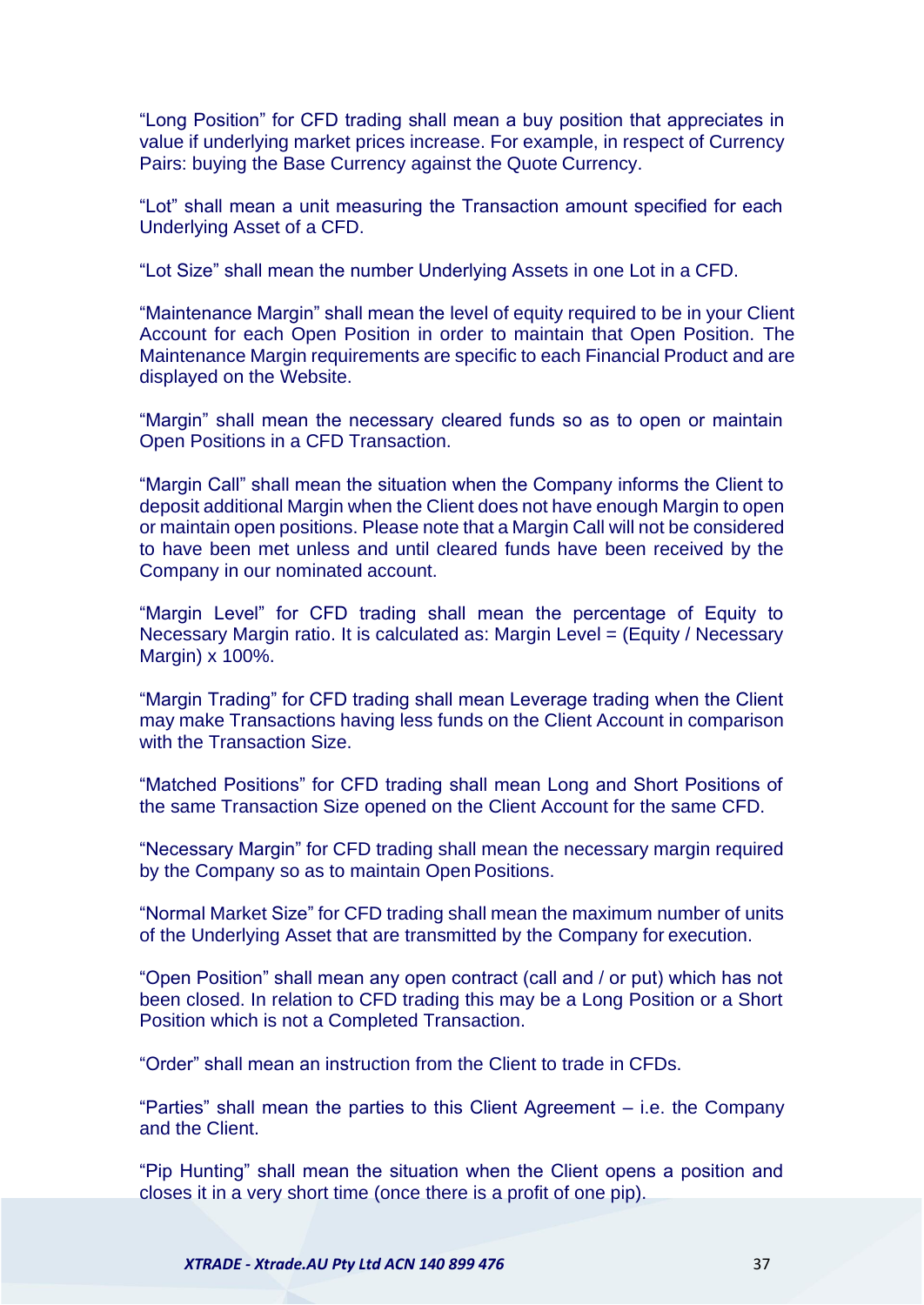"Platform" shall mean the electronic mechanism operated and maintained by the Company consisting of a trading platform, computer devices, software, databases, telecommunication hardware, programs and technical facilities, which facilitates trading activity of the Client in Financial Products via the Client Account. It is understood that the Company may use different Platforms depending on the Financial Product.

"Politically Exposed Persons" ('PEPs') shall mean individuals who occupy a prominent public position or functions in a government body or international organisation, both within and outside Australia. This definition also extends to their immediate family members and close associates.

There are three categories of PEPs:

- *Domestic PEPs* are individuals who hold a prominent public position or function in an Australian government body
- *Foreign PEPs* are individuals who hold a prominent public position or function in a government body of a foreign country.
- *International organisation PEPs* are individuals who hold a prominent public position or function in an international organisation.

"Order Level" for CFD trading shall mean the price indicated in the Order.

"Quote" shall mean the information of the current price for a specific Underlying Asset, in the form of the Bid and Ask prices.

"Quote Currency" shall mean the second currency in the Currency Pair which can be bought or sold by the Client for the Base Currency.

"Quotes Base" in relation to CFD trading shall mean Quotes Flow information stored on the Server.

"Quotes Flow" shall mean the stream of Quotes in the Platform for each CFD.

"Retail Client" shall mean a "Retail Client" as defined in sections 761G and 761GA of the Corporations Act 2001 (Cth).

"Scalping" shall mean the situation where the Client opens too many positions at the same time and closes them in a very short time (for example up to three minutes) or buying at Bid price and selling at Ask price, so as to gain the Bid/Ask difference.

"Services" shall mean the services to be offered by the Company to the Client under this Agreement, as set out in clause 10.1 of the Client Agreement.

"Short Position" for CFD trading shall mean a sell position that appreciates in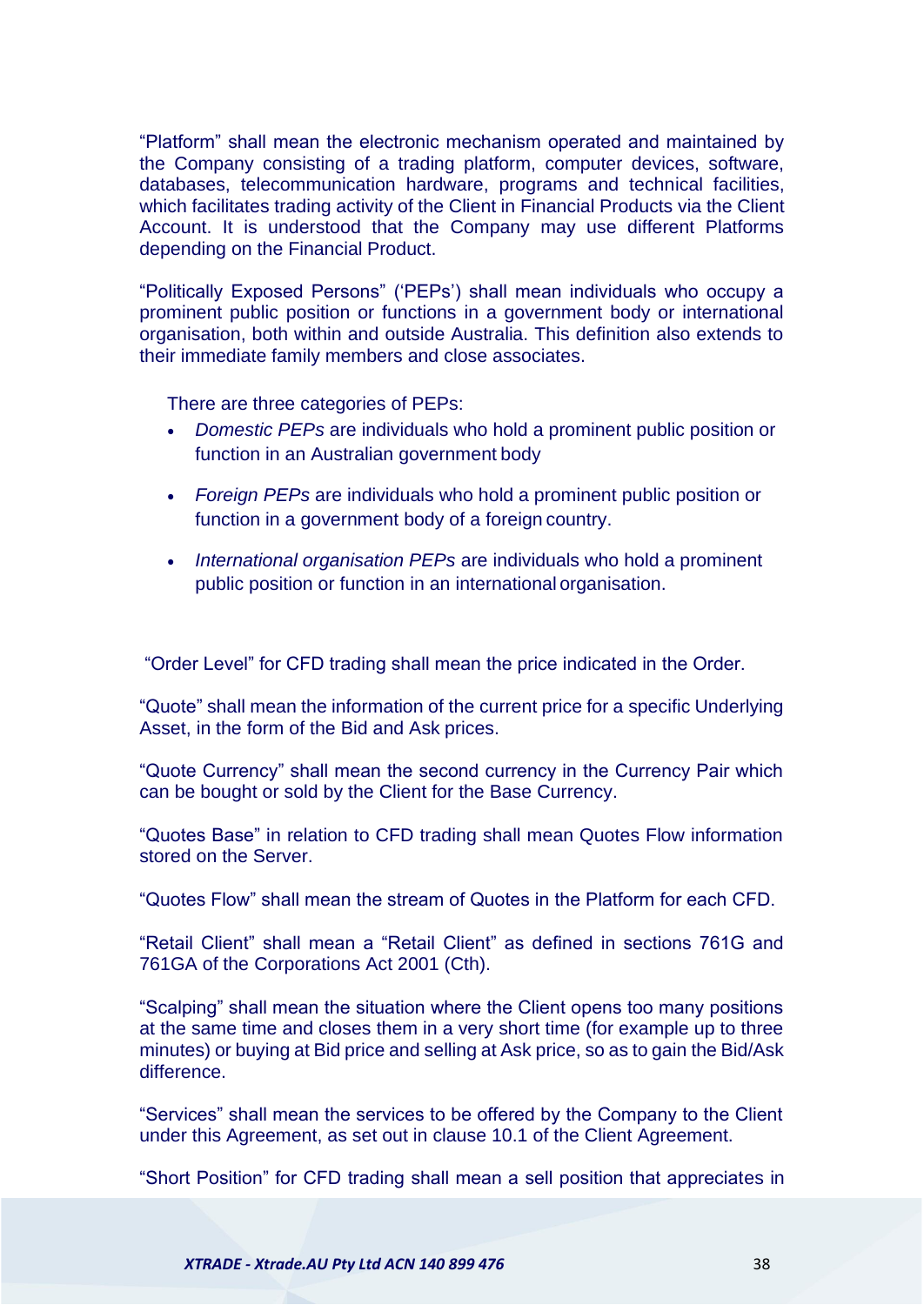value if underlying market prices fall. For example, in respect of Currency Pairs: selling the Base Currency against the Quote Currency. Short Position is the opposite of a Long Position.

## *XTRADE - Xtrade.AU Pty Ltd ACN 140 899 476* 39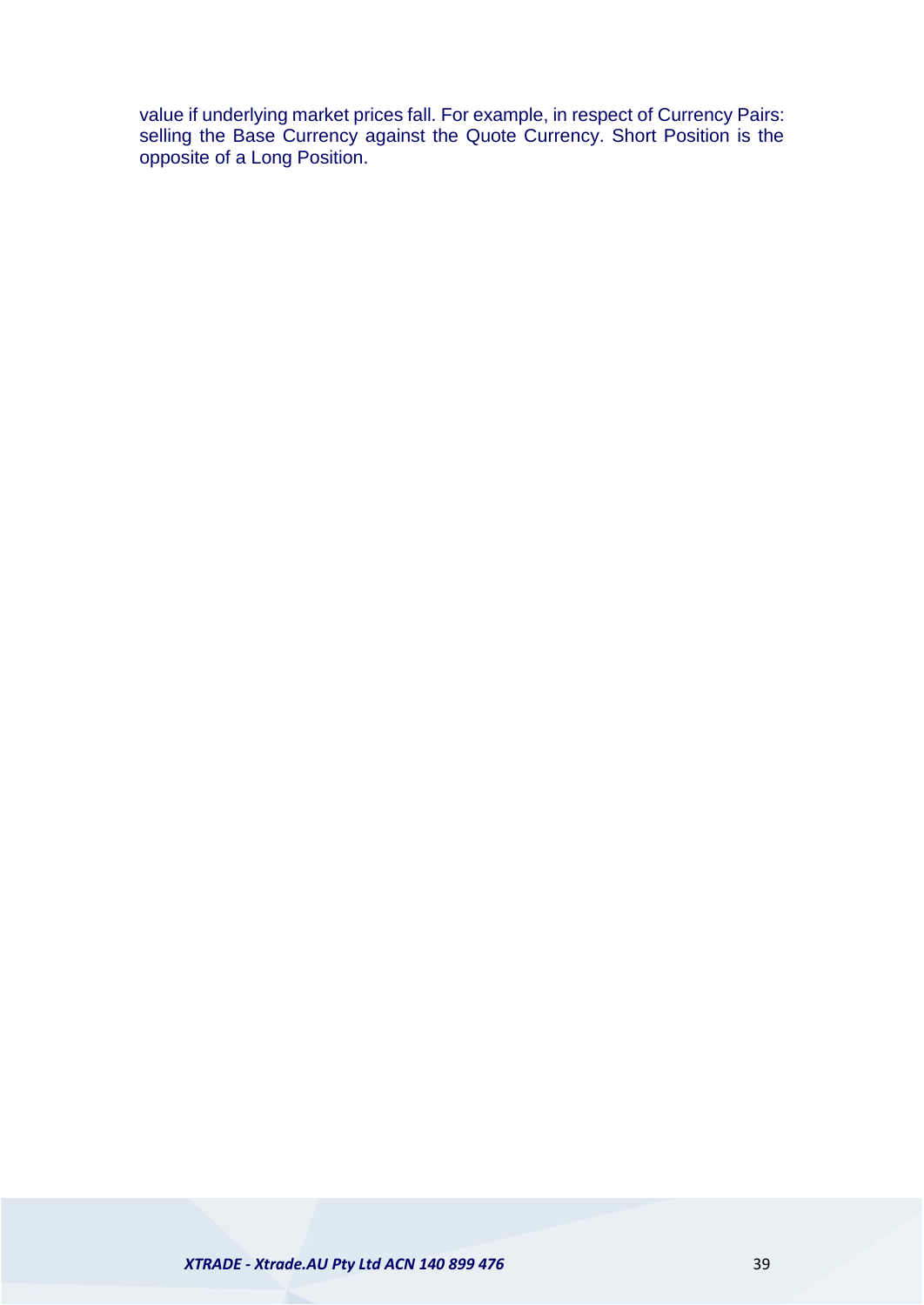"Slippage" shall mean the difference between the expected price of a Transaction in a CFD, and the price the Transaction is actually executed at. At the time that an Order is presented for execution, the specific price requested by the Client may not be available; therefore, the Order will be executed close to or a number of pips away from the Client's requested price. If the execution price is better than the price requested by the Client, this is referred to as positive slippage. If the executed price is worse than the price requested by the Client, this is referred to as negative slippage. Slippage often occurs during periods of higher volatility (for example due to due to news events) making an Order at a specific price impossible to execute, when market orders are used, and also when large Orders are executed when there may not be enough interest at the desired price level to maintain the expected price of trade.

"Spread" for CFD trading shall mean the difference between Ask and Bid of an Underlying Asset in a CFD at that same moment.

"Swap or Premium Rollover" for CFD trading shall mean the interest added or deducted for holding a position open overnight.

"Trailing Stop" in CFD trading shall mean a stop-loss order set at a percentage level below the market price - for a long position. The trailing stop price is adjusted as the price fluctuates. A sell trailing stop order sets the stop price at a fixed amount below the market price with an attached "trailing" amount. As the market price rises, the stop price rises by the trail amount, but if the pair price falls, the stop loss price doesn't change, and a market order is submitted when the stop price is hit.

"Transaction" shall mean transaction of the Client in a CFD.

"Transaction Size" for CFD trading shall mean Lot Size multiplied by number of Lots.

"Underlying Asset" shall mean the object or underlying asset in a CFD may be Currency Pairs, Forwards, Futures, Options, Metals, Equity Indices, Commodities, Shares or as determined by the Company from time to time and made available on the Platform or the Website.

"Underlying Market" shall mean the relevant market where the Underlying Asset of a CFD is traded.

"Website" shall mean the Company's website at *[www.xtrade.com.au](http://www.xtrade.com/)* or such other website as the Company may maintain from time to time.

"Wholesale Client" shall mean a "Wholesale Client" pursuant to sections 761G and 761GA of the Corporations Act 2001 (Cth).

"Written Notice" shall have the meaning set out in clause 22.4 of the Client Agreement.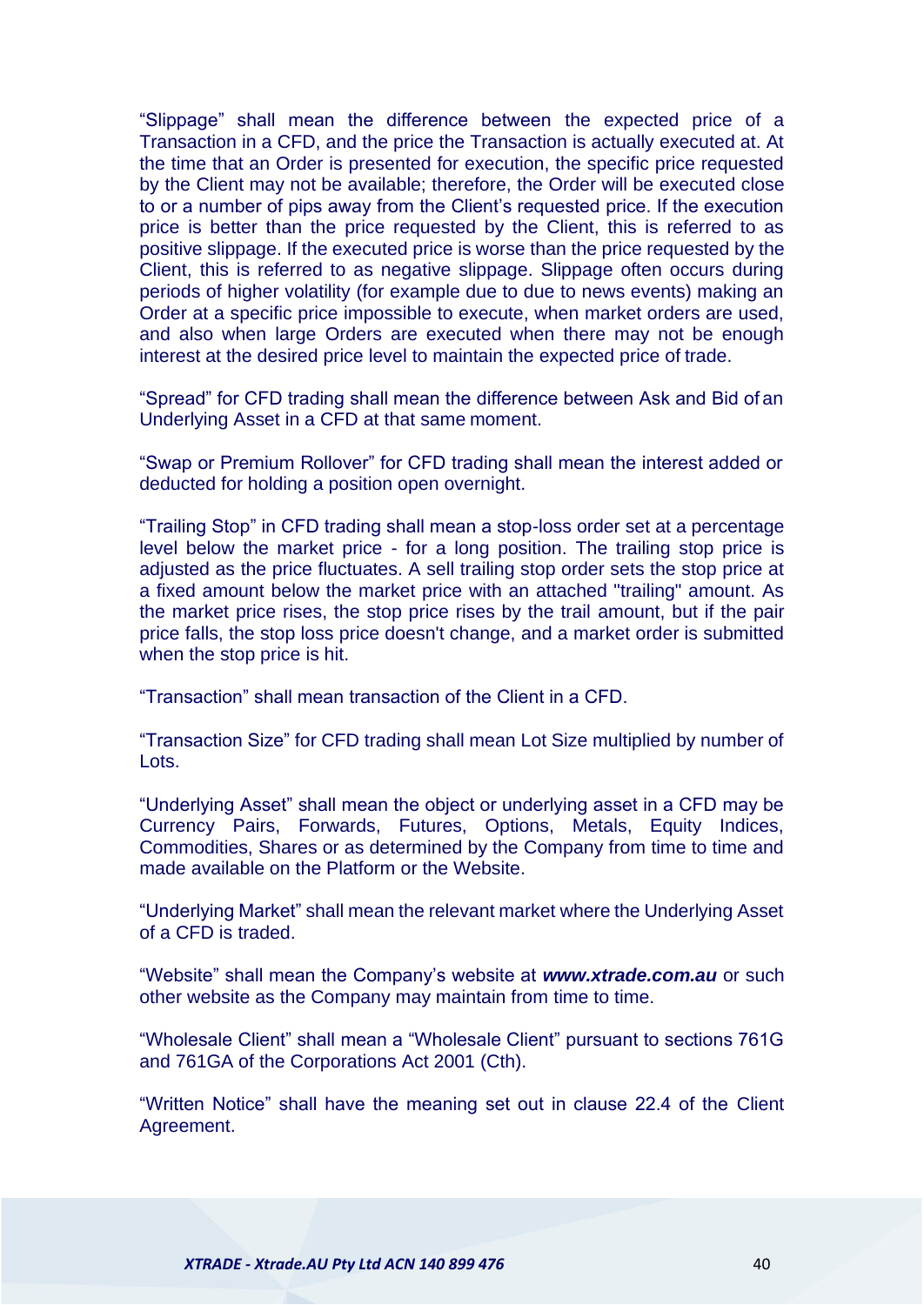40.2. Words importing the singular shall import the plural and vice versa. Words importing the masculine shall import the feminine and vice versa. Words denoting persons include corporations, partnerships, other unincorporated bodies and all other legal entities and vice versa.

40.3. Paragraph headings are for ease of reference only.

40.4. Any reference to any Act or Regulation or law shall be that Act or Regulation or law as amended, modified, supplemented, consolidated, reenacted or replaced from time to time, all guidance noted, directives, statutory instruments, regulations or orders made pursuant to such and any statutory provision of which that statutory provision is a re-enactment, replacement or modification.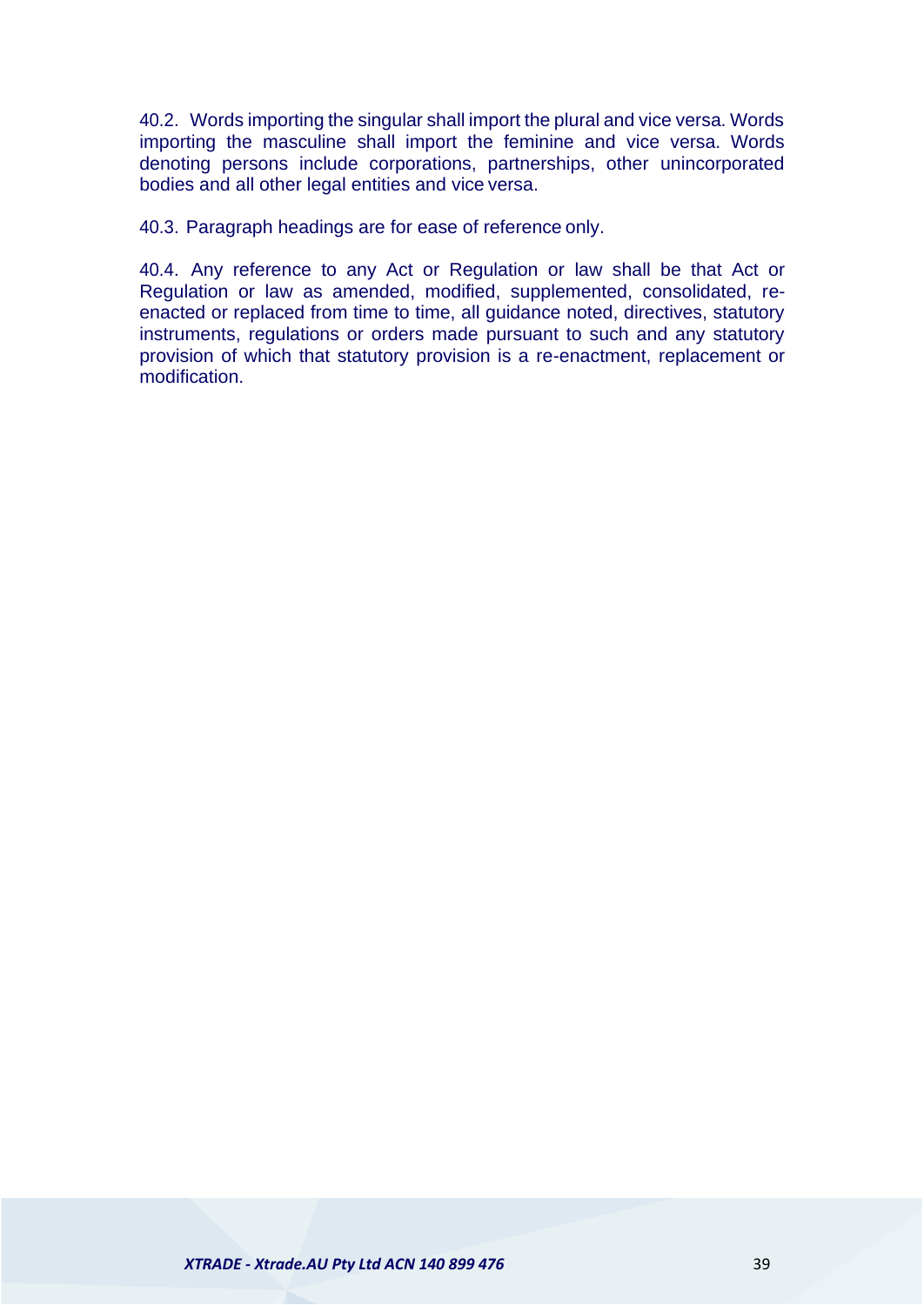# **APPENDIX ONE – CFD TRADING TERMS**

#### **1. Scope**

1.1. This Appendix is applicable only to those Clients trading in the Financial Products of CFDs.

# **2. Types of CFD Orders**

2.1. The following CFD Orders may be placed with the Company: market orders and pending orders.

## **3. Execution of Orders**

3.1. In order to open a position on the Platform, the Client must either open a Buy or a Sell, at the price quoted on the Platform at the time of such Transaction. In order to close a position, the Client must either offer to Sell (in the case of a Buy), or purchase (in the case of a Sell), the Underlying Asset covered by such Open Position, at the price quoted on the Platform at the time of such closing. It is understood that every time the Client places an Order, the Company executes such an Order itself as a counterparty. However, the Company has the right to hedge Client Orders with another third party.

3.2. The Platform provides a Buy quote and a Sell quote for each Underlying Asset traded on the Platform. The Client acknowledges that upon opening a Buy or closing a Sell (or vice versa), they may only do so at the price quoted on the Platform to purchase such Underlying Asset.

3.3. Orders can be placed and (if allowed) changed within the Trading Hours for each type of Underlying Asset appearing on the Platform and/or the Website, as amended from the Company from time to time.

3.4. On the Platform, the Client shall be entitled to make an offer to open a Position at the best available price on the Platform ("Market Order") at the time of opening such a position, unless the Client specifies a particular price in which to make an offer to open a position ("Limit Order"). With respect to a Market Order, the price at which a Transaction is completed may not always be at the exact rate displayed when the Order is placed. The Client agrees that their offer to open a Market Order may be accepted at a lower price or higher price than the price indicated by them in their Market Order, within a certain range as specified on the Platform from time to time. If the Client chooses to open a Market Order, their offer will be accepted at the best possible price offered on the Platform.

3.5. With respect to a Limit Order, the price at which a Transaction is completed may not always be at the exact price displayed when the Order is placed. The Client agrees that their offer to open a Limit Order may be accepted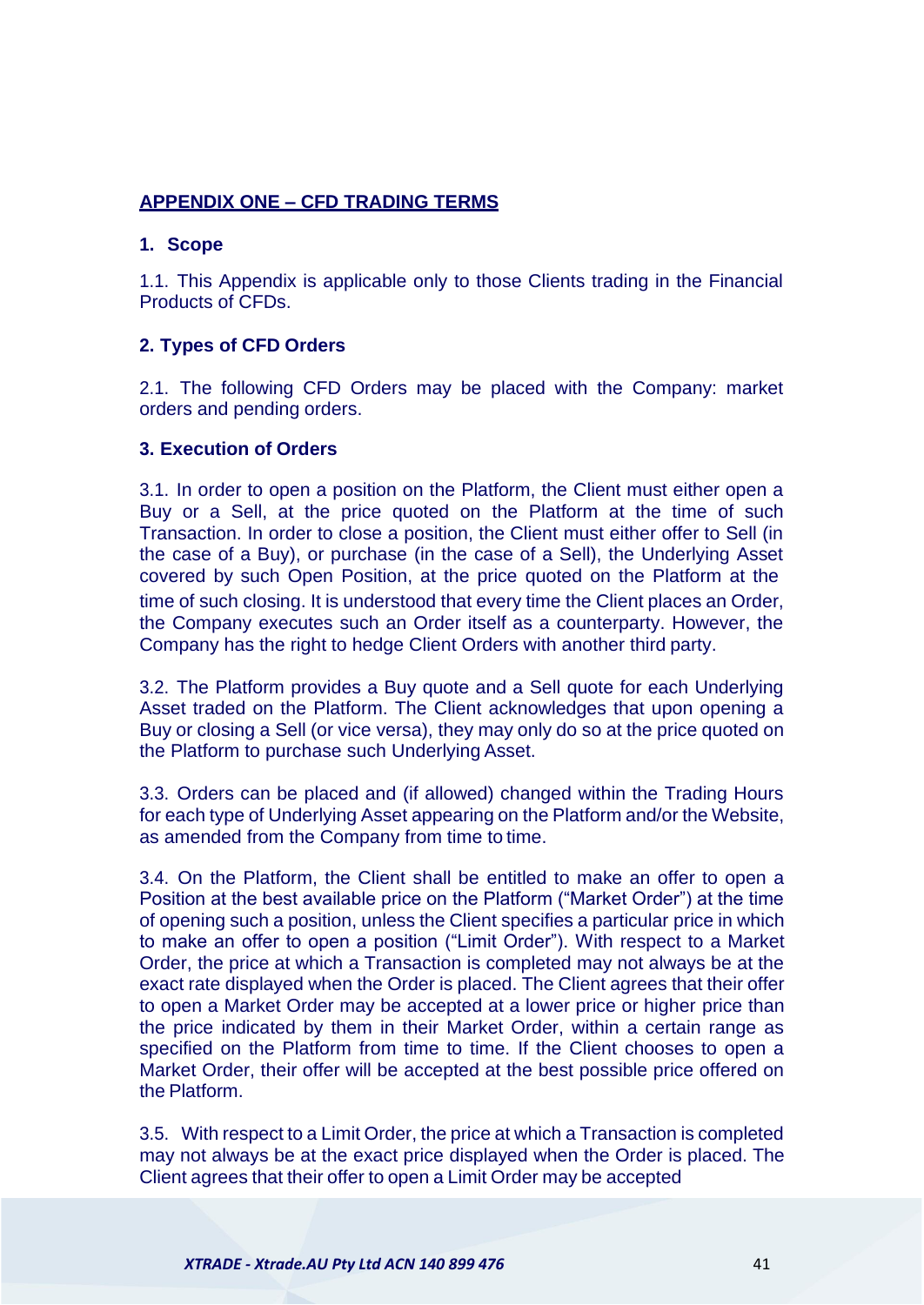at a lower price if a Buy, or higher price if a Sell, than the price indicated by them in their Limit Order as specified on the Platform from time to time. If the Client offers to open a Limit Order, their offer may be accepted at the price indicated by them in their offer. At any time prior to acceptance of a Limit Order, the Client may cancel the Limit Order without any further liability. If the Client open a Limit Order, their offer will be accepted at the best possible price offered on the Platform.

3.6. The Client agrees that the Company may hedge or otherwise offset any Transaction with other third parties in order to offset any liability or risk associated with any of the Client's Transaction(s). In the event that the Company is unable to hedge the Client's Transactions with other third parties, the Company reserves the right to amend the content or terms of an CFD Order including the expiry date, the trading hours or any other parameters in the product details tab.

3.7. Pending Orders, not executed, shall remain effective through the next trading session (as applicable).

3.8. Market Orders not executed because there is not enough volume to fill them, will not remain effective and will be cancelled.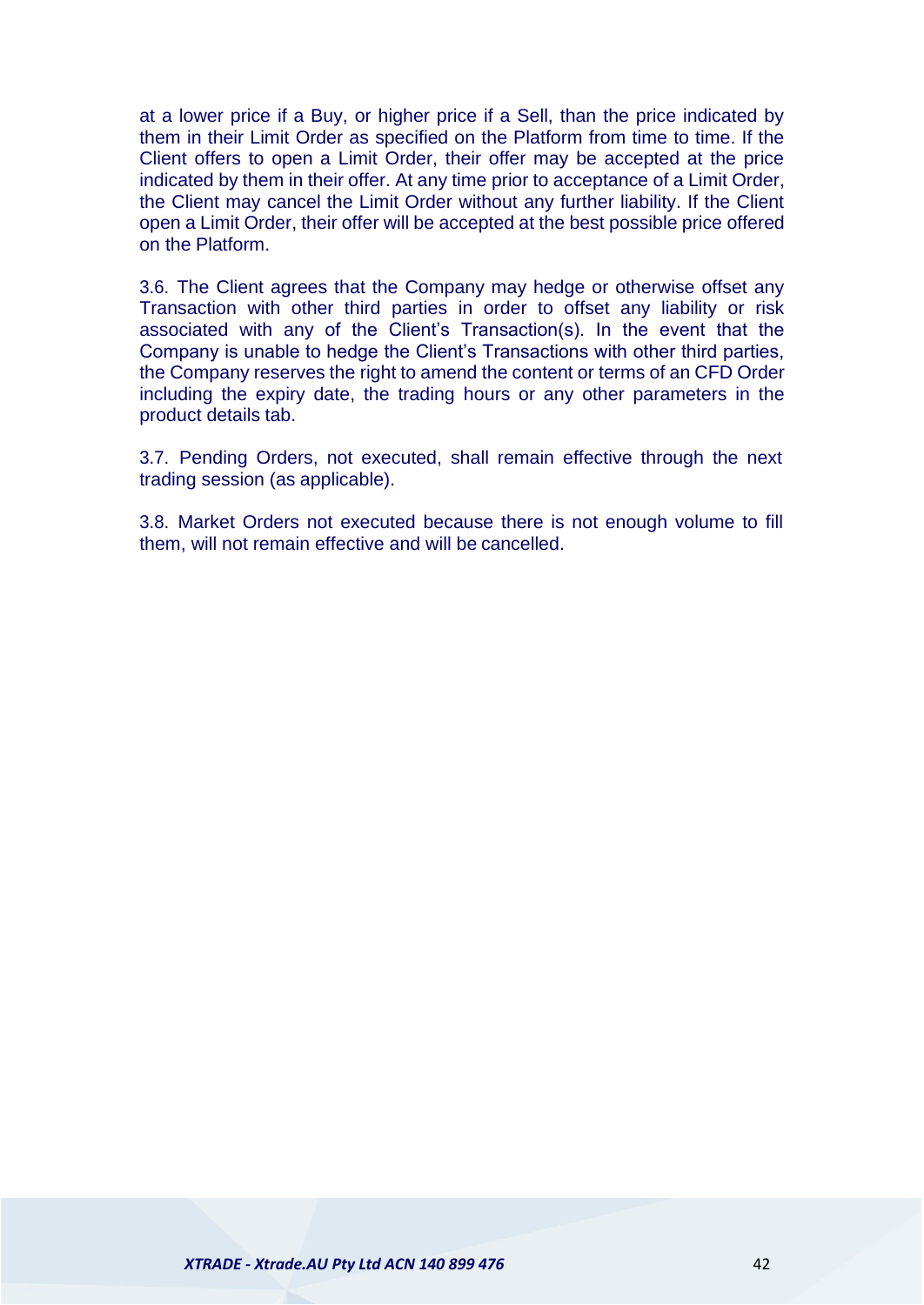3.9. All open spot positions will be rolled over (Premium) to the next Business Day at the close of business in the relevant Underlying Market, subject to the Company's rights to close the open spot position. Any open forward positions will be rolled over at the expiry of the relevant period into the next relevant period subject to the Company's rights to close the open forwardposition.

3.10. Orders shall be valid in accordance with the type and time of the given Order, as specified by the Client. If the time of validity of the Order is not specified, it shall be valid for an indefinite period. However, the Company may delete one or all Pending Orders if the Client Account Equity reacheszero.

3.11. The Orders cannot be removed once placed. Pending Orders may be deleted or modified before they are executed.

3.12. The Client may change the expiration date of Pending Orders before it is executed by cancelling it and placing a new Order.

3.13. Stop loss and Take Profit orders may be changed as long as they are higher in distance than a specific level (depending on the trading symbol).

3.14. For an open CFD position that the Client holds in relation to a particular Underlying Asset and then subsequently closes partially, this position will be closed on a First in, first out basis (commonly known as FIFO) in relation to the multiple trades undertaken to build the particular position.

3.15. The Company is under no obligation, unless otherwise agreed in the Agreement, to monitor or advise the Client on the status of any Transaction or to close out any Client's Open Positions. When the Company decides to do so, this will be done on a discretionary basis and will not be considered an undertaking of an obligation to continue. It is the Client's responsibility to be aware of their positions at all times.

#### **4. Quotes**

4.1. In the event that the Company is unable to proceed with an Order, with regard to price or size or other reason, depending in the type of the Client Account, the Company will send a re-quote. The number of re-quotes appears on the Platform.

4.2. The Quotes appearing on the Client's terminal are indicative and are based on the relevant Underlying Markets. However, if there is high volatility in the Underlying Market the execution of the Order may change and the Client may obtain the first price that will be available in the market and not the market they requested.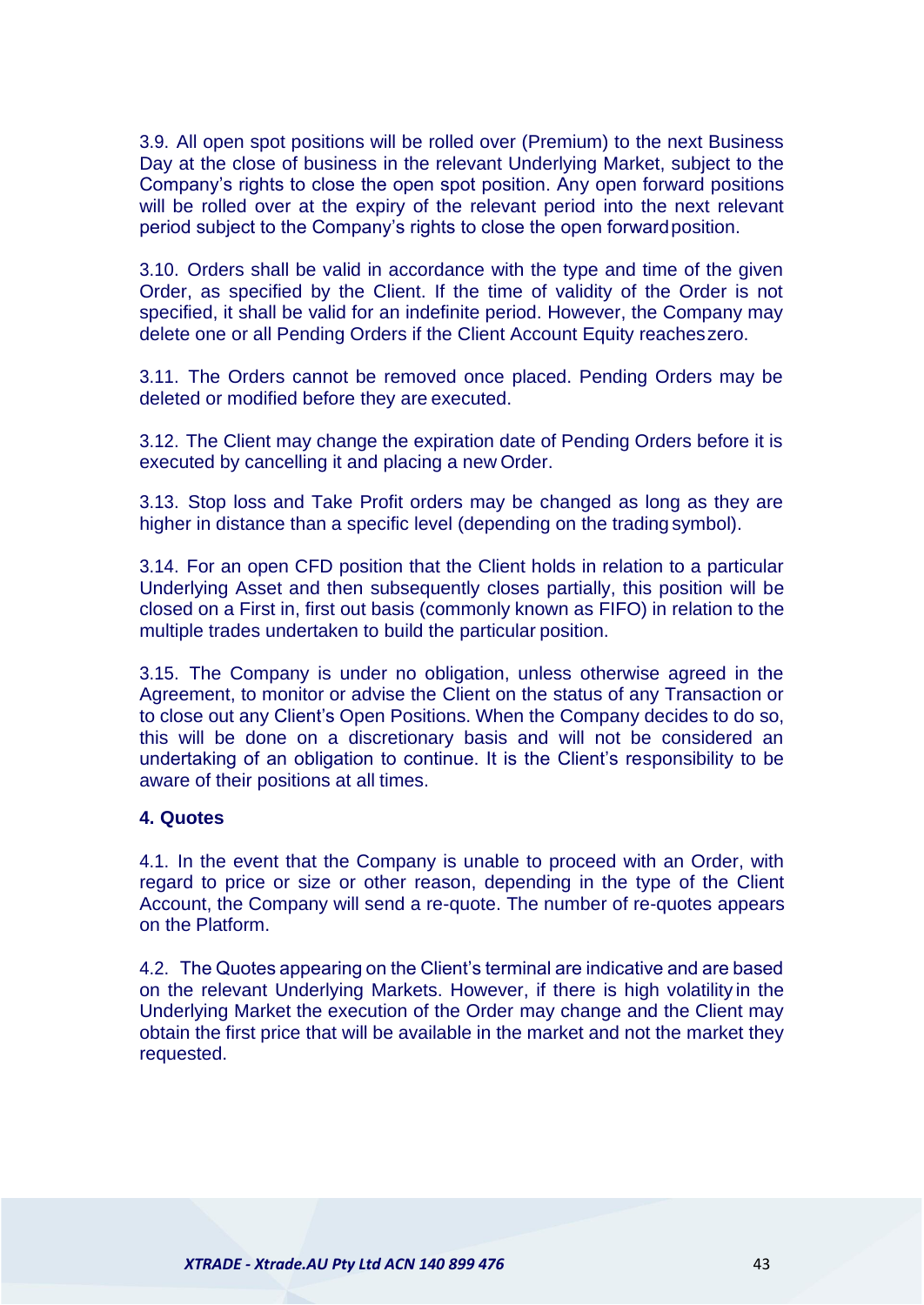4.3. The Company provides Quotes by taking into account the Underlying Asset price, but this does not mean that these Quotes are within any specific percentage of the Underlying Asset price. When the relevant Underlying Market is closed, the Quotes provided by the Company will reflect what the Company thinks to be the current Bid and Ask price of the relevant Underlying Asset at that time. The Client acknowledges that such Quotes will be set by the Company at its absolute discretion.

# **5. Stop Loss Orders, Trailing Stop and Expert Advisor**

5.1. The Client agrees that trading operations using additional functions of the Client Trading Terminal such as Trailing Stop and/or Expert Advisor are executed completely under the Client's responsibility, as they depend directly on their trading terminal and the Company bears no responsibility whatsoever.

5.2. The Client agrees that placing a Stop Loss Order will not necessarily limit losses to the intended amounts, because market conditions may make it impossible to execute such an Order at the stipulated price and the Company bears no responsibility whatsoever.

5.3. The Client may add "Close at Loss" price or "Close at Profit" at any stage when the position is Open.

5.4. Upon the Client placing a limit Order, the Client authorises the Company to close the Transaction at the Close at Loss price or Close at Profit price, as applicable, and as agreed in the Order, without further instruction from or notification to the Client. The Company may close the Transaction when the price quoted by the Company on the Trading Platform equals or exceeds the price accepted by it for such an Order.

5.5. The Client acknowledges that the original price level set forth in a Close at Loss may be amended as the market on the Platform moves in their favour. Whilst their trailing Close at Loss is still in effect, the Client agrees that each change in the market by at least one hundredth of a percentage point (referred to as "Pips" on the Platform) in their favour shall constitute a new offer by the Client to raise the level of their trailing "Close at Loss" by one hundredth of one percentage point. Changes in a Pip will be rounded to the nearest absolute value in the Currency of the Client Account.

5.6. The Client acknowledges and agrees that due to market volatility and factors beyond the Company's control, the Company cannot guarantee that an Order will be executed at the level specified in the Client Order, for example, an Order may be closed at a worse price than as originally specified by the Client in such an Order. In such an event, the Company will close the Transaction at the next best price. For example, with respect to a Close at Loss, in the case of a Buy to close, the price of an Underlying Asset may suddenly increase above the Close at Loss price, without ever reaching such price. In the case of a Sell to close, the price of an Underlying Asset may suddenly decrease below the Close at Loss price, without ever reaching such price.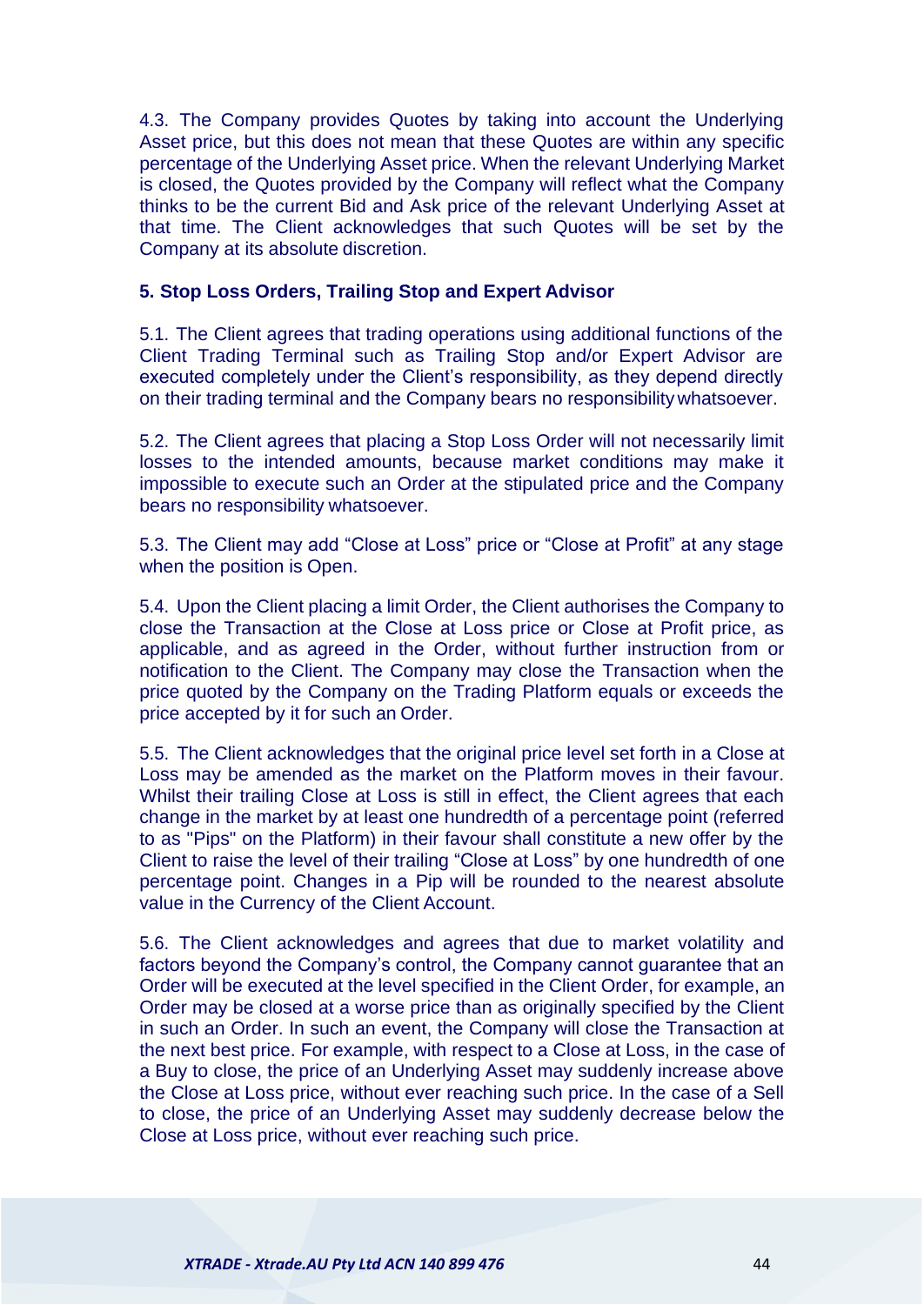5.7. With respect to a Close at Profit where the price for an Underlying Asset moves to the Client's advantage (for example, if the price goes down as the Client Buys or the price goes up as the Client Sells), the Client agrees that the Company can pass such price improvement on to the Client.

5.8. Guaranteed Stop Orders are only available on certain Underlying Assets, as indicated in the product details tab. If the Client places a Guaranteed Stop on a new Order the Company guarantees that when its bid or offer quoted price reaches or goes beyond the close at loss price specified by the Client, it will close the position at exactly the price the Client specified in the Guarantee Stop Order. An open position can be closed in accordance with this Agreement prior to reaching the Guaranteed Stop Order price level.

5.9. A Guaranteed Stop Order is subject to the following additional conditions:

(a) A Guaranteed Stop Order can be requested only on a new Order and is only available on close at loss conditions;

(b) A Guaranteed Stop Order can be activated or edited only when there is trading and an eligible Underlying Asset is available on the Platform;

(c) Once a Guaranteed Stop Order is accepted by us it cannot be removed only the price can be changed;

(d) A Guaranteed Stop Order must be placed a minimum distance (as determined by the Company) away from the current Underlying Asset price being quoted by the Company;

(e) As the Company guarantees to close out price, the spread is adjusted for the additional charge when placing the Guaranteed Stop Order. The adjusted spread is displayed in the Underlying Asset details tab for each eligible Product at the time the Guaranteed Stop Order is placed.

# **6. Expiry**

6.1. The Company may set an Expiry Date and time for a specific Underlying Asset. Such shall be displayed on the Platform. The Client agrees that it their responsibility to check for the Expiry Date and time.

6.2. If the Client does not close an open Position with respect to an Underlying Asset which has an Expiry Date, prior to such Expiry Date, the Open Position shall automatically close upon the Expiry Date. The Open Position shall close at a price which will be the last price quoted on the Platform immediately prior to the applicable Expiry Date and time.

6.3. The Client acknowledges that certain Underlying Markets may become volatile or illiquid without warning. In such circumstances it may not be possible to execute Client Orders, particularly in the period shortly before an expiry.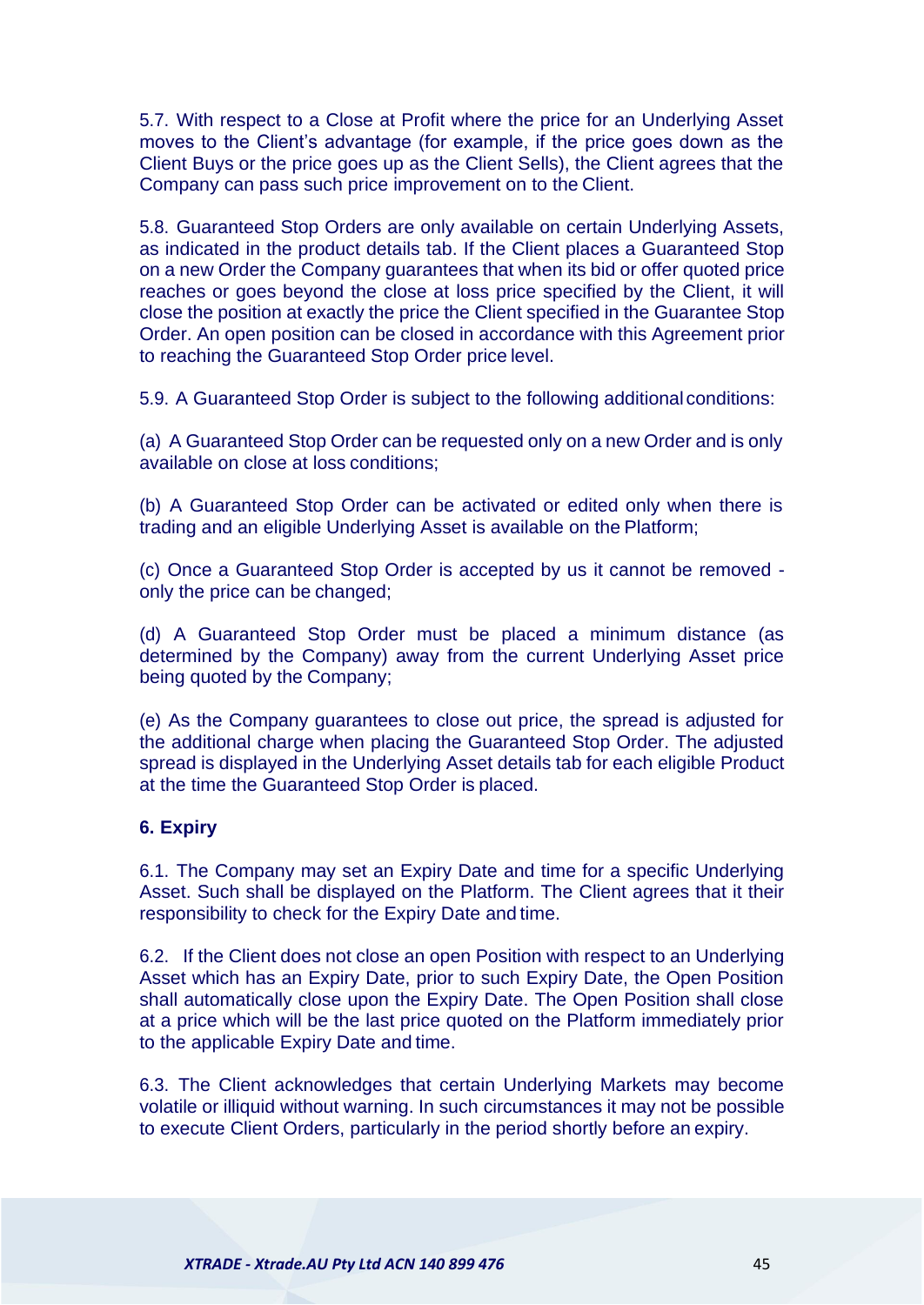# **7. Swaps / "Premium" – rollover interest**

7.1. Any Open Position at the end of the trading day or over the weekend, shall automatically be rolled over to the next business day to avoid an automatic close and settlement of the Transaction. The Client acknowledges that when rolling such Transactions to the next business day, a Swap will be either added or subtracted from their Client Account with respect to such Open Position. Information concerning the Swap for each Underlying Asset is displayed on the Platform. In deciding whether to open a position, the Client acknowledges that they are aware of the Swap.

7.2. The Swap is charged daily on the Client Account. The operation is conducted at 22:00 (21:00 DST) (GMT time) and can take several minutes.

7.3. The Client authorises the Company to add or subtract the Swaps fees to or from the Client Account for any open Transactions that have accrued such a fee, in accordance with the applicable rate thereto, each day at the time of collection specified on the Platform for each Underlying Asset, asapplicable.

7.4. The Company has the right to amend in its discretion from time-to-time the calculation days or percentages of Swaps. Such changes shall be affected on the Platform and/or the Website and the Client is responsible to check for updates regularly.

## **8. Spreads**

8.1. All CFDs available with the Company have spreads which appear on the Platform and/or the Website. The Company has the right to amend its spreads in its discretion from time to time. Such changes shall be affected on the Platform and/or the Website and the Client is responsible to check for updates regularly.

# **9. Margin Requirements**

9.1. The Client shall provide and maintain the Initial Margin and/or Hedged Margin in such limits as the Company, at its sole discretion and in line with the ASIC Order, may determine at any time under the Contract Specifications for each type of CFD.

9.2. It is the Client's responsibility to ensure that they understand how Margin requirements are calculated.

9.3. Unless a Force Majeure Event has occurred, the Company has the right to change the Margin requirements, giving to the Client ten (10) Business Days Written Notice prior to these amendments for open positions. For new positions the Company may amend the Margin Requirements with one (1) Business Day's Written Notice. All changes shall be affected on the Platform and/or the Website and the Client is responsible to check for updates.

9.4. The Company has the right to change Margin requirements without prior notice to the Client in the case of Force Majeure Event. In this situation the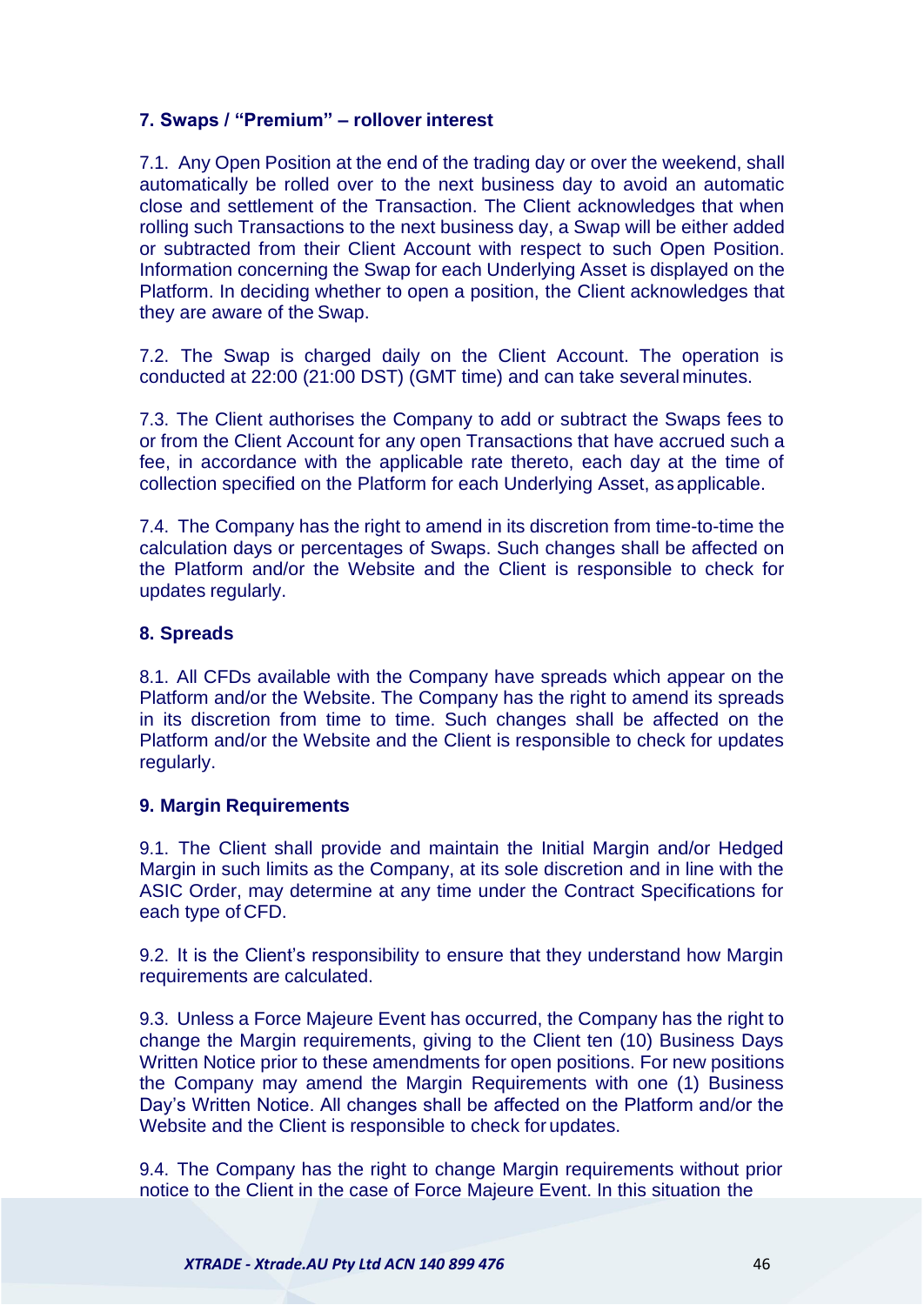Company has the right to apply new Margin requirements to the new positions and to the positions which are already open.

9.5. For avoidance of doubt, the Company will ensure that the Margin requirements are in line with the ASIC Order and has no discretion to lower Margin requirements below the level mandated by the ASIC Order.

9.6. Without prejudice to clause 13.1 of the Client Agreement, the Company has the right to close and or limit the size of Client open positions (New or Gross) and to refuse Client orders to establish new positions in any of the following cases:

- (a) The value of Client collateral falls below the minimum margin requirement.
- (b) At any time, the net equity of the Client Account is less than the higher of the amount required by the ASIC Order (the aggregate close out protection amount) or that required by the Company, to be held in the Client Account for the Client's Open Positions at that time that are connected to the Client Account.
- (c) The Company makes a Margin Call and the Client fails to meet it.

9.7. The Company may make Margin Calls to the Client automatically via the Platform when the Margin in their Client Account has reached a certain percentage. When the Platform warns the Client that it reached a certain percentage of the Margin in the Client Account, the Client should take any or all of the three options to deal with the situation:

- (a) Limit their exposure (close trades); or
- (b) Hedge their positions (open counter positions to the ones they have right now) while reevaluating the situation; or
- (c) Deposit more money in their Client Account.

The Client is required to log-in to the Platform on a daily basis when they have open positions to ensure they receive notification of any such Margin Calls. It is the Client's sole responsibility to monitor and manage their open positions and exposures, and ensure Margin calls are met as required. Where the Client has not checked the trading platform for Margin call notifications, and so has not met them in a timely manner, all margined positions will be closed out by the Company, without further reference to the Client;

9.8. If the Client fails to take action according to clause 9.7 or when the Client reaches 50% of the Margin in the Client Account, their positions will start closing automatically (Stop Out level of 50%) starting with the most losing Order and the Company has the right to refuse any newOrders. The Company is required to take this action as a consequence of the ASIC Order.

9.9. Margin shall be paid in monetary funds in the Currency of the Client Account. Should the client deposit money in a different currency the Company shall make a conversion into the Currency of the Client Account according to clause 18 of the Client Agreement.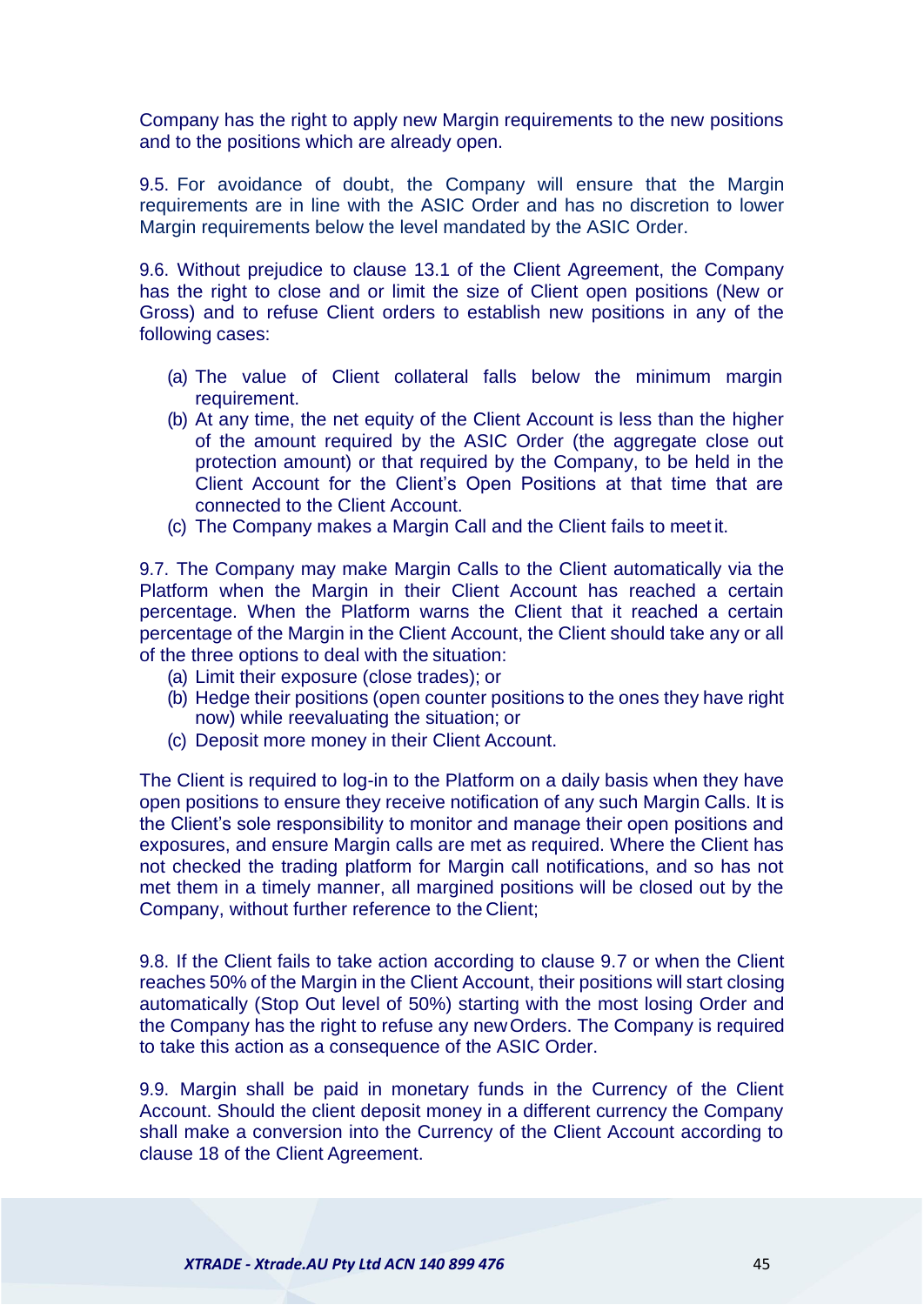9.10.The Client undertakes neither to create nor to have outstanding any security interest whatsoever over, nor to agree to assign or transfer, any of the Margin transferred to the Company.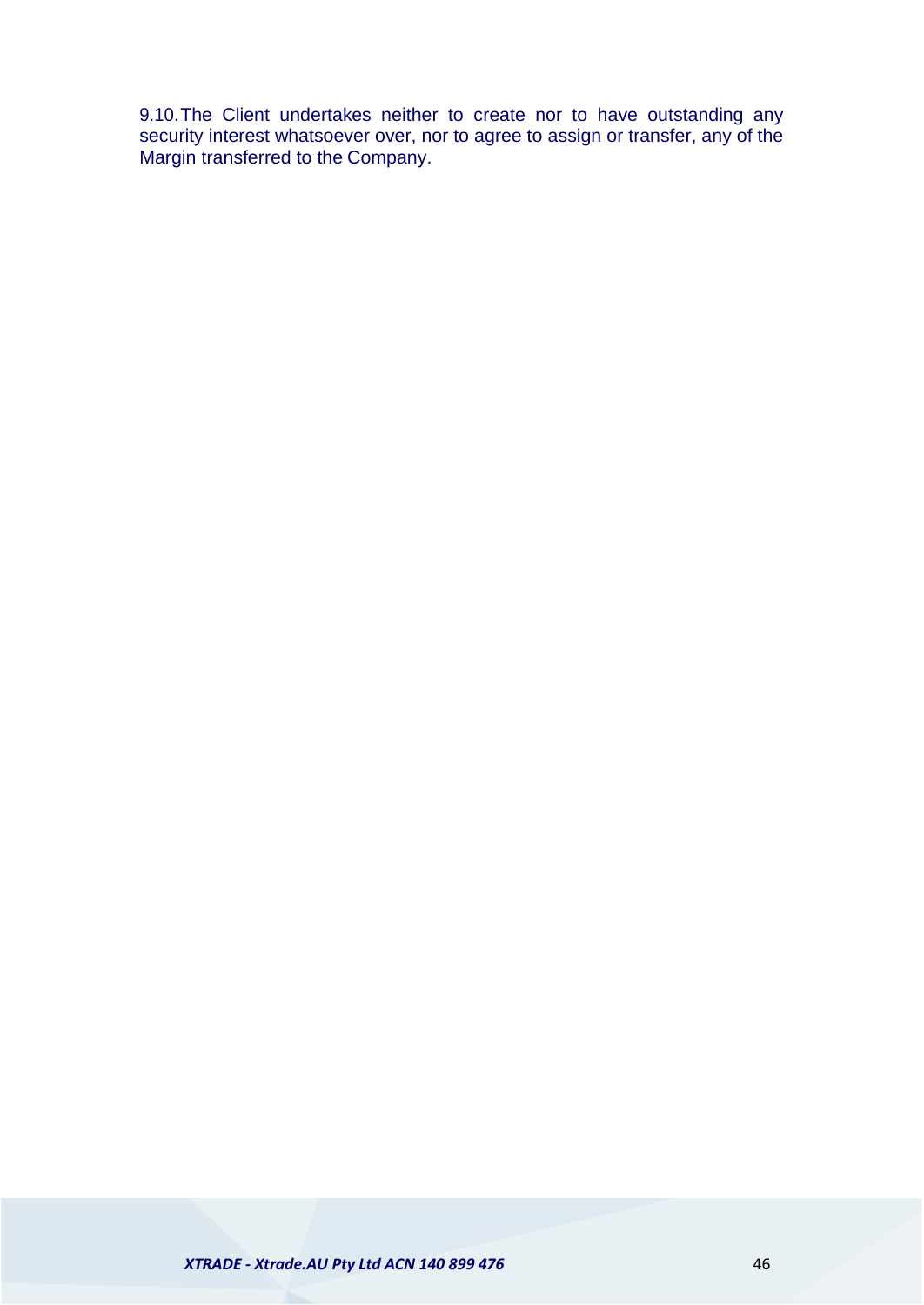Termination tales place. It is the Client's responsibility to ensure the required level of Margin exists for each Client Account separately.

# **10. Negative Balance Protection**

10.1. If the Client, being a Retail Client for the purposes of this clause 10, incurs a liability through trading CFDs, our recourse is limited to the money in the Client's Client Account, whether;

- (a) deposited by the Client; or
- (b) paid into the Client Account by the CFD issuer in relation to dealing in a CFD by the Client; or
- (c) received or deposited into the Client Account, irrespective of whether this was associated with CFD trading.

# **11. Deal Protection Feature**

By enabling the feature "Deal Protection", the client agrees to the following conditions which are applicable upon clicking the SELL or BUY button.

11.1 The fee paid for the Deal protection feature is non-refundable.

11.2 Premium fee cannot be more than the available balance.

11.3 The premium fee paid only covers the duration specified when the deal was opened and cannot be extended.

11.4 The premium fee calculation is based on the realised volatility of the selected product.

11.5 Deal protection cover cannot be renewed and/or amended once it is expired or exercised.

11.6 The client must choose one of the following trade time (hereinafter referred to as "expiry time"):

- a. 1 hour
- b. 3 hours
- c. 6 hours

11.7 The above mentioned three different expiry times will vary on their charges.

11.8 The Deal protection choices may vary based on instrument selected.

11.9 A deal covered with Deal protection can be closed at any time before the expiration time.

11.10 A deal will end at one of the following occasions and/or events, except if any unauthorized activity is observed:

- a) "Closing Deal" initiated by the client;
- b) Margin Call.